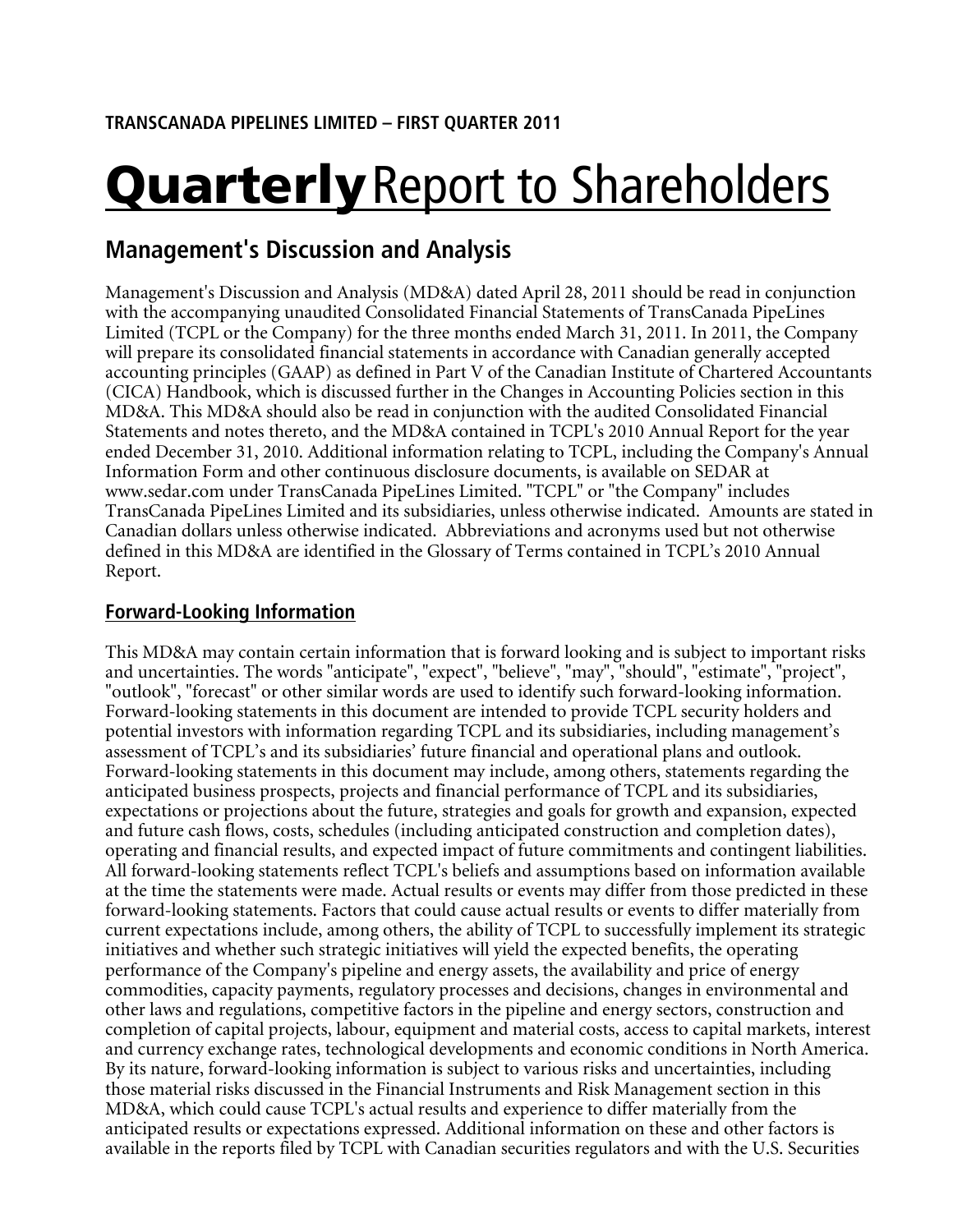and Exchange Commission (SEC). Readers are cautioned not to place undue reliance on this forward-looking information, which is given as of the date it is expressed in this MD&A or otherwise, and not to use future-oriented information or financial outlooks for anything other than their intended purpose. TCPL undertakes no obligation to update publicly or revise any forward-looking information, whether as a result of new information, future events or otherwise, except as required by law.

# **Non-GAAP Measures**

TCPL uses the measures Comparable Earnings, Earnings Before Interest, Taxes, Depreciation and Amortization (EBITDA), Comparable EBITDA, Earnings Before Interest and Taxes (EBIT), Comparable EBIT, Comparable Interest Expense, Comparable Interest Income and Other, Comparable Income Taxes and Funds Generated from Operations in this MD&A. These measures do not have any standardized meaning prescribed by Canadian GAAP. They are, therefore, considered to be non-GAAP measures and may not be comparable to similar measures presented by other entities. Management of TCPL uses these non-GAAP measures to improve its ability to compare financial results among reporting periods and to enhance its understanding of operating performance, liquidity and ability to generate funds to finance operations. These non-GAAP measures are also provided to readers as additional information on TCPL's operating performance, liquidity and ability to generate funds to finance operations.

EBITDA is an approximate measure of the Company's pre-tax operating cash flow and is generally used to better measure performance and evaluate trends of individual assets. EBITDA comprises earnings before deducting interest and other financial charges, income taxes, depreciation and amortization, net income attributable to non-controlling interests and preferred share dividends. EBIT is a measure of the Company's earnings from ongoing operations and is generally used to better measure performance and evaluate trends within each segment. EBIT comprises earnings before deducting interest and other financial charges, income taxes, net income attributable to noncontrolling interests and preferred share dividends.

Comparable Earnings, Comparable EBITDA, Comparable EBIT, Comparable Interest Expense, Comparable Interest Income and Other, and Comparable Income Taxes comprise Net Income Attributable to Common Shares, EBITDA, EBIT, Interest Expense, Interest Income and Other, and Income Taxes Expense, respectively, adjusted for specific items that are significant but are not reflective of the Company's underlying operations in the period. Specific items are subjective, however, management uses its judgement and informed decision-making when identifying items to be excluded in calculating these non-GAAP measures, some of which may recur. Specific items may include but are not limited to certain fair value adjustments relating to risk management activities, income tax refunds and adjustments, gains or losses on sales of assets, legal and bankruptcy settlements, and write-downs of assets and investments.

The Company engages in risk management activities to reduce its exposure to certain financial and commodity price risks by utilizing instruments such as derivatives. The risk management activities which TCPL excludes from Comparable Earnings provide effective economic hedges by locking in positive margins but do not meet the specific criteria for hedge accounting treatment and, therefore, changes in fair values are recorded in Net Income each period. The unrealized gains or losses from changes in fair value of these derivative contracts and natural gas inventory in storage are not considered to be representative of the underlying operations in the current period or the positive margin that will be realized upon settlement. As a result, these amounts have been excluded in the determination of Comparable Earnings.

The table below presents a reconciliation of these non-GAAP measures to Net Income Attributable to Common Shares.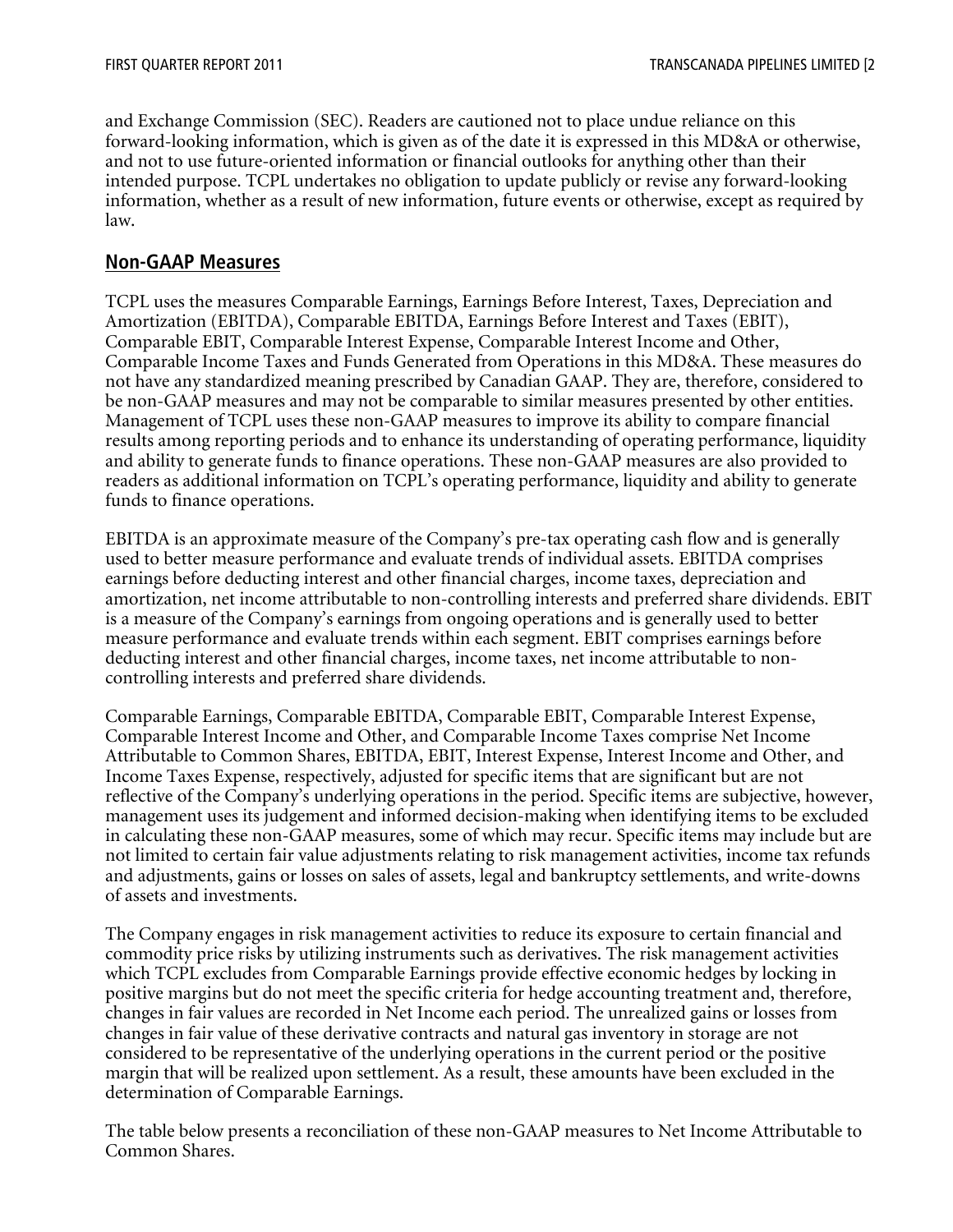Funds Generated from Operations comprise Net Cash Provided by Operations before changes in operating working capital and allows management to better measure consolidated operating cash flow, excluding fluctuations from working capital balances which may not necessarily be reflective of underlying operations in the same period. A reconciliation of Funds Generated from Operations to Net Cash Provided by Operations is presented in the Funds Generated from Operations table in the Liquidity and Capital Resources section in this MD&A.

#### **Reconciliation of Non-GAAP Measures**

| For the three months                                                   |             |                  |           |                          |        |      |           |      |                  |          |
|------------------------------------------------------------------------|-------------|------------------|-----------|--------------------------|--------|------|-----------|------|------------------|----------|
| ended March 31                                                         | Natural Gas |                  | Oil       |                          |        |      |           |      |                  |          |
| (unaudited)                                                            | Pipelines   |                  | Pipelines |                          | Energy |      | Corporate |      | Total            |          |
| (millions of dollars)                                                  | 2011        | 2010             | 2011      | 2010                     | 2011   | 2010 | 2011      | 2010 | 2011             | 2010     |
|                                                                        |             |                  |           |                          |        |      |           |      |                  |          |
| Comparable EBITDA                                                      | 796         | 768              | 99        |                          | 354    | 259  | (24)      | (26) | 1,225            | 1,001    |
| Depreciation and                                                       |             |                  |           |                          |        |      |           |      |                  |          |
| amortization                                                           | (244)       | (253)            | (23)      | $\overline{\phantom{a}}$ | (100)  | (90) | (3)       |      | (370)            | (343)    |
| Comparable EBIT                                                        | 552         | $\overline{515}$ | 76        | $\omega$                 | 254    | 169  | (27)      | (26) | 855              | 658      |
|                                                                        |             |                  |           |                          |        |      |           |      |                  |          |
| <b>Other Income Statement Items</b>                                    |             |                  |           |                          |        |      |           |      |                  |          |
| Comparable interest expense                                            |             |                  |           |                          |        |      |           |      | (238)            | (194)    |
| Interest expense of joint ventures                                     |             |                  |           |                          |        |      |           |      | (16)             | (16)     |
| Comparable interest income and other                                   |             |                  |           |                          |        |      |           |      | 31               | 24       |
| Comparable income taxes                                                |             |                  |           |                          |        |      |           |      | (178)            | (114)    |
|                                                                        |             |                  |           |                          |        |      |           |      |                  |          |
| Net income attributable to non-controlling interests                   |             |                  |           |                          |        |      |           |      | (30)             | (25)     |
| Preferred share dividends                                              |             |                  |           |                          |        |      |           |      | (6)              | (6)      |
| <b>Comparable Earnings</b>                                             |             |                  |           |                          |        |      |           |      | 418              | 327      |
|                                                                        |             |                  |           |                          |        |      |           |      |                  |          |
| Specific item (net of tax):                                            |             |                  |           |                          |        |      |           |      |                  |          |
| Risk management activities <sup>(1)</sup>                              |             |                  |           |                          |        |      |           |      | (10)             | (32)     |
| Net Income Attributable to Common Shares                               |             |                  |           |                          |        |      |           |      | 408              | 295      |
|                                                                        |             |                  |           |                          |        |      |           |      |                  |          |
| For the three months ended March 31                                    |             |                  |           |                          |        |      |           |      |                  |          |
| (unaudited)(millions of dollars)                                       |             |                  |           |                          |        |      |           |      | 2011             | 2010     |
|                                                                        |             |                  |           |                          |        |      |           |      |                  |          |
| <b>Comparable Interest Expense</b>                                     |             |                  |           |                          |        |      |           |      | (238)            | (194)    |
| Specific item:                                                         |             |                  |           |                          |        |      |           |      |                  |          |
| Risk management activities <sup>(1)</sup>                              |             |                  |           |                          |        |      |           |      | (1)              |          |
| <b>Interest Expense</b>                                                |             |                  |           |                          |        |      |           |      | (239)            | (194)    |
|                                                                        |             |                  |           |                          |        |      |           |      |                  |          |
|                                                                        |             |                  |           |                          |        |      |           |      |                  |          |
| Comparable Interest Income and Other                                   |             |                  |           |                          |        |      |           |      | 31               | 24       |
| Specific item:                                                         |             |                  |           |                          |        |      |           |      |                  |          |
| Risk management activities <sup>(1)</sup>                              |             |                  |           |                          |        |      |           |      | $\boldsymbol{2}$ | $\equiv$ |
| <b>Interest Income and Other</b>                                       |             |                  |           |                          |        |      |           |      | 33               | 24       |
|                                                                        |             |                  |           |                          |        |      |           |      |                  |          |
| <b>Comparable Income Taxes</b>                                         |             |                  |           |                          |        |      |           |      | (178)            | (114)    |
| Specific item:                                                         |             |                  |           |                          |        |      |           |      |                  |          |
| Income taxes attributable to risk management activities <sup>(1)</sup> |             |                  |           |                          |        |      |           |      |                  | 17       |
| <b>Income Taxes Expense</b>                                            |             |                  |           |                          |        |      |           |      | (171)            | (97)     |
|                                                                        |             |                  |           |                          |        |      |           |      |                  |          |
|                                                                        |             |                  |           |                          |        |      |           |      |                  |          |

| (1) | For the three months ended March 31<br>(unaudited) (millions of dollars) | 2011 | 2010 |
|-----|--------------------------------------------------------------------------|------|------|
|     | <b>Risk Management Activities (Losses)/Gains:</b>                        |      |      |
|     | U.S. Power derivatives                                                   | (13) | (28) |
|     | Natural Gas Storage proprietary inventory and derivatives                | (5)  | (21) |
|     | Interest rate derivatives                                                | (1)  |      |
|     | Foreign exchange derivatives                                             |      |      |
|     | Income taxes attributable to risk management activities                  |      | 17   |
|     | <b>Risk Management Activities</b>                                        | 10   | 32   |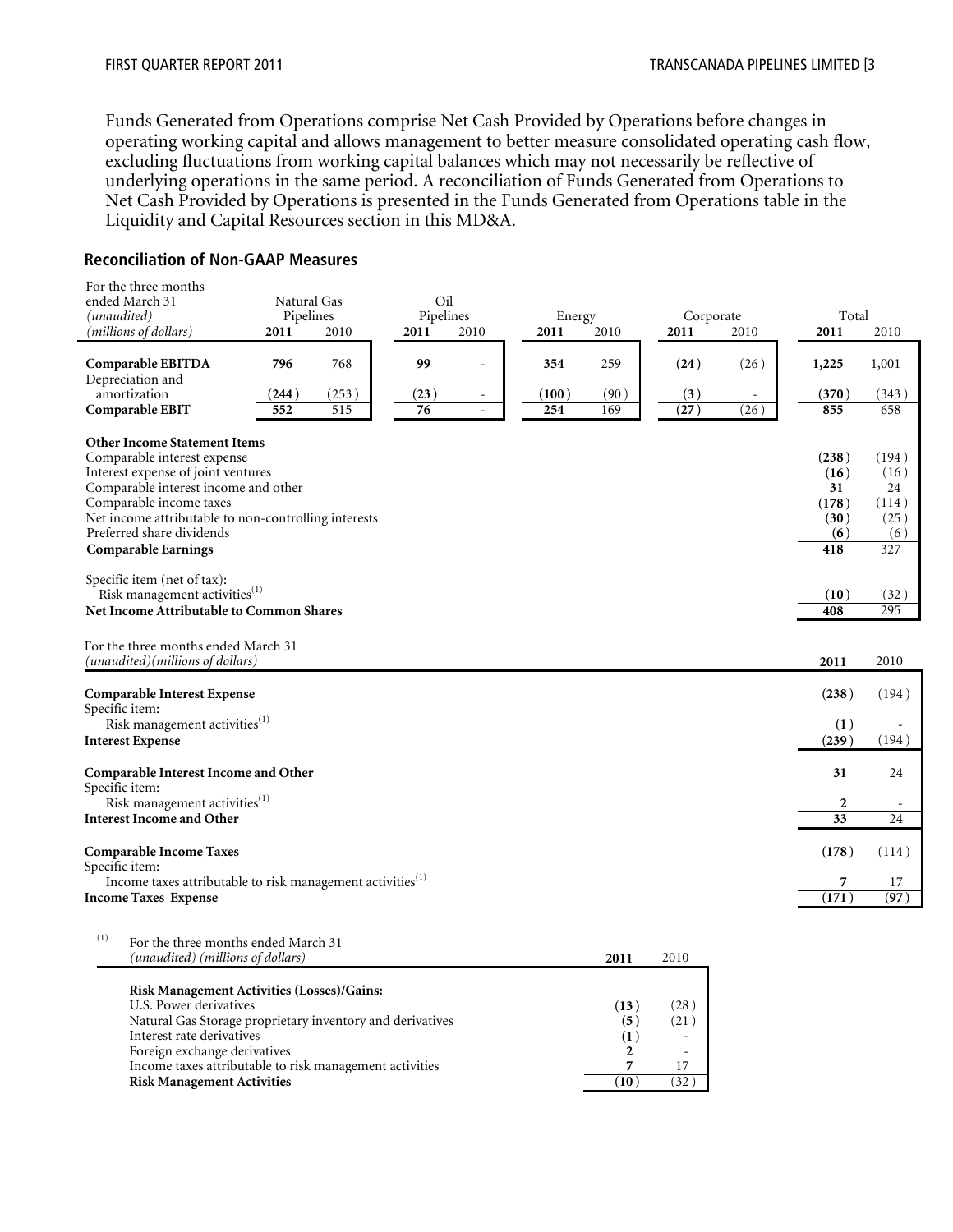# **Consolidated Results of Operations**

TCPL's Net Income Attributable to Controlling Interests in first quarter 2011 was \$414 million and Net Income Attributable to Common Shares was \$408 million compared to \$301 million and \$295 million, respectively, in first quarter 2010.

Comparable Earnings in first quarter 2011 were \$418 million compared to \$327 million for the same period in 2010. Comparable Earnings in first quarter 2011 excluded net unrealized after tax losses of \$10 million (\$17 million pre-tax) (2010 – losses of \$32 million after tax (\$49 million pre-tax)) resulting from changes in the fair value of certain risk management activities.

Comparable Earnings increased \$91 million in first quarter 2011 compared to the same period in 2010 and reflected the following:

- increased Natural Gas Pipelines Comparable EBIT primarily due to higher earnings from the Alberta System, reduced business development costs and incremental earnings from Bison which was placed in service in January 2011, partially offset by the negative impact of a weaker U.S. dollar on U.S. operations;
- Oil Pipelines Comparable EBIT as the Company commenced recording earnings from Keystone in first quarter 2011;
- increased Energy Comparable EBIT primarily due to higher prices for Western Power, increased volumes and lower costs at Bruce A, and incremental earnings from the start-up of Halton Hills in September 2010 and the second phase of Kibby Wind in October 2010, partially offset by lower realized prices and volumes at Bruce B, and decreased third-party storage and proprietary natural gas revenues for Natural Gas Storage;
- increased Comparable Interest Expense primarily due to decreased capitalized interest for Keystone, which commenced full operations in February 2011, and incremental interest expense on new debt issues in 2010, partially offset by realized losses in first quarter 2010 on derivatives used to manage the Company's exposure to fluctuating interest rates, Canadian dollar-denominated debt maturities and the positive impact of a weaker U.S. dollar on U.S. dollar-denominated interest expense;
- increased Comparable Interest Income and Other, which included higher realized gains on derivatives used to manage the Company's exposure to foreign exchange rate fluctuations on U.S. dollar-denominated income;
- increased Comparable Income Taxes primarily due to higher pre-tax earnings; and
- increased Preferred Share Dividends due to new preferred share issues in 2010.

Further discussion of first quarter 2011 financial results is included in the Natural Gas Pipelines, Oil Pipelines, Energy and Other Income Statement Items sections in this MD&A.

#### *U.S. Dollar-Denominated Balances*

On a consolidated basis, the impact of changes in the value of the U.S. dollar on U.S. operations is partially offset by other U.S. dollar-denominated items as set out in the following table. The resultant pre-tax net exposure is managed using derivatives, further reducing the Company's exposure to changes in U.S. foreign exchange rates. The average U.S. dollar exchange rate for the three months ended March 31, 2011 was 0.99 (2010 – 1.04).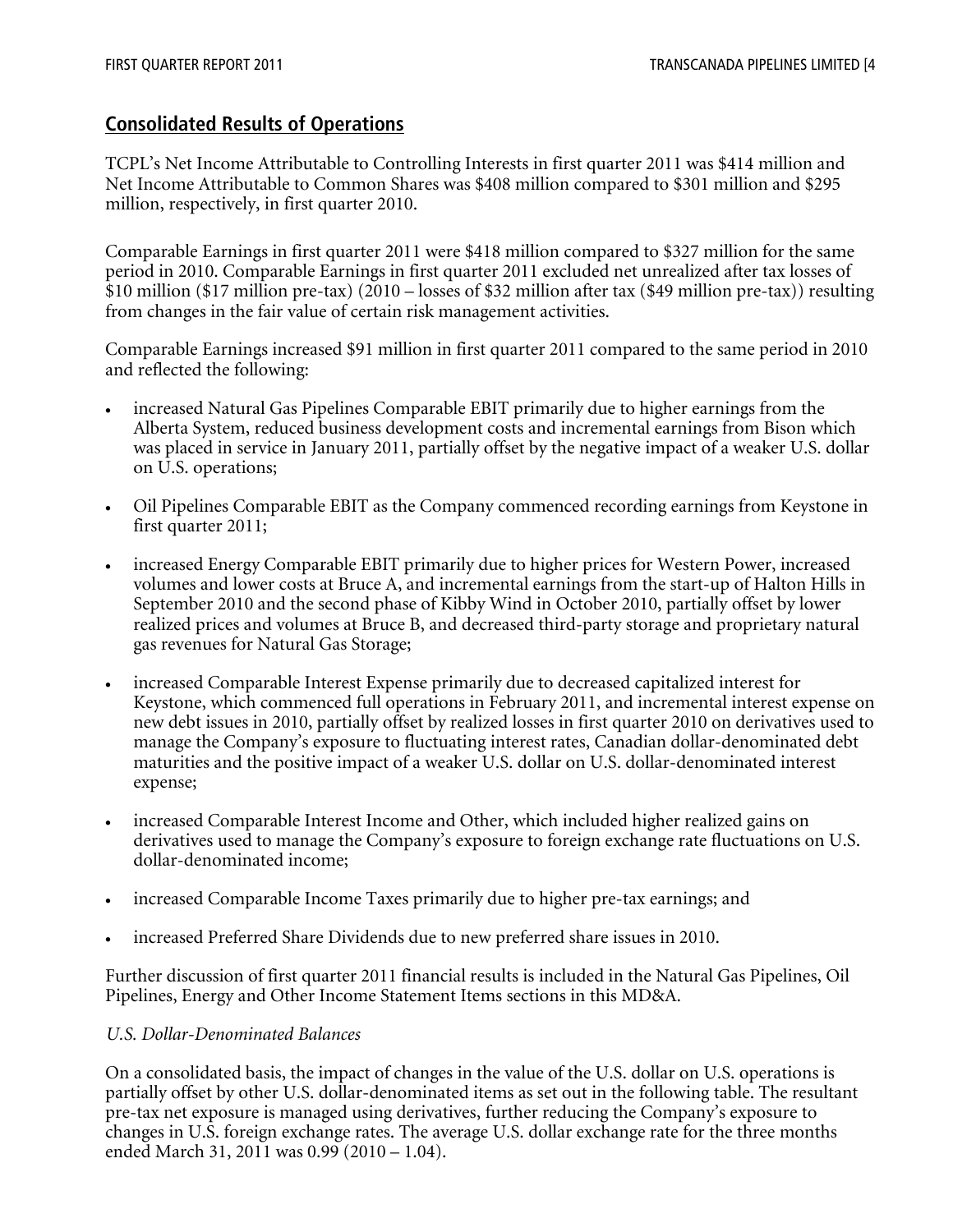### **Summary of Significant U.S. Dollar-Denominated Balances**

| Three months ended March 31<br>(unaudited)                                                       |       |       |
|--------------------------------------------------------------------------------------------------|-------|-------|
| (millions of U.S. dollars, pre-tax)                                                              | 2011  | 2010  |
| U.S. Natural Gas Pipelines Comparable $EBIT^{(1)}$<br>U.S. Oil Pipelines Comparable $EBIT^{(1)}$ | 249   | 226   |
|                                                                                                  | 51    |       |
| U.S. Power Comparable EBIT <sup>(1)</sup>                                                        | 32    | 39    |
| Interest on U.S. dollar-denominated long-term debt                                               | (182) | (159) |
| Capitalized interest on U.S capital expenditures                                                 | 47    | 68    |
| U.S. non-controlling interests and other                                                         | (51)  | (45)  |
|                                                                                                  | 146   | 129   |

 $\,^{(1)}$  Refer to the Non-GAAP Measures section in this MD&A for further discussion of Comparable EBIT.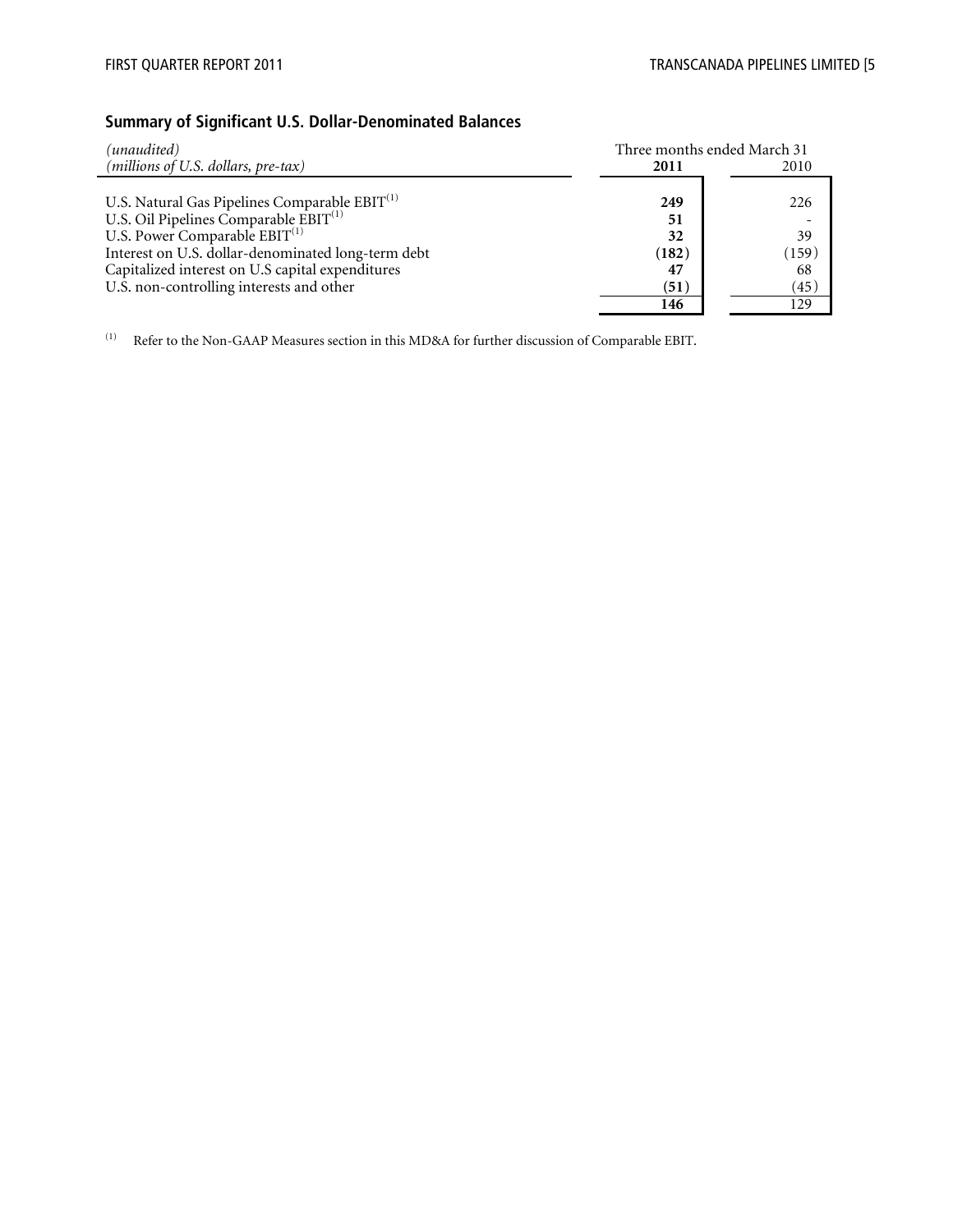# **Natural Gas Pipelines**

Natural Gas Pipelines' Comparable EBIT was \$552 million in first quarter 2011 compared to \$515 million for the same period in 2010.

#### **Natural Gas Pipelines Results**

| (unaudited)                                                                           | Three months ended March 31 |       |  |  |
|---------------------------------------------------------------------------------------|-----------------------------|-------|--|--|
| (millions of dollars)                                                                 | 2011                        | 2010  |  |  |
|                                                                                       |                             |       |  |  |
| <b>Canadian Natural Gas Pipelines</b>                                                 |                             |       |  |  |
| Canadian Mainline                                                                     | 265                         | 265   |  |  |
| Alberta System                                                                        | 185                         | 175   |  |  |
| Foothills                                                                             | 33                          | 33    |  |  |
| Other (TQM, Ventures LP)                                                              | 12                          | 13    |  |  |
| <b>Canadian Natural Gas Pipelines Comparable</b>                                      |                             |       |  |  |
| EBITDA <sup>(1)</sup>                                                                 | 495                         | 486   |  |  |
| Depreciation and amortization                                                         | (180)                       | (183) |  |  |
|                                                                                       |                             |       |  |  |
| <b>Canadian Natural Gas Pipelines Comparable</b><br>EBIT <sup>(1)</sup>               |                             |       |  |  |
|                                                                                       | 315                         | 303   |  |  |
|                                                                                       |                             |       |  |  |
| U.S. Natural Gas Pipelines (in U.S. dollars)                                          |                             |       |  |  |
| <b>ANR</b>                                                                            | 111                         | 115   |  |  |
| <b>GTN</b>                                                                            | 45                          | 43    |  |  |
| Great Lakes <sup>(2)</sup>                                                            | 30                          | 32    |  |  |
| PipeLines LP(3)(4)                                                                    | 27                          | 25    |  |  |
| Iroquois                                                                              | 19                          | 18    |  |  |
| $\overline{\text{Bison}}^{(5)}$                                                       | 13                          |       |  |  |
| Portland $(4)(6)$                                                                     | 10                          | 10    |  |  |
| International (Tamazunchale, TransGas,                                                |                             |       |  |  |
| Gas Pacifico/INNERGY)                                                                 | 10                          | 10    |  |  |
| General, administrative and support costs <sup>(7)</sup>                              | (2)                         | (6)   |  |  |
| Non-controlling interests <sup>(4)</sup>                                              | 50                          | 46    |  |  |
| U.S. Natural Gas Pipelines Comparable                                                 |                             |       |  |  |
| EBITDA <sup>(1)</sup>                                                                 | 313                         | 293   |  |  |
| Depreciation and amortization                                                         | (64)                        | (67)  |  |  |
| U.S. Natural Gas Pipelines Comparable EBIT <sup>(1)</sup>                             | 249                         | 226   |  |  |
| Foreign exchange                                                                      | (4)                         | 9     |  |  |
| U.S. Natural Gas Pipelines Comparable EBIT <sup>(1)</sup>                             |                             |       |  |  |
| (in Canadian dollars)                                                                 | 245                         | 235   |  |  |
|                                                                                       |                             |       |  |  |
|                                                                                       |                             |       |  |  |
| <b>Natural Gas Pipelines Business Development</b><br>Comparable EBITDA <sup>(1)</sup> |                             |       |  |  |
|                                                                                       | (8)                         | (23)  |  |  |
|                                                                                       |                             |       |  |  |
| Natural Gas Pipelines Comparable EBIT <sup>(1)</sup>                                  | 552                         | 515   |  |  |
|                                                                                       |                             |       |  |  |
| Summary:                                                                              |                             |       |  |  |
| Natural Gas Pipelines Comparable EBITDA <sup>(1)</sup>                                | 796                         | 768   |  |  |
| Depreciation and amortization                                                         | (244)                       | (253) |  |  |
| Natural Gas Pipelines Comparable $EBIT^{(1)}$                                         | $\overline{552}$            | 515   |  |  |

The Mon-GAAP Measures section in this MD&A for further discussion of Comparable EBITDA and Comparable EBIT.<br>
(2) Represents the Company's 53.6 per cent direct ownership interest.<br>
(3) Represents the Company's 38.2 per cen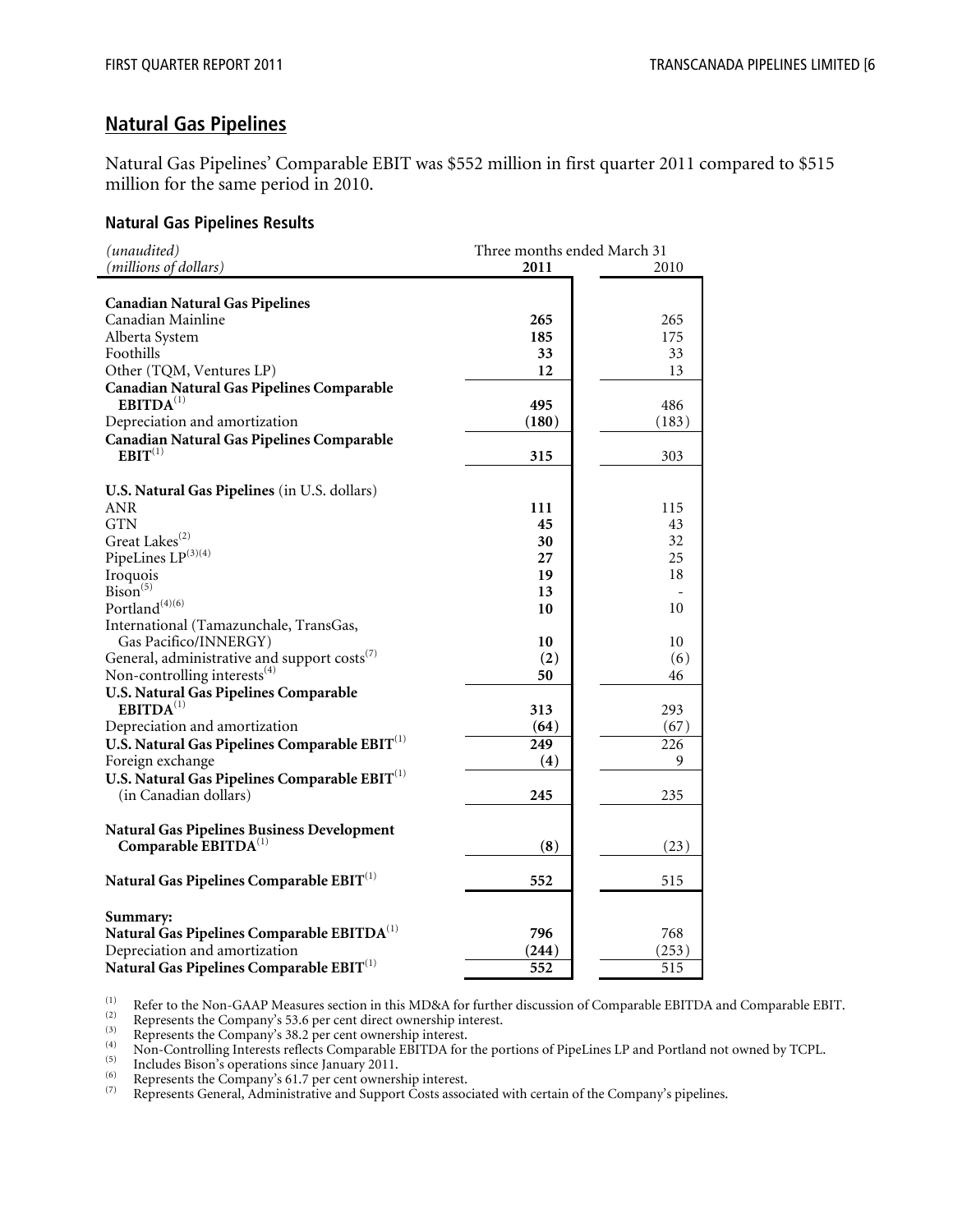| (unaudited)           |      | Three months ended March 31 |
|-----------------------|------|-----------------------------|
| (millions of dollars) | 2011 | 2010                        |
|                       |      |                             |
| Canadian Mainline     | 62   | 66                          |
| Alberta System        | 48   | 38                          |
| <b>Foothills</b>      | 6    | 6                           |

#### **Net Income for Wholly Owned Canadian Natural Gas Pipelines**

#### *Canadian Natural Gas Pipelines*

Canadian Mainline's net income in first quarter 2011 was \$62 million, a decrease of \$4 million, from the same period in 2010. Net income in first quarter 2011 reflected a lower average investment base as well as a lower rate of return on common equity (ROE), as determined by the National Energy Board (NEB), of 8.08 per cent in 2011 compared to 8.52 per cent in 2010. The lower ROE and average investment base was partially offset by higher OM&A cost savings in 2011.

Canadian Mainline's Comparable EBITDA in first quarter 2011 of \$265 million was consistent with first quarter 2010. A decrease in revenues as a result of a lower overall return, associated with a reduced ROE and financial charges, on a reduced average investment base, was offset by a recovery of higher flow-through costs. The flow-through costs do not impact net income and increased due to higher income taxes, partially offset by the lower financial charges.

The Alberta System's net income was \$48 million in first quarter 2011 compared to \$38 million in the same quarter of 2010. The increase reflected an ROE of 9.70 per cent on 40 per cent deemed common equity approved by the NEB in September 2010 as part of the Company's 2010 - 2012 Revenue Requirement Settlement application. Net income in first quarter 2010 reflected an ROE of 8.75 per cent on 35 per cent deemed common equity.

The Alberta System's Comparable EBITDA was \$185 million in first quarter 2011 compared to \$175 million for the same period in 2010. The increase was primarily due to the increased ROE included in the 2010 - 2012 Revenue Requirement Settlement.

#### *U.S. Natural Gas Pipelines*

ANR's Comparable EBITDA in first quarter 2011 was US\$111 million compared to US\$115 million for the same period in 2010. The decrease was primarily due to higher OM&A costs.

The Bison pipeline was placed in service in January 2011 and contributed US\$13 million of EBITDA in first quarter 2011.

Comparable EBITDA for the remainder of the U.S. Natural Gas Pipelines in first quarter 2011 was US\$189 million compared to US\$178 million for the same period in 2010. The increase was primarily due to higher earnings from Northern Border and GTN, and lower general, administrative and support costs.

#### *Depreciation*

Natural Gas Pipelines' depreciation decreased \$9 million in first quarter 2011 compared to the same period in 2010 primarily due to Great Lakes' lower depreciation rate per its rate settlement, partially offset by incremental depreciation for Bison.

#### *Business Development*

Natural Gas Pipelines' Business Development Comparable EBITDA loss decreased \$15 million in first quarter 2011 compared to the same period in 2010 primarily due to an increased level of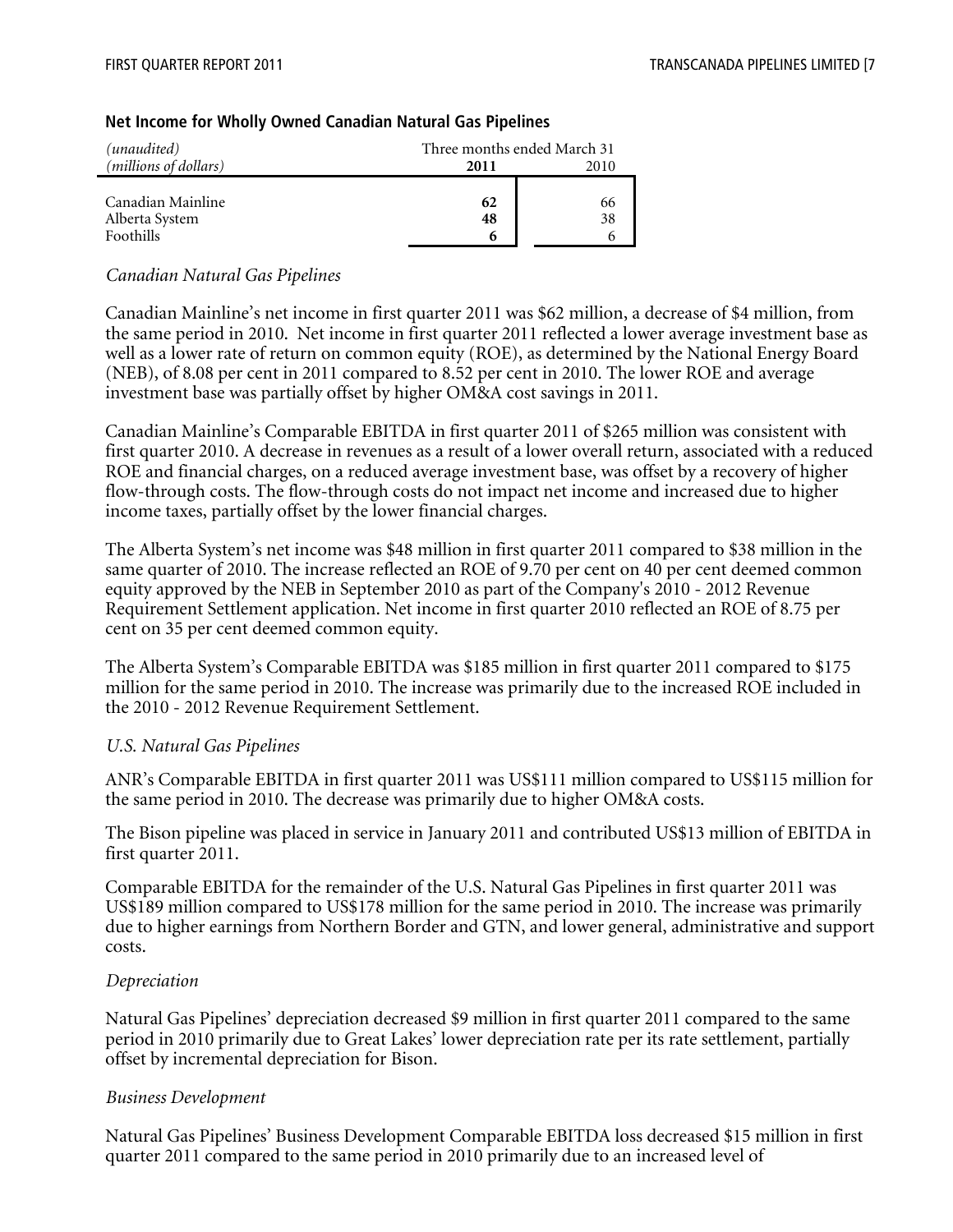reimbursement by the State of Alaska for costs related to the Alaska Pipeline Project. The State of Alaska reimbursed up to 50 per cent of the eligible costs incurred for the Alaska Pipeline Project prior to the close of the first binding open season on July 30, 2010. Commencing July 31, 2010, the State began reimbursing up to 90 per cent of the eligible costs. Project applicable expenses and reimbursements are shared proportionately with ExxonMobil, TCPL's joint venture partner in developing the Alaska Pipeline Project. The decrease in business development costs was partially offset by a levy charged by the NEB in March 2011 to recover the Aboriginal Pipeline Group's (APG) proportionate share of costs relating to the Mackenzie Gas Project (MGP) hearings.

#### **Operating Statistics**

| Three months<br>ended March 31                                                   | Mainline <sup>(1)</sup> | Canadian | System <sup>(2)</sup> | Alberta | Foothills |      | $ANR^{(3)}$ |      | $GTN^{(3)}$ |      |
|----------------------------------------------------------------------------------|-------------------------|----------|-----------------------|---------|-----------|------|-------------|------|-------------|------|
| (unaudited)                                                                      | 2011                    | 2010     | 2011                  | 2010    | 2011      | 2010 | 2011        | 2010 | 2011        | 2010 |
| Average investment<br>base (millions of<br>dollars)<br>Delivery volumes<br>(Bcf) | 6,404                   | 6,629    | 4,966                 | 4,956   | 624       | 677  | n/a         | n/a  | n/a         | n/a  |
| Total                                                                            | 597                     | 560      | 1,000                 | 938     | 329       | 328  | 480         | 447  | 176         | 207  |
| Average per day                                                                  | 6.6                     | 6.2      | 11.1                  | 10.4    | 3.7       | 3.6  | 5.3         | 5.0  | 2.0         | 2.3  |

(1) Canadian Mainline's throughput volumes in the above table reflect physical deliveries to domestic and export markets. Canadian Mainline's physical receipts originating at the Alberta border and in Saskatchewan for the three months ended March 31, 2011 were 376 billion cubic feet (Bcf) (2010 – 385 Bcf); average per day was 4.2 Bcf (2010 – 4.3 Bcf).

 $\frac{(2)}{10}$  Field receipt volumes for the Alberta System for the three months ended March 31, 2011 were 843 Bcf (2010 – 855 Bcf); average per

day was 9.4 Bcf (2010 – 9.5 Bcf).<br>
(3) ANR's and GTN's results are not impacted by average investment base as these systems operate under fixed-rate models approved by the U.S. Federal Energy Regulatory Commission.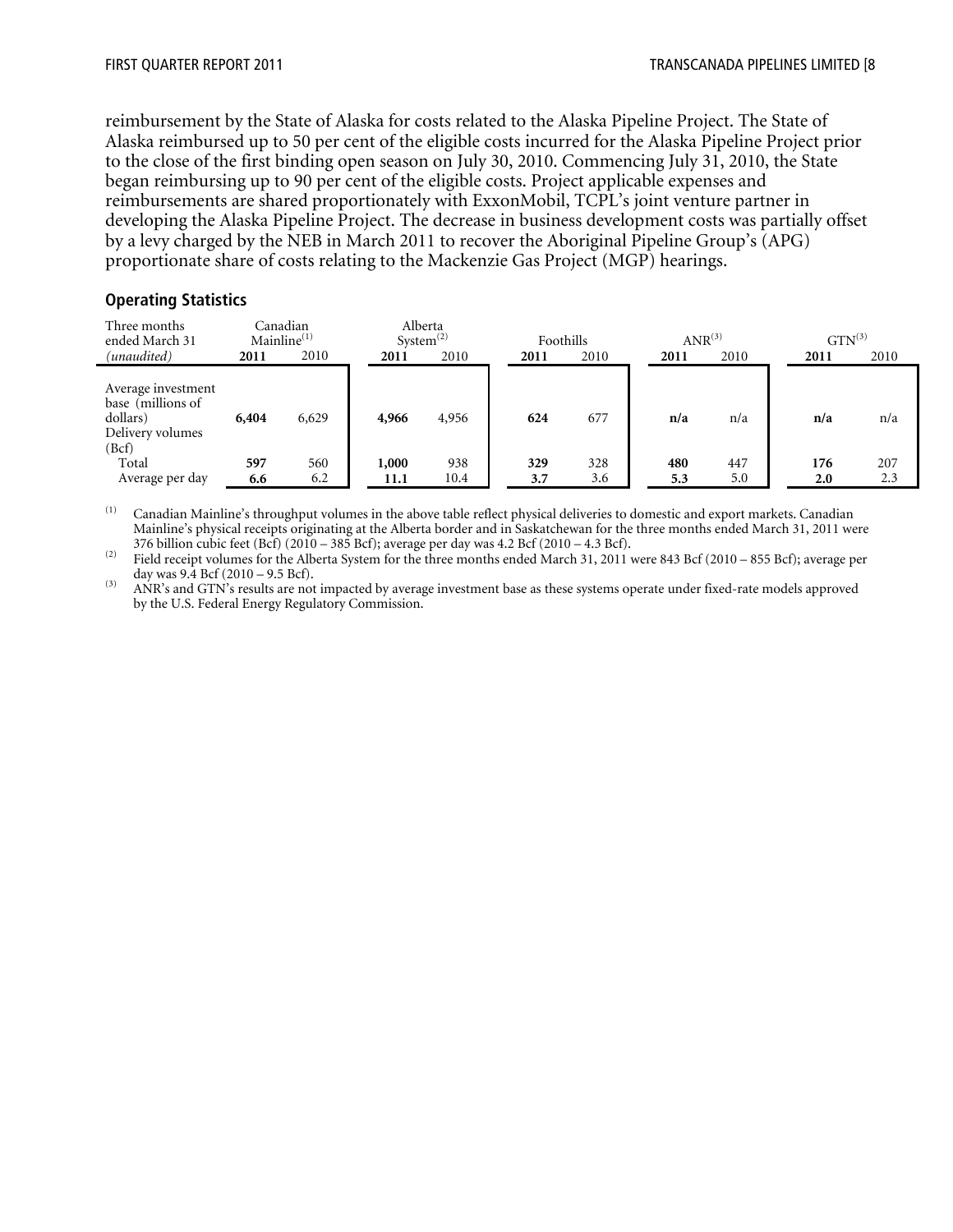# **Oil Pipelines**

In first quarter 2011, the Company recorded \$76 million of Comparable EBIT related to the Keystone oil pipeline. In late January 2011, work was completed to allow the Wood River/Patoka section of the system to operate at its design pressure following the NEB's decision to remove the maximum operating pressure restriction in December 2010. The Company commenced recording EBITDA for the Wood River/Patoka section of Keystone at the beginning of February 2011. In February 2011, the Cushing Extension was placed in service and TCPL also began recording EBITDA related to this section of Keystone. Cash flows related to Keystone, other than general, administrative and support costs, were capitalized until the Company began recording EBITDA.

#### **Oil Pipelines Results**

| For the period February 1 to March 31<br>(unaudited)(millions of dollars) | 2011 |
|---------------------------------------------------------------------------|------|
| Canadian Oil Pipelines Comparable EBITDA <sup>(1)</sup>                   | 35   |
| Depreciation and amortization                                             | (9)  |
| Canadian Oil Pipelines Comparable EBIT <sup>(1)</sup>                     | 26   |
| U.S. Oil Pipelines Comparable EBITDA <sup>(1)</sup>                       |      |
| (in U.S. dollars)                                                         | 65   |
| Depreciation and amortization                                             | (14) |
| U.S. Oil Pipelines Comparable EBIT <sup>(1)</sup>                         | 51   |
| Foreign exchange                                                          | (1)  |
| U.S. Oil Pipelines Comparable $EBIT^{(1)}$                                |      |
| (in Canadian dollars)                                                     | 50   |
| Oil Pipelines Comparable EBIT <sup>(1)</sup>                              | 76   |
|                                                                           |      |
| Summary:                                                                  |      |
| Oil Pipelines Comparable EBITDA <sup>(1)</sup>                            | 99   |
| Depreciation and amortization                                             | (23) |
| Oil Pipelines Comparable $EBIT^{(1)}$                                     | 76   |

<sup>(1)</sup> Refer to the Non-GAAP Measures section in this MD&A for further discussion of Comparable EBITDA and Comparable EBIT.

#### **Operating Statistics**

| For the period February 1 to March 31<br>(unaudited)                                 | 2011          |
|--------------------------------------------------------------------------------------|---------------|
| Delivery volumes (thousands of barrels) <sup>(1)</sup> :<br>Total<br>Average per day | 22,466<br>381 |

(1) Delivery volumes reflect physical deliveries.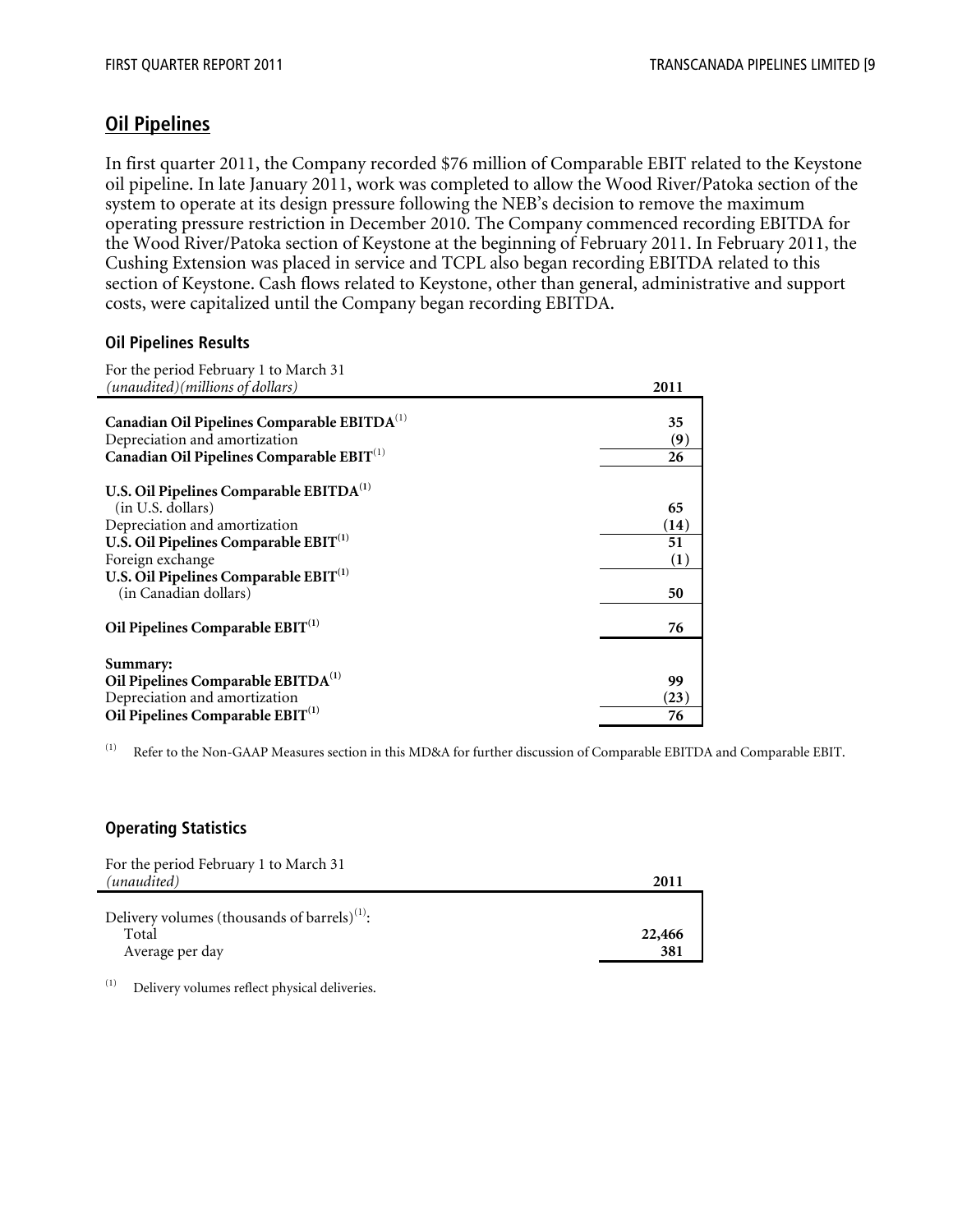# **Energy**

Energy's Comparable EBIT was \$254 million in first quarter 2011 compared to \$169 million for the same period in 2010.

#### **Energy Results**

| (unaudited)                                                       | Three months ended March 31 |      |  |  |  |
|-------------------------------------------------------------------|-----------------------------|------|--|--|--|
| (millions of dollars)                                             | 2011                        | 2010 |  |  |  |
|                                                                   |                             |      |  |  |  |
| <b>Canadian Power</b>                                             |                             |      |  |  |  |
| <b>Western Power</b>                                              | 120                         | 42   |  |  |  |
| Eastern Power <sup>(1)</sup>                                      | 80                          | 52   |  |  |  |
| <b>Bruce Power</b>                                                | 77                          | 63   |  |  |  |
| General, administrative and support costs                         | (8)                         | (10) |  |  |  |
| Canadian Power Comparable EBITDA <sup>(2)</sup>                   | 269                         | 147  |  |  |  |
| Depreciation and amortization                                     | (67)                        | (60) |  |  |  |
| Canadian Power Comparable EBIT <sup>(2)</sup>                     | 202                         | 87   |  |  |  |
|                                                                   |                             |      |  |  |  |
| U.S. Power (in U.S. dollars)                                      |                             |      |  |  |  |
| Northeast Power <sup>(3)</sup>                                    | 71                          | 73   |  |  |  |
| General, administrative and support costs                         | (9)                         | (9)  |  |  |  |
| U.S. Power Comparable $EBITDA^{(2)}$                              | 62                          | 64   |  |  |  |
| Depreciation and amortization                                     | (30)                        | (25) |  |  |  |
| U.S. Power Comparable $EBIT^{(2)}$                                | 32                          | 39   |  |  |  |
| Foreign exchange                                                  |                             | 1    |  |  |  |
| <b>U.S. Power Comparable <math>EBIT^{(2)}</math> (in Canadian</b> |                             |      |  |  |  |
| dollars)                                                          | 32                          | 40   |  |  |  |
|                                                                   |                             |      |  |  |  |
| <b>Natural Gas Storage</b>                                        |                             |      |  |  |  |
| Alberta Storage                                                   | 31                          | 53   |  |  |  |
| General, administrative and support costs                         | (2)                         | (2)  |  |  |  |
| Natural Gas Storage Comparable EBITDA <sup>(2)</sup>              | 29                          | 51   |  |  |  |
| Depreciation and amortization                                     | (4)                         | (4)  |  |  |  |
| Natural Gas Storage Comparable EBIT <sup>(2)</sup>                | $\overline{25}$             | 47   |  |  |  |
|                                                                   |                             |      |  |  |  |
| Energy Business Development Comparable EBITDA <sup>(2)</sup>      | (5)                         | (5)  |  |  |  |
|                                                                   |                             |      |  |  |  |
| Energy Comparable $EBIT^{(2)}$                                    | 254                         | 169  |  |  |  |
|                                                                   |                             |      |  |  |  |
| Summary:                                                          |                             |      |  |  |  |
| Energy Comparable EBITDA <sup>(2)</sup>                           | 354                         | 259  |  |  |  |
| Depreciation and amortization                                     | (100)                       | (90) |  |  |  |
| Energy Comparable $EBIT^{(2)}$                                    | 254                         | 169  |  |  |  |

The Unit of the Mon-GAAP Measures section in this MD&A for further discussion of Comparable EBITDA and Comparable EBIT.<br>
(3) Refer to the Non-GAAP Measures section in this MD&A for further discussion of Comparable EBITDA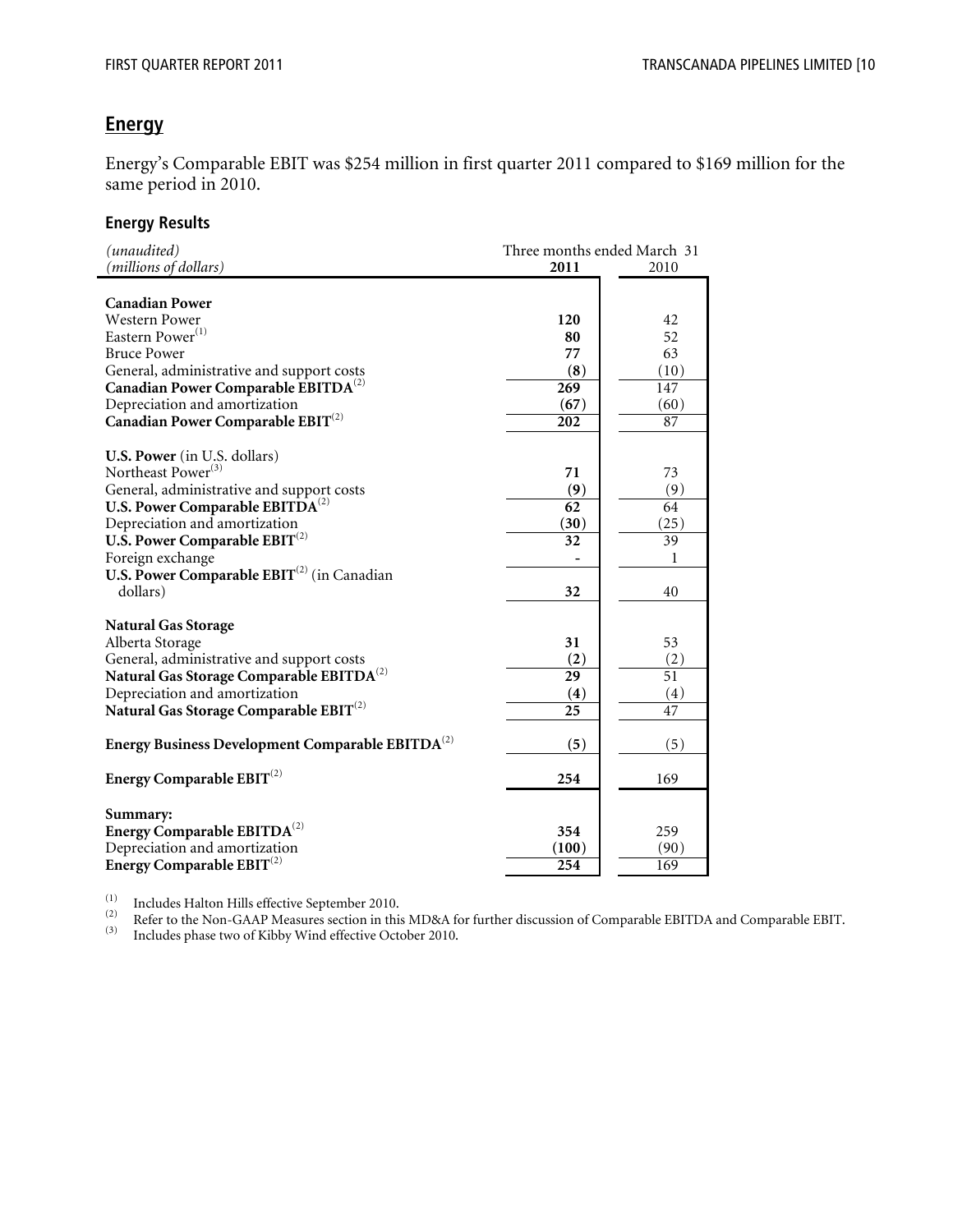#### *Canadian Power*

### **Western and Eastern Canadian Power Comparable EBIT**(1)(2)

| (unaudited)                               |           | Three months ended March 31 |  |
|-------------------------------------------|-----------|-----------------------------|--|
| (millions of dollars)                     | 2011      | 2010                        |  |
|                                           |           |                             |  |
| Revenues                                  |           |                             |  |
| Western power                             | 279       | 164                         |  |
| Eastern power                             | 118       | 67                          |  |
| Other $^{(3)}$                            | 23        | 22                          |  |
|                                           | 420       | 253                         |  |
| <b>Commodity Purchases Resold</b>         |           |                             |  |
| Western power                             | (143)     | (106)                       |  |
| Other <sup>(4)</sup>                      | (5)       | (5)                         |  |
|                                           | (148)     | (111)                       |  |
|                                           |           |                             |  |
| Plant operating costs and other           | (72)      | (48)                        |  |
| General, administrative and support costs | $(\bf 8)$ | (10)                        |  |
| Comparable $EBITDA(1)$                    | 192       | 84                          |  |
| Depreciation and amortization             | (39)      | (37)                        |  |
| Comparable $EBIT^{(1)}$                   | 153       | 47                          |  |

<sup>(1)</sup> Refer to the Non-GAAP Measures section in this MD&A for further discussion of Comparable EBITDA and Comparable EBIT.<br><sup>(2)</sup> Includes Halton Hills effective September 2010.<br><sup>(3)</sup> Includes sales of excess natural gas pu derivatives used to purchase and sell natural gas to manage Western and Eastern Power's assets are presented on a net basis in Other Revenues.

 $(4)$  Includes the cost of excess natural gas not used in operations.

#### **Western and Eastern Canadian Power Operating Statistics**

|                                                                          | Three months ended March 31 |       |  |  |
|--------------------------------------------------------------------------|-----------------------------|-------|--|--|
| (unaudited)                                                              | 2011                        | 2010  |  |  |
|                                                                          |                             |       |  |  |
| Sales Volumes (GWh)                                                      |                             |       |  |  |
| Supply                                                                   |                             |       |  |  |
| Generation                                                               |                             |       |  |  |
| Western Power                                                            | 681                         | 585   |  |  |
| Eastern Power <sup>(1)</sup>                                             | 1,078                       | 429   |  |  |
| Purchased                                                                |                             |       |  |  |
| Sundance A & B and Sheerness PPAs <sup>(2)</sup>                         | 2,105                       | 2,655 |  |  |
| Other purchases                                                          | 202                         | 149   |  |  |
|                                                                          | 4,066                       | 3,818 |  |  |
| Sales                                                                    |                             |       |  |  |
| Contracted                                                               |                             |       |  |  |
| Western Power                                                            | 2,269                       | 2,269 |  |  |
| Eastern Power <sup>(1)</sup>                                             | 1,078                       | 445   |  |  |
| Spot                                                                     |                             |       |  |  |
| <b>Western Power</b>                                                     | 719                         | 1,104 |  |  |
|                                                                          | 4,066                       | 3,818 |  |  |
|                                                                          |                             |       |  |  |
| <b>Plant Availability</b> <sup>(3)</sup><br>Western Power <sup>(4)</sup> | 98%                         | 95%   |  |  |
| Eastern Power <sup>(1)(5)</sup>                                          | 99%                         | 96%   |  |  |

(1) Includes Halton Hills effective September 2010.<br>
(2) No volumes were delivered under the Sundance A PPA in 2011.<br>
(3) Plant availability represents the percentage of time in a period th

Plant availability represents the percentage of time in a period that the plant is available to generate power regardless of whether it is running.

The Excludes facilities that provide power to TCPL under PPAs.<br>
(5) Excludes facilities that provide power to TCPL under PPAs.<br>
(5) Bécancour has been excluded from the availability calculation as power generation has bee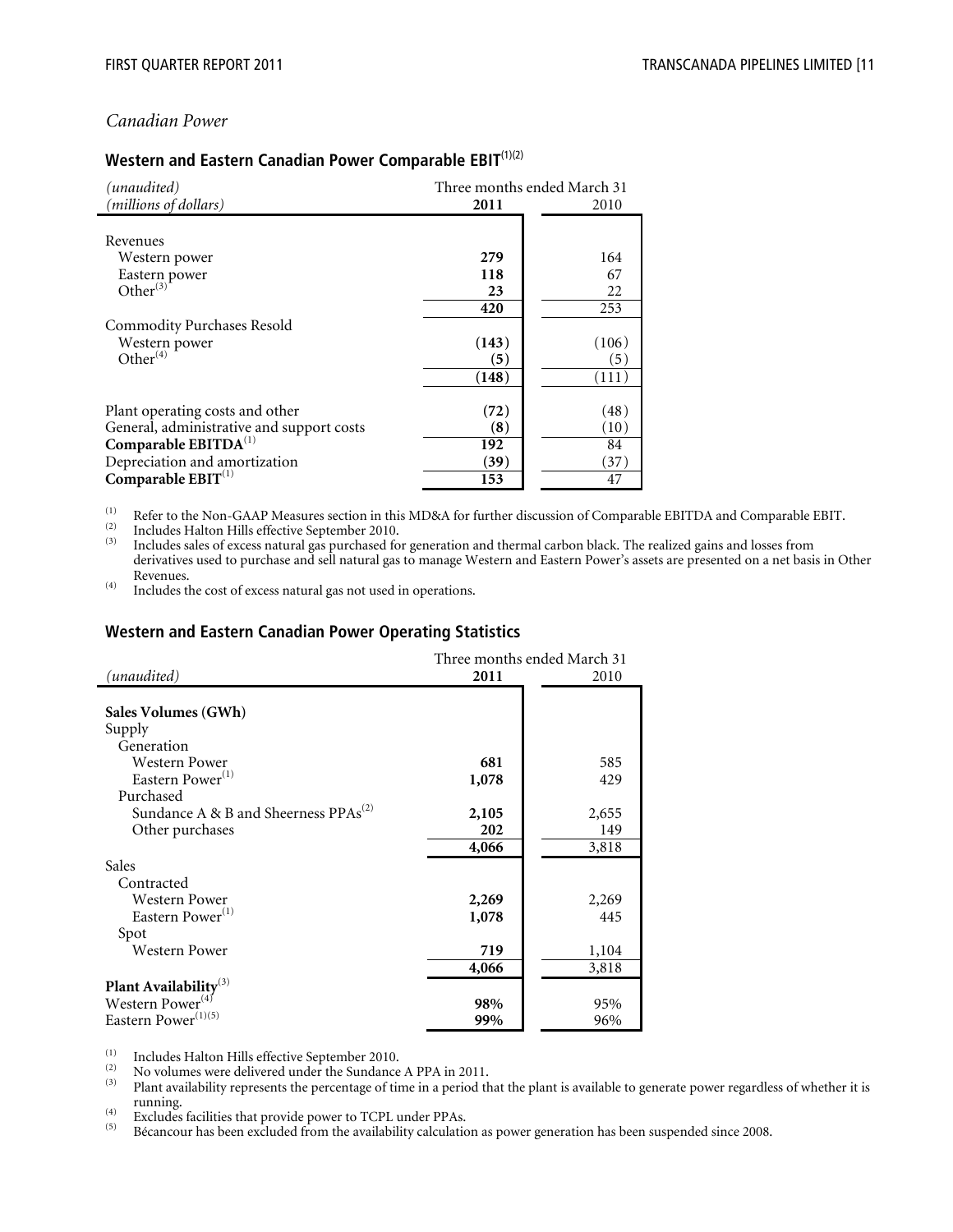Western Power's Comparable EBITDA of \$120 million and Power Revenues of \$279 million in first quarter 2011 increased \$78 million and \$115 million, respectively, compared to the same period in 2010, primarily due to higher overall realized power prices. Average spot market power prices in Alberta increased 104 per cent to \$83 per megawatt hour (MWh) in first quarter 2011 compared to \$41 per MWh in first quarter 2010 due to unseasonably cold weather combined with unplanned plant outages, which caused an increase in demand and a reduction in market supply. Western Power's Comparable EBITDA in first quarter 2011 included \$39 million of earnings from the Sundance A power purchase arrangement (PPA), the revenues and costs of which have been recorded as though Units 1 and 2 were on normal plant outages. Refer to the Recent Developments section in this MD&A for further discussion regarding the Sundance A outage.

Western Power's Commodity Purchases Resold increased \$37 million in first quarter 2011 compared to the same period in 2010 primarily due to higher volumes at Sheerness and increased retail contracts.

Eastern Power's Comparable EBITDA of \$80 million and Power Revenues of \$118 million in first quarter 2011 increased \$28 million and \$51 million, respectively, compared to the same period in 2010. The increases were primarily due to incremental earnings from Halton Hills, which went into service in September 2010.

Plant Operating Costs and Other of \$72 million in first quarter 2011, which includes fuel gas consumed in power generation, increased \$24 million compared to the same period in 2010 primarily due to incremental fuel consumed at Halton Hills.

Western Power manages the sale of its supply volumes on a portfolio basis. A portion of its supply is sold into the spot market to assure supply in case of an unexpected plant outage. The overall amount of spot market volumes is dependent upon the ability to transact in forward sales markets at acceptable contract terms. This approach to portfolio management helps to minimize costs in situations where Western Power would otherwise have to purchase electricity in the open market to fulfill its contractual sales obligations. Approximately 76 per cent of Western Power sales volumes were sold under contract in first quarter 2011, compared to 67 per cent in first quarter 2010. To reduce its exposure to spot market prices on uncontracted volumes, as at March 31, 2011, Western Power had entered into fixed-price power sales contracts to sell approximately 6,300 gigawatt hours (GWh) for the remainder of 2011 and 6,800 GWh for 2012.

Eastern Power is focused on selling power under long-term contracts. In first quarter 2011 and 2010, 100 per cent of Eastern Power's sales volumes were sold under contract and are expected to continue to be 100 per cent sold under contract for the remainder of 2011 and 2012.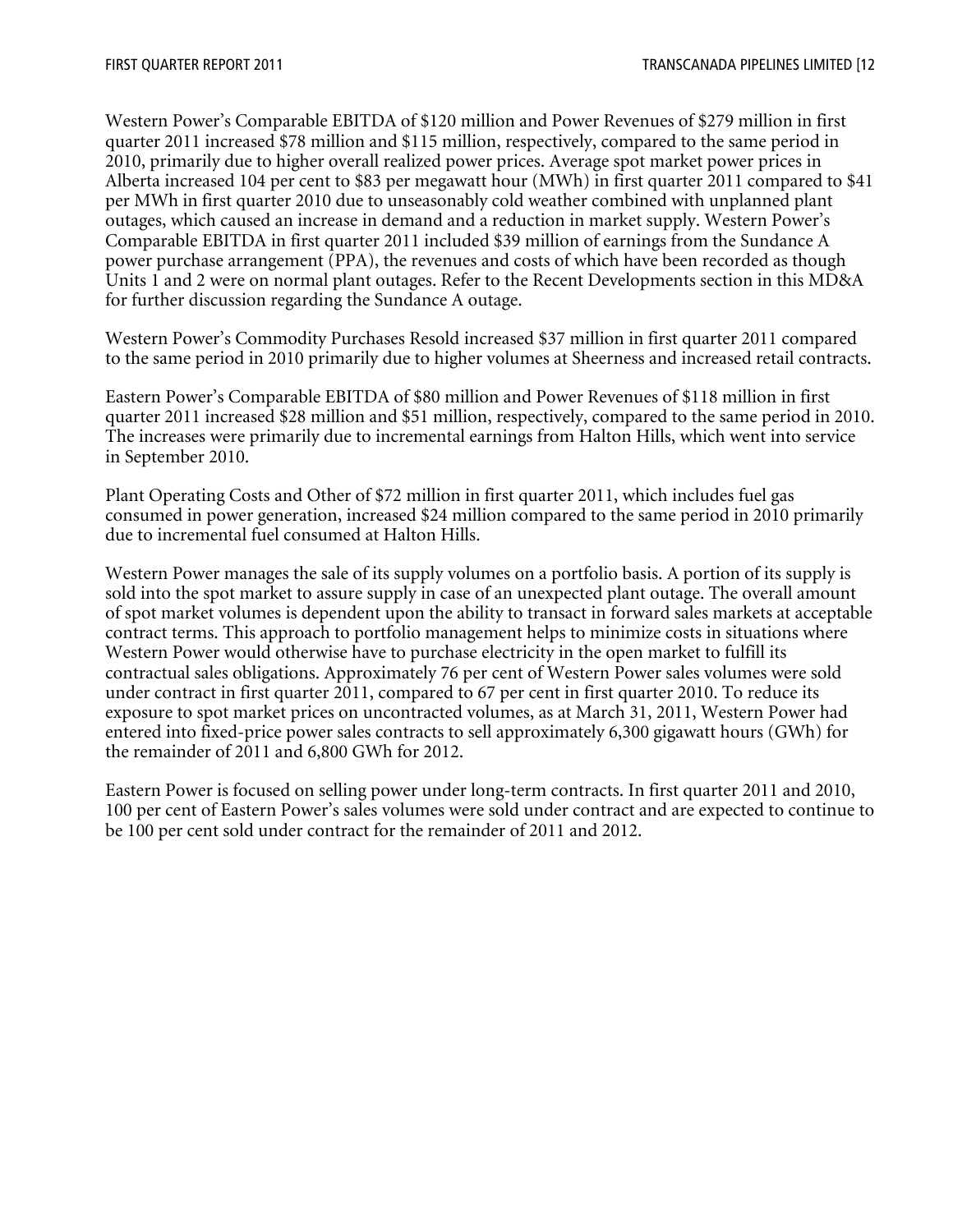#### **Bruce Power Results**(1)

| (TCPL's proportionate share)<br>(unaudited)                     | Three months ended March 31 |       |  |  |  |
|-----------------------------------------------------------------|-----------------------------|-------|--|--|--|
| (millions of dollars unless otherwise indicated)                | 2011                        | 2010  |  |  |  |
|                                                                 |                             |       |  |  |  |
| Revenues <sup>(2)</sup>                                         | 213                         | 225   |  |  |  |
| <b>Operating Expenses</b>                                       | (136)                       | (162) |  |  |  |
| Comparable EBITDA <sup>(1)</sup>                                | 77                          | 63    |  |  |  |
| Bruce A Comparable EBITDA <sup>(1)</sup>                        | 34                          | 13    |  |  |  |
| Bruce B Comparable EBITDA <sup>(1)</sup>                        | 43                          | 50    |  |  |  |
| Comparable EBITDA <sup>(1)</sup>                                | 77                          | 63    |  |  |  |
| Depreciation and amortization                                   | (28)                        | (23)  |  |  |  |
| Comparable $EBIT^{(1)}$                                         | 49                          | 40    |  |  |  |
| <b>Bruce Power – Other Information</b>                          |                             |       |  |  |  |
| Plant availability                                              |                             |       |  |  |  |
| Bruce A                                                         | 100%                        | 65%   |  |  |  |
| Bruce B                                                         | 91%                         | 98%   |  |  |  |
| Combined Bruce Power                                            | 94%                         | 87%   |  |  |  |
| Planned outage days                                             |                             |       |  |  |  |
| Bruce A                                                         |                             | 35    |  |  |  |
| Bruce B                                                         | 21                          |       |  |  |  |
| Unplanned outage days                                           |                             |       |  |  |  |
| Bruce A                                                         | 4                           | 26    |  |  |  |
| Bruce B                                                         | 8                           | 6     |  |  |  |
| Sales volumes (GWh)                                             |                             |       |  |  |  |
| Bruce A                                                         | 1,500                       | 989   |  |  |  |
| Bruce B                                                         | 2,032                       | 2,155 |  |  |  |
|                                                                 | 3,532                       | 3,144 |  |  |  |
| Results per MWh                                                 |                             |       |  |  |  |
| Bruce A power revenues                                          | \$65                        | \$64  |  |  |  |
| Bruce B power revenues <sup>(3)</sup>                           | \$53                        | \$58  |  |  |  |
| Combined Bruce Power revenues                                   | \$57                        | \$60  |  |  |  |
| Percentage of Bruce B output sold to spot market <sup>(4)</sup> | 90%                         | 78%   |  |  |  |

The US of Comparable EBITDA and Comparable EBITDA and Comparable EBITDA and Comparable EBITDA and Comparable EBIT.<br>
Revenues include Bruce A's fuel cost recoveries of \$8 million for the three months ended March 31, 2011 (

volumes.

(4) All of Bruce B's output is covered by the floor price mechanism, including volumes sold to the spot market.

TCPL's proportionate share of Bruce A's Comparable EBITDA increased \$21 million to \$34 million in first quarter 2011 as a result of higher volumes and lower operating expenses due to decreased outage days. Bruce A's plant availability in first quarter 2011 was 100 per cent with four outage days compared to an availability of 65 per cent and 61 outage days for the same period in 2010. Results in first quarter 2010 also included the positive impact of a payment made from Bruce B to Bruce A regarding 2009 amendments to a long-term agreement with the Ontario Power Authority (OPA). The net positive impact reflected TCPL's higher percentage ownership interest in Bruce A.

TCPL's proportionate share of Bruce B's Comparable EBITDA decreased \$7 million to \$43 million in first quarter 2011 from \$50 million in first quarter 2010 due to lower realized prices resulting from the expiry of fixed-price contracts at higher prices, and lower volumes and higher operating expenses due to increased outage days, partially offset by the payment made in first quarter 2010 to Bruce A regarding the 2009 amendments to a long-term agreement with the OPA. Bruce B's plant availability in first quarter 2011 was 91 per cent with 29 outage days compared to an availability of 98 per cent and six outage days in the same period in 2010.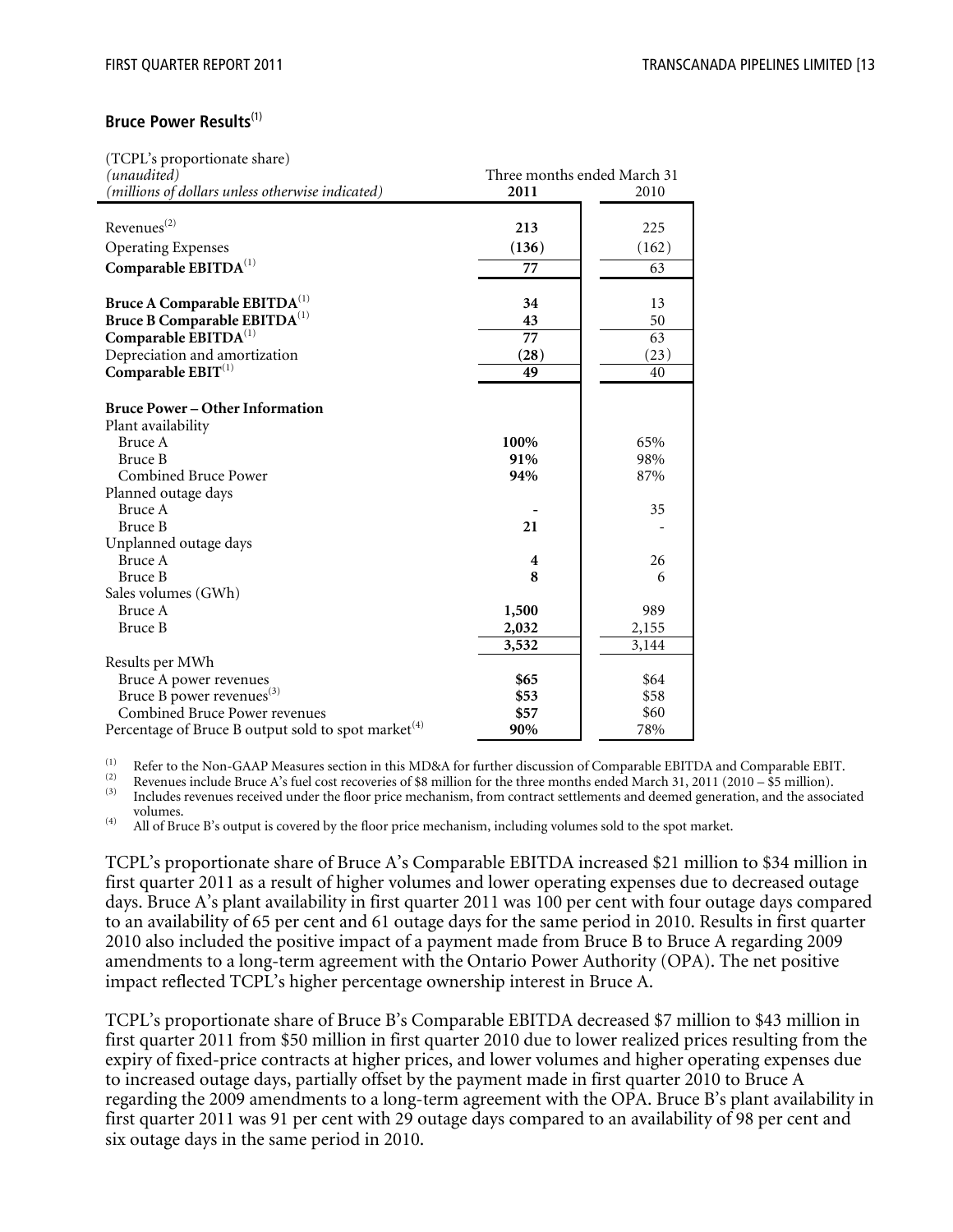Under a contract with the OPA, all output from Bruce A in first quarter 2011 was sold at a fixed price of \$64.71 per MWh (before recovery of fuel costs from the OPA) compared to \$64.45 per MWh in first quarter 2010. Also under a contract with the OPA, all output from the Bruce B units was subject to a floor price of \$48.96 per MWh in first quarter 2011 compared to \$48.76 per MWh in first quarter 2010. Both the Bruce A and Bruce B contract prices are adjusted annually for inflation on April 1. Effective April 1, 2011, the fixed price for output from Bruce A increased to \$66.33 per MWh and the Bruce B floor price increased to \$50.18 per MWh.

Amounts received under the Bruce B floor price mechanism within a calendar year are subject to repayment if the monthly average spot price exceeds the floor price. With respect to 2011, TCPL currently expects spot prices to be less than the floor price for the remainder of the year, therefore, no amounts recorded in revenues in first quarter 2011 are expected to be repaid.

Bruce B enters into fixed-price contracts whereby Bruce B receives or pays the difference between the contract price and the spot price. Bruce B's realized price decreased \$5 per MWh to \$53 per MWh in first quarter 2011 compared to the same period in 2010 and reflected revenues recognized from both the floor price mechanism and contract sales. The decrease was a result of the majority of higherpriced contracts entered into in previous years expiring by the end of December 2010. As the remaining contracts expire, a further reduction in realized prices at Bruce B in future periods is expected. At March 31, 2011, Bruce B had sold forward net volumes of approximately 500 GWh and 670 GWh, representing TCPL's proportionate share, for the remainder of 2011 and 2012, respectively.

The overall plant availability percentage in 2011 is expected to be in the mid-80s for the two operating Bruce A units and in the high 80s for the four Bruce B units. A planned maintenance outage of approximately seven weeks commenced on April 15, 2011 on Bruce B Unit 7. Bruce A expects an outage of approximately one week on Unit 3 in June 2011. For further information on Bruce Power's planned maintenance outages, refer to the MD&A in TCPL's 2010 Annual Report.

As at March 31, 2011, Bruce A had incurred approximately \$4.2 billion in costs for the refurbishment and restart of Units 1 and 2, and approximately \$0.3 billion for the refurbishment of Units 3 and 4.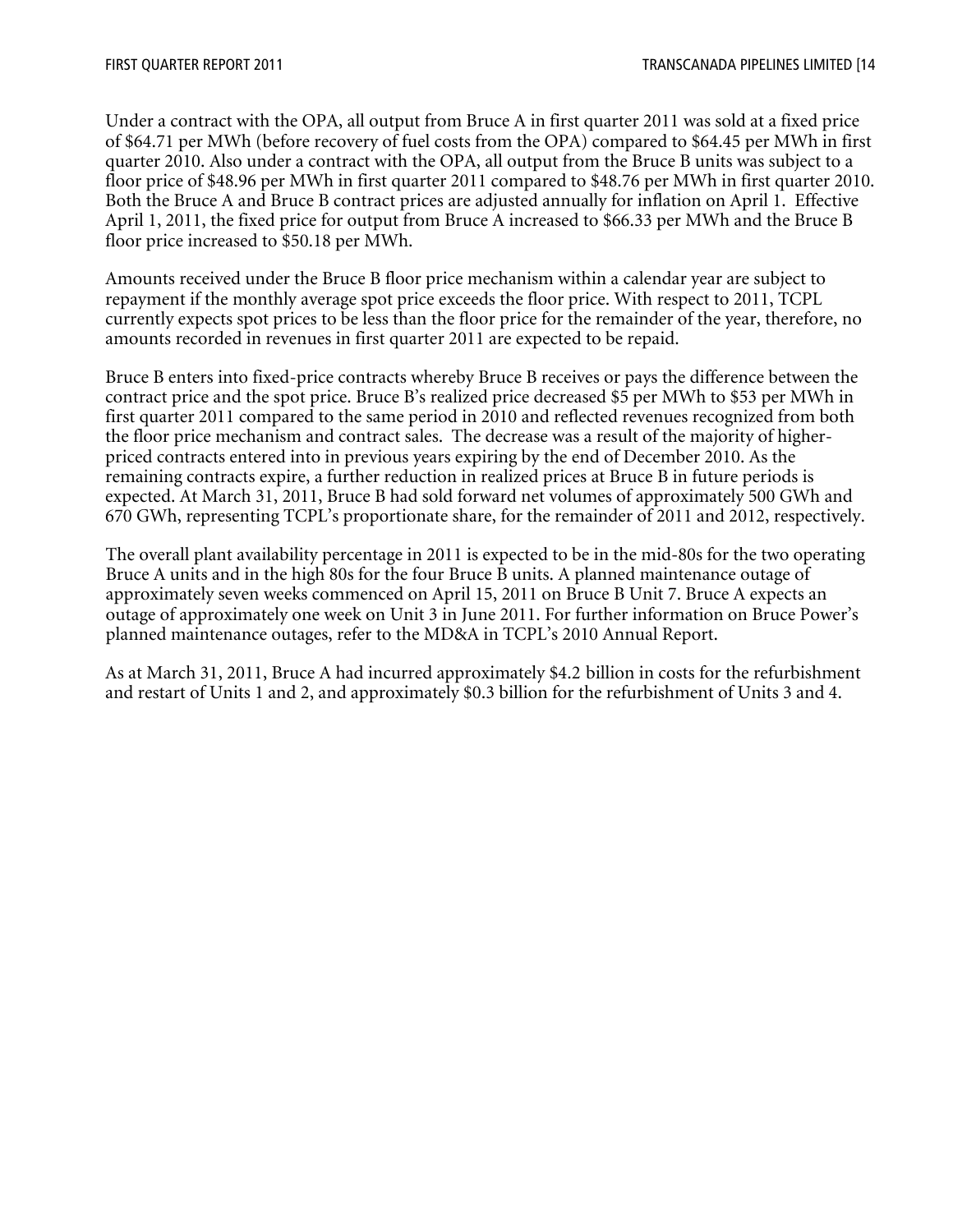#### *U.S. Power*

#### **U.S. Power Comparable EBIT**<sup>(1)(2)</sup>

| (unaudited)                               | Three months ended March 31 |       |  |
|-------------------------------------------|-----------------------------|-------|--|
| (millions of U.S. dollars)                | 2011                        | 2010  |  |
|                                           |                             |       |  |
| Revenues                                  |                             |       |  |
| Power $^{(3)}$                            | 255                         | 232   |  |
| Capacity                                  | 39                          | 40    |  |
| Other $(4)$                               | 30                          | 25    |  |
|                                           | 324                         | 297   |  |
| Commodity purchases resold                | (131)                       | (136) |  |
| Plant operating costs and other $(4)$     | (122)                       | (88)  |  |
| General, administrative and support costs | (9                          | 9     |  |
| Comparable $EBITDA(1)$                    | 62                          | 64    |  |
| Depreciation and amortization             | (30)                        | (25)  |  |
| Comparable $EBIT^{(1)}$                   | 32                          | 39    |  |

The realized gains and losses from derivatives used to purchase and sell power, natural gas and fuel oil to manage U.S. Power's assets<br>
The realized gains and losses from derivatives used to purchase and sell power, natur

are presented on a net basis in Power Revenues. (4) Includes revenues and costs related to a third-party service agreement at Ravenswood.

#### **U.S. Power Operating Statistics**<sup>(1)</sup>

|                                                          | Three months ended March 31 |                       |  |
|----------------------------------------------------------|-----------------------------|-----------------------|--|
| (unaudited)                                              | 2011                        | 2010                  |  |
| Sales Volumes (GWh)<br>Supply<br>Generation<br>Purchased | 1,291<br>1,939<br>3,230     | 891<br>2,486<br>3,377 |  |
| Plant Availability <sup>(2)(3)</sup>                     | 82%                         | 86%                   |  |

The Includes phase two of Kibby Wind effective October 2010.<br>(2) Plant availability represents the percentage of time in a period that the plant is available to generate power regardless of whether it is running.<br><sup>(3)</sup> Plant availability decreased in the three months ended March 31, 2011 due to the impact of a planned outage at Ravenswood.

U.S. Power's Power Revenues in first quarter 2011 of US\$255 million increased from US\$232 million in the same period in 2010 as a result of higher realized power prices and incremental revenues from the second phase of Kibby Wind which was placed in service in October 2010, partially offset by lower volumes of power sold.

Commodity Purchases Resold of US\$131 million in first quarter 2011 decreased from US\$136 million in the same period in 2010 primarily due to a decrease in the quantity of power purchased for resale under power sales commitments to wholesale, commercial and industrial customers in New England in first quarter 2011, partially offset by higher power prices per MWh purchased.

Plant Operating Costs and Other, which includes fuel gas consumed in generation of US\$122 million in first quarter 2011, increased US\$34 million over the same period in 2010 primarily due to higher fuel costs as a result of increased generation in first quarter 2011 and reduced lease costs in first quarter 2010.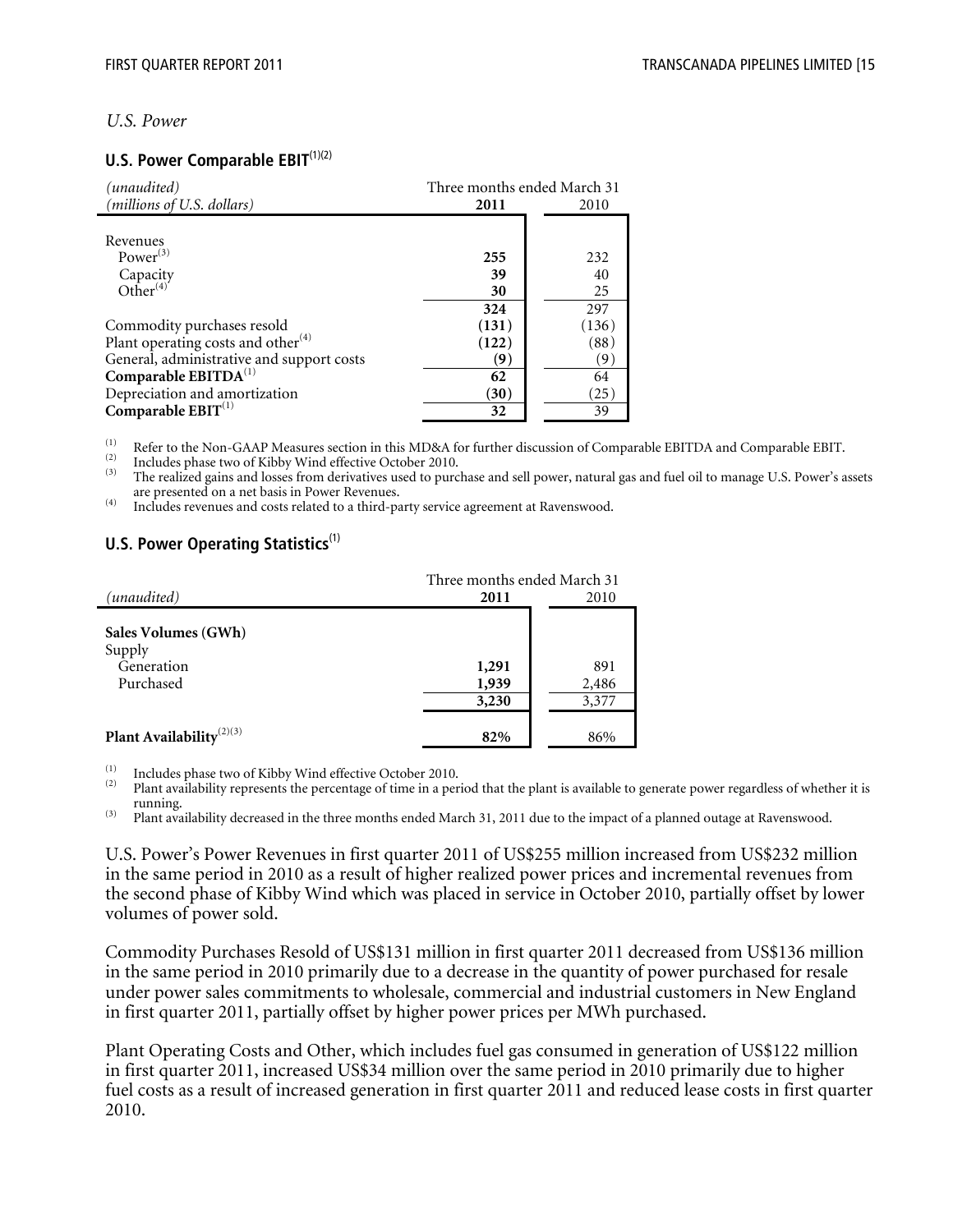U.S. Power focuses on selling power under short- and long-term contracts to wholesale, commercial and industrial customers in the New England, New York and PJM Interconnection power markets. Exposure to fluctuations in spot prices on these power sales commitments are hedged with a combination of forward purchases of power, forward purchases of fuel to generate power and through the use of financial contracts. As at March 31, 2011, approximately 4,300 GWh or 60 per cent of U.S. Power's planned generation is contracted for the remainder of 2011. Planned generation fluctuates depending on hydrology, wind conditions, commodity prices and the resulting dispatch of the assets, and power sales fluctuate based on customer usage. The seasonal nature of the U.S. Power business generally results in higher generation volumes in the summer months.

#### *Natural Gas Storage*

Natural Gas Storage's Comparable EBITDA in first quarter 2011 was \$29 million compared to \$51 million for the same period in 2010. The decrease in Comparable EBITDA in first quarter 2011 was primarily due to decreased third-party storage and proprietary natural gas revenues as a result of lower realized natural gas price spreads.

### **Other Income Statement Items**

#### **Comparable Interest Expense**

| (unaudited)                                | Three months ended March 31 |       |  |  |  |
|--------------------------------------------|-----------------------------|-------|--|--|--|
| (millions of dollars)                      | 2011                        | 2010  |  |  |  |
| Interest on long-term debt $^{(1)}$        | 122                         | 131   |  |  |  |
| Canadian dollar-denominated                | 182                         | 159   |  |  |  |
| U.S. dollar-denominated                    | (3)                         | 6     |  |  |  |
| Foreign exchange                           | 301                         | 296   |  |  |  |
| Other interest and amortization            | 35                          | 32    |  |  |  |
| Capitalized interest                       | (97)                        | (134) |  |  |  |
| Comparable Interest Expense <sup>(2)</sup> | 239                         | 194   |  |  |  |

 $\begin{bmatrix} (1) \ (2) \end{bmatrix}$  Includes interest on Junior Subordinated Notes.

Refer to the Non-GAAP Measures section in this MD&A for further discussion of Comparable Interest Expense.

Comparable Interest Expense in first quarter 2011 increased \$45 million to \$239 million from \$194 million in first quarter 2010. The increase reflected decreased capitalized interest for Keystone, which commenced full operations in February 2011, and incremental interest expense on debt issues of US\$1.25 billion in June 2010 and US\$1.0 billion in September 2010. These increases were partially offset by Canadian dollar-denominated debt maturities in 2010 and 2011, and the positive impact of a weaker U.S. dollar on U.S. dollar-denominated interest. Comparable Interest Expense in first quarter 2010 included losses on derivatives used to manage TCPL's exposure to fluctuating interest rates.

Comparable Interest Income and Other in first quarter 2011 increased \$7 million to \$31 million from \$24 million in first quarter 2010. The increase reflected higher realized gains on derivatives used to manage the Company's net exposure to foreign exchange rate fluctuations on U.S. dollar-denominated income.

Comparable Income Taxes were \$178 million in first quarter 2011 compared to \$114 million for the same period in 2010. The increase was primarily due to higher pre-tax earnings in 2011 compared to 2010.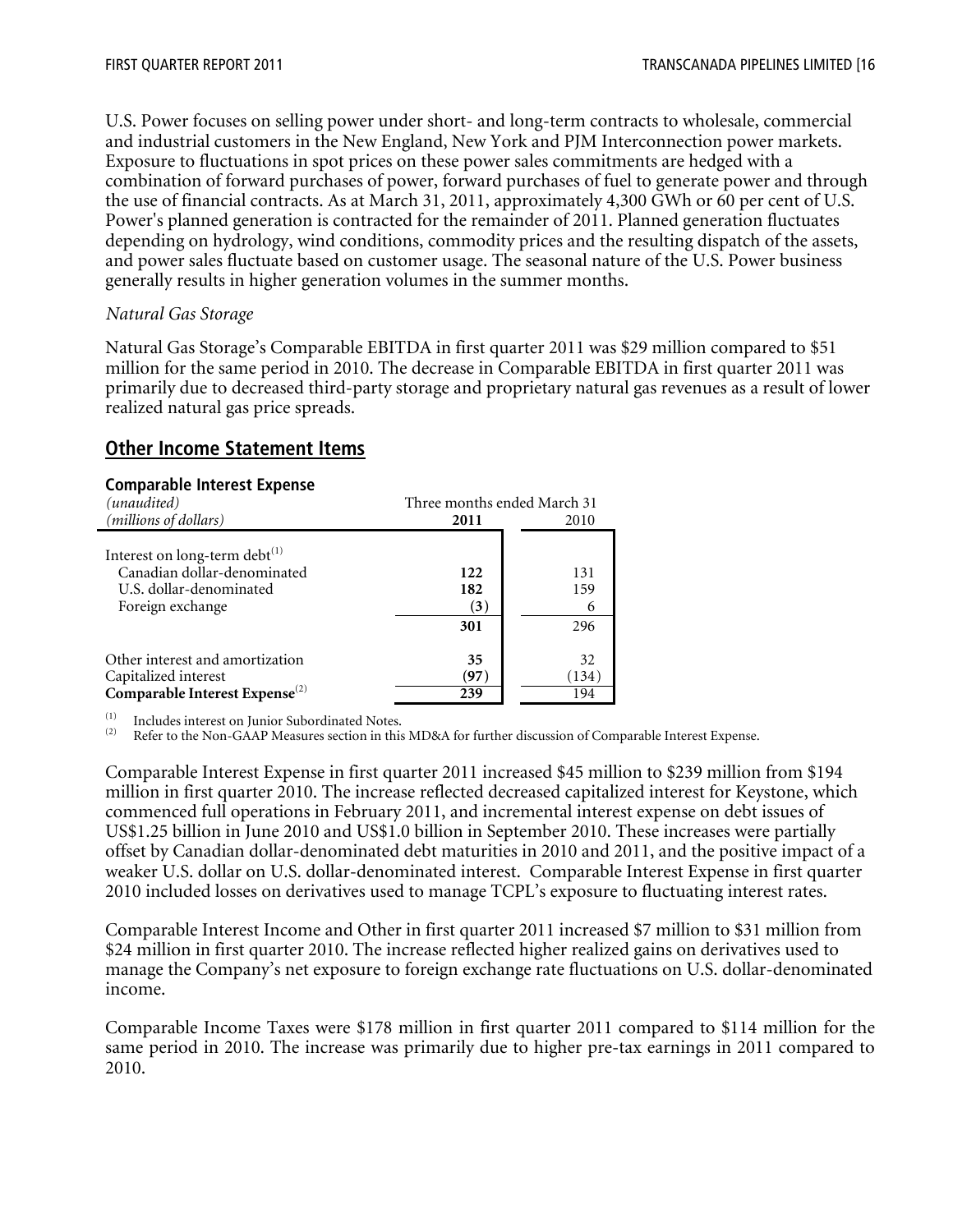# **Liquidity and Capital Resources**

TCPL's financial position remains sound and consistent with recent years as does its ability to generate cash in the short and long term to provide liquidity, maintain financial capacity and flexibility, and provide for planned growth. TCPL's liquidity is underpinned by predictable cash flow from operations, cash balances on hand and unutilized committed revolving bank lines of US\$1.0 billion, \$2.0 billion and US\$800 million, maturing in November 2011, December 2012 and December 2012, respectively. These facilities also support the Company's commercial paper programs. In addition, at March 31, 2011, TCPL's proportionate share of unutilized capacity on committed bank facilities at TCPLoperated affiliates was \$113 million with maturity dates in 2011 and 2012. As at March 31, 2011, TCPL had remaining capacity of \$2.0 billion and US\$1.75 billion under its Canadian debt and U.S. debt shelf prospectuses, respectively. TCPL's liquidity, market and other risks are discussed further in the Risk Management and Financial Instruments section in this MD&A.

At March 31, 2011, the Company held Cash and Cash Equivalents of \$0.5 billion compared to \$0.8 billion at December 31, 2010. The decrease in Cash and Cash Equivalents was primarily due to expenditures for the Company's capital program, debt repayments and dividend payments, partially offset by increased cash generated from operations.

#### *Operating Activities*

#### **Funds Generated from Operations**(1)

| (unaudited)<br>(millions of dollars)                                                                                                            | Three months ended March 31<br>2010<br>2011 |                   |  |
|-------------------------------------------------------------------------------------------------------------------------------------------------|---------------------------------------------|-------------------|--|
| <b>Cash Flows</b><br>Funds generated from operations <sup>(1)</sup><br>Decrease in operating working capital<br>Net cash provided by operations | 895<br>110<br>1,005                         | 712<br>116<br>828 |  |

Refer to the Non-GAAP Measures section in this MD&A for further discussion of Funds Generated from Operations.

Net Cash Provided by Operations increased \$177 million for the three months ended March 31, 2011 compared to the same period in 2010, reflecting increased Funds Generated from Operations and changes in operating working capital. Funds Generated from Operations for the first quarter 2011 were \$895 million compared to \$712 million for the same period in 2010. The increase was primarily due to an increase in cash generated through earnings.

As at March 31, 2011, TCPL's current liabilities were \$5.1 billion and current assets were \$4.1 billion resulting in a working capital deficiency of \$1.0 billion. Excluding \$2.2 billion of Notes Payable under the Company's commercial paper programs and draws on its line-of-credit facilities, TCPL's working capital was \$1.2 billion.

#### *Investing Activities*

TCPL remains committed to executing its remaining \$11 billion capital expenditure program. For the three months ended March 31, 2011, capital expenditures totalled \$0.8 billion (2010 – \$1.3 billion) primarily related to refurbishment and restart of Bruce A Units 1 and 2, Keystone, expansion of the Alberta System, and construction of the Guadalajara natural gas pipeline.

#### *Financing Activities*

In January 2011, TCPL retired \$300 million of 4.3 per cent debentures.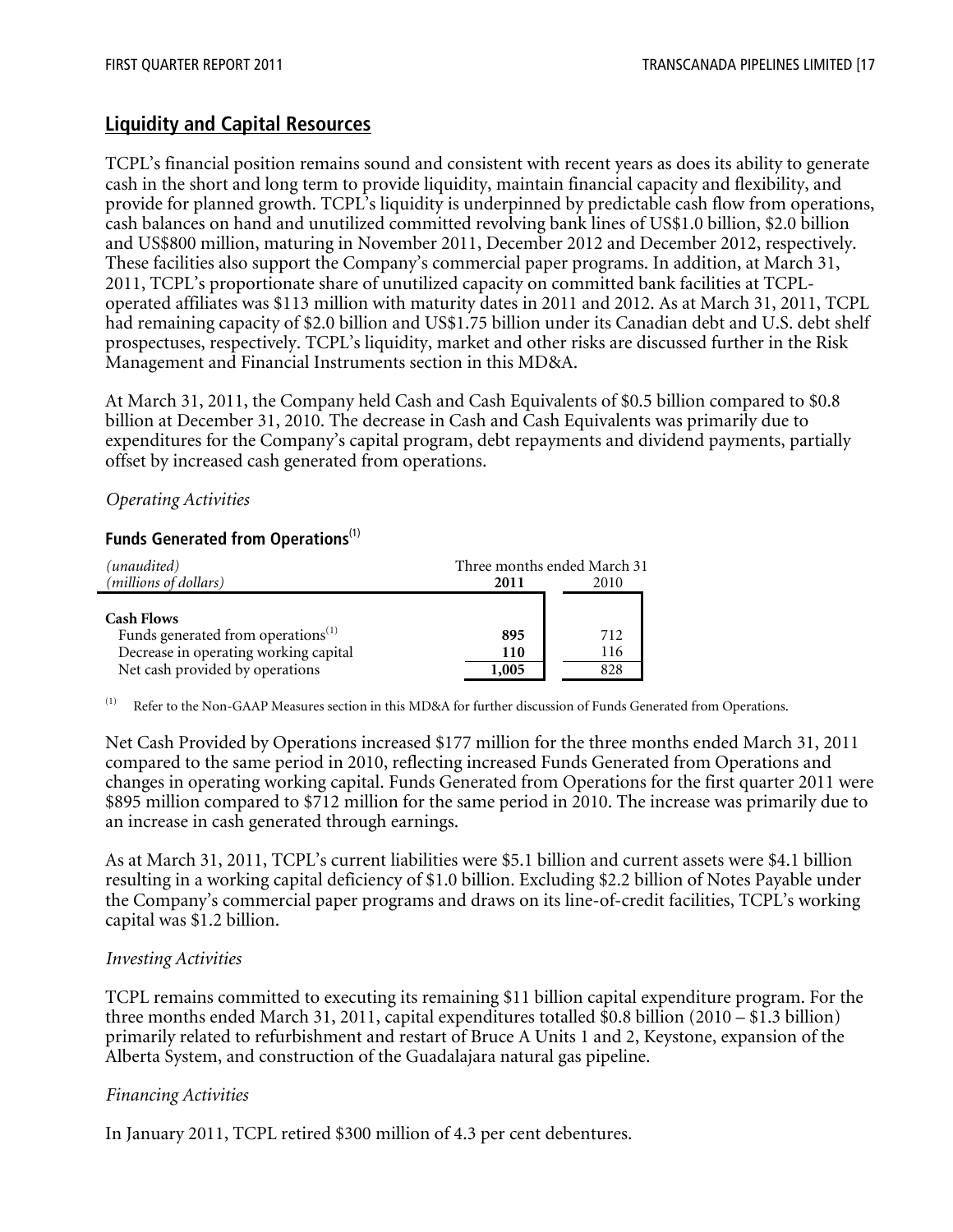The Company is well positioned to fund its existing capital program through its internally-generated cash flow and its continued access to capital markets. TCPL will also continue to examine opportunities for portfolio management, including an ongoing role for PipeLines LP, in financing its capital program.

#### *Dividends*

On April 28, 2011, TCPL's Board of Directors declared a quarterly dividend for the quarter ending June 30, 2011 in the aggregate amount equal to the quarterly dividend paid on TransCanada Corporation's (TransCanada) issued and outstanding common shares at the close of business on June 30, 2011. The dividend is payable on July 29, 2011. The Board also declared a dividend of \$0.70 per share for the period ending July 30, 2011 on TCPL's Series U and Y preferred shares. The dividend is payable on August 2, 2011 to shareholders of record at the close of business on June 30, 2011.

Commencing with the dividends declared April 28, 2011, common shares purchased with reinvested cash dividends under TransCanada's Dividend Reinvestment and Share Purchase Plan (DRP) will no longer be satisfied with shares issued from treasury at a discount but rather will be acquired on the Toronto Stock Exchange at 100 per cent of the weighted average purchase price. Under this Plan, eligible TCPL preferred shareholders may reinvest their dividends and make optional cash payments to obtain additional TransCanada common shares.

# **Contractual Obligations**

During first quarter 2011, TCPL had a net reduction to its purchase obligations primarily due to the settlement of its commitments in the normal course of business. There have been no other material changes to TCPL's contractual obligations from December 31, 2010 to March 31, 2011, including payments due for the next five years and thereafter. For further information on these contractual obligations, refer to the MD&A in TCPL's 2010 Annual Report.

# **Significant Accounting Policies and Critical Accounting Estimates**

To prepare financial statements that conform with GAAP, TCPL is required to make estimates and assumptions that affect both the amount and timing of recording assets, liabilities, revenues and expenses since the determination of these items may be dependent on future events. The Company uses the most current information available and exercises careful judgement in making these estimates and assumptions.

TCPL's significant accounting policies and critical accounting estimates have remained unchanged since December 31, 2010. For further information on the Company's accounting policies and estimates refer to the MD&A in TCPL's 2010 Annual Report.

# **Changes in Accounting Policies**

The Company's accounting policies have not changed materially from those described in TCPL's 2010 Annual Report except as follows:

#### *Changes in Accounting Policies for 2011*

**Business Combinations, Consolidated Financial Statements and Non-Controlling Interests**  Effective January 1, 2011, the Company adopted CICA Handbook Section 1582 "Business Combinations", which is effective for business combinations with an acquisition date after January 1, 2011. This standard was amended to require additional use of fair value measurements, recognition of additional assets and liabilities, and increased disclosure. Adopting the standard is expected to have a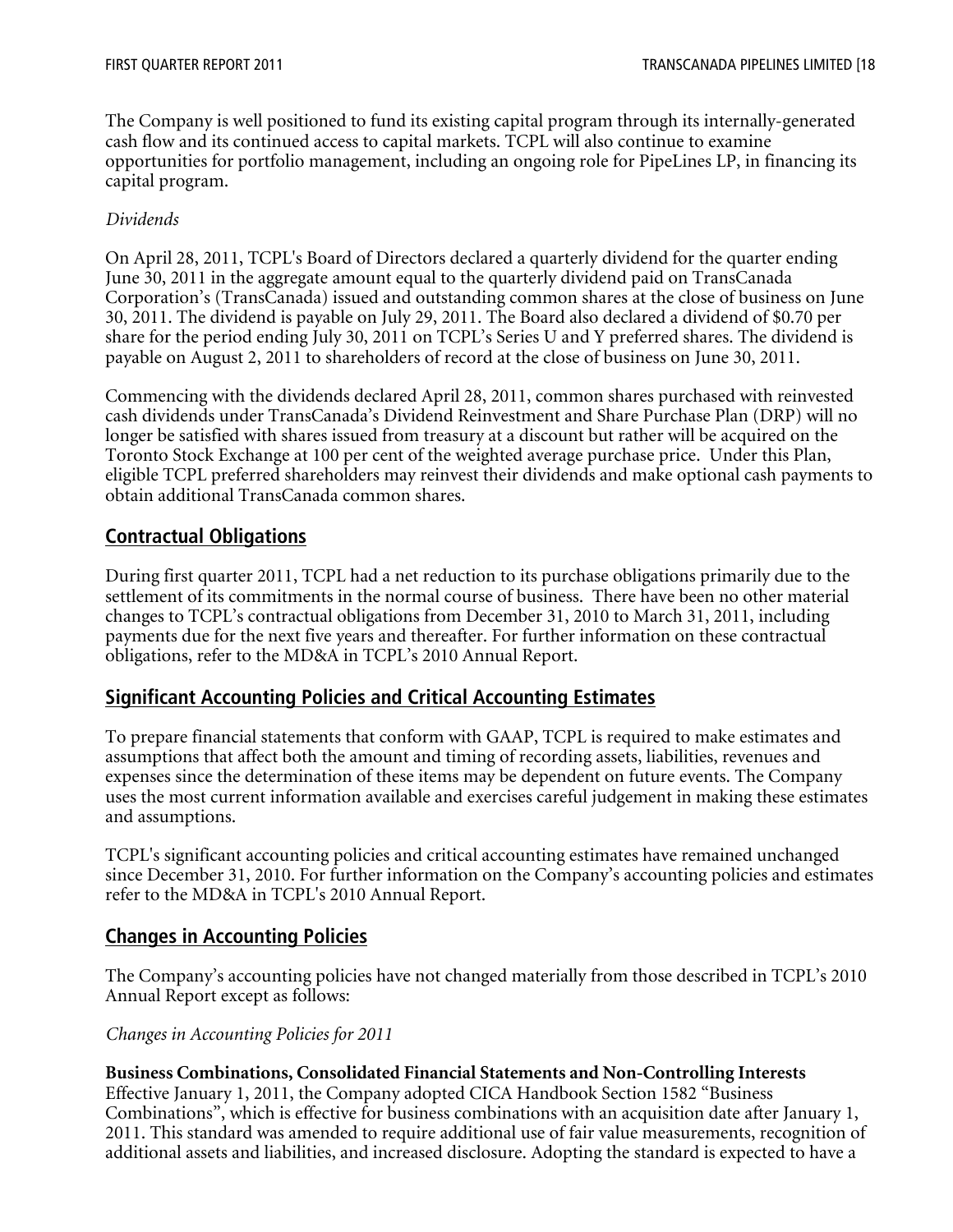significant impact on the way the Company accounts for future business combinations. Entities adopting Section 1582 were also required to adopt CICA Handbook Sections 1601 "Consolidated Financial Statements" and 1602 "Non-Controlling Interests". Sections 1601 and 1602 require Non-Controlling Interests to be presented as part of Shareholders' Equity on the balance sheet. In addition, the income statement of the controlling parent now includes 100 per cent of the subsidiary's results and presents the allocation of income between the controlling and non-controlling interests. Changes resulting from the adoption of Section 1582 were applied prospectively and changes resulting from the adoption of Sections 1601 and 1602 were applied retrospectively.

#### *Future Accounting Changes*

#### **U.S. GAAP/International Financial Reporting Standards**

The CICA's Accounting Standards Board (AcSB) previously announced that Canadian publicly accountable enterprises are required to adopt International Financial Reporting Standards (IFRS) as issued by the International Accounting Standards Board (IASB), effective January 1, 2011.

In accordance with GAAP, TCPL follows specific accounting policies unique to a rate-regulated business. These rate-regulated accounting (RRA) standards allow the timing of recognition of certain revenues and expenses to differ from the timing that may otherwise be expected in a non-rateregulated business under GAAP in order to appropriately reflect the economic impact of regulators' decisions regarding the Company's revenues and tolls.

In July 2009, the IASB issued an Exposure Draft "Rate-Regulated Activities", which proposed a form of RRA under IFRS. At its September 2010 meeting, the IASB concluded that the development of RRA under IFRS requires further analysis and removed the RRA project from its current agenda. TCPL does not expect a final RRA standard under IFRS to be effective in the foreseeable future.

In October 2010, the AcSB and the Canadian Securities Administrators amended their policies applicable to Canadian publicly accountable enterprises that use RRA in order to permit these entities to defer the adoption of IFRS for one year. TCPL deferred its adoption and accordingly will continue to prepare its consolidated financial statements in 2011 in accordance with Canadian GAAP, as defined by Part V of the CICA Handbook, in order to continue using RRA.

As an SEC registrant, TCPL prepares and files a "Reconciliation to United States GAAP" and has the option to prepare and file its consolidated financial statements using U.S. GAAP. As a result of the developments noted above, the Company's Board of Directors have approved the adoption of U.S. GAAP effective January 1, 2012.

#### *U.S. GAAP Conversion Project*

Effective January 1, 2012, the Company will begin reporting under U.S. GAAP. TCPL's IFRS conversion team has been redeployed to support the conversion to U.S. GAAP. The conversion team is led by a multi-disciplinary Steering Committee that provides directional leadership for the adoption of U.S. GAAP. Management also updates TCPL's Audit Committee on the progress of the U.S. GAAP project at each Audit Committee meeting.

U.S. GAAP training is being provided to TCPL staff and directors who are impacted by the conversion. Significant changes to existing systems and processes are not required to implement U.S. GAAP as the Company's primary accounting standard since TCPL prepares and files a "Reconciliation to United States GAAP".

Identified differences between Canadian GAAP and U.S. GAAP that are significant to the Company are explained below and are consistent with those currently reported in the Company's publicly-filed "Reconciliation to United States GAAP."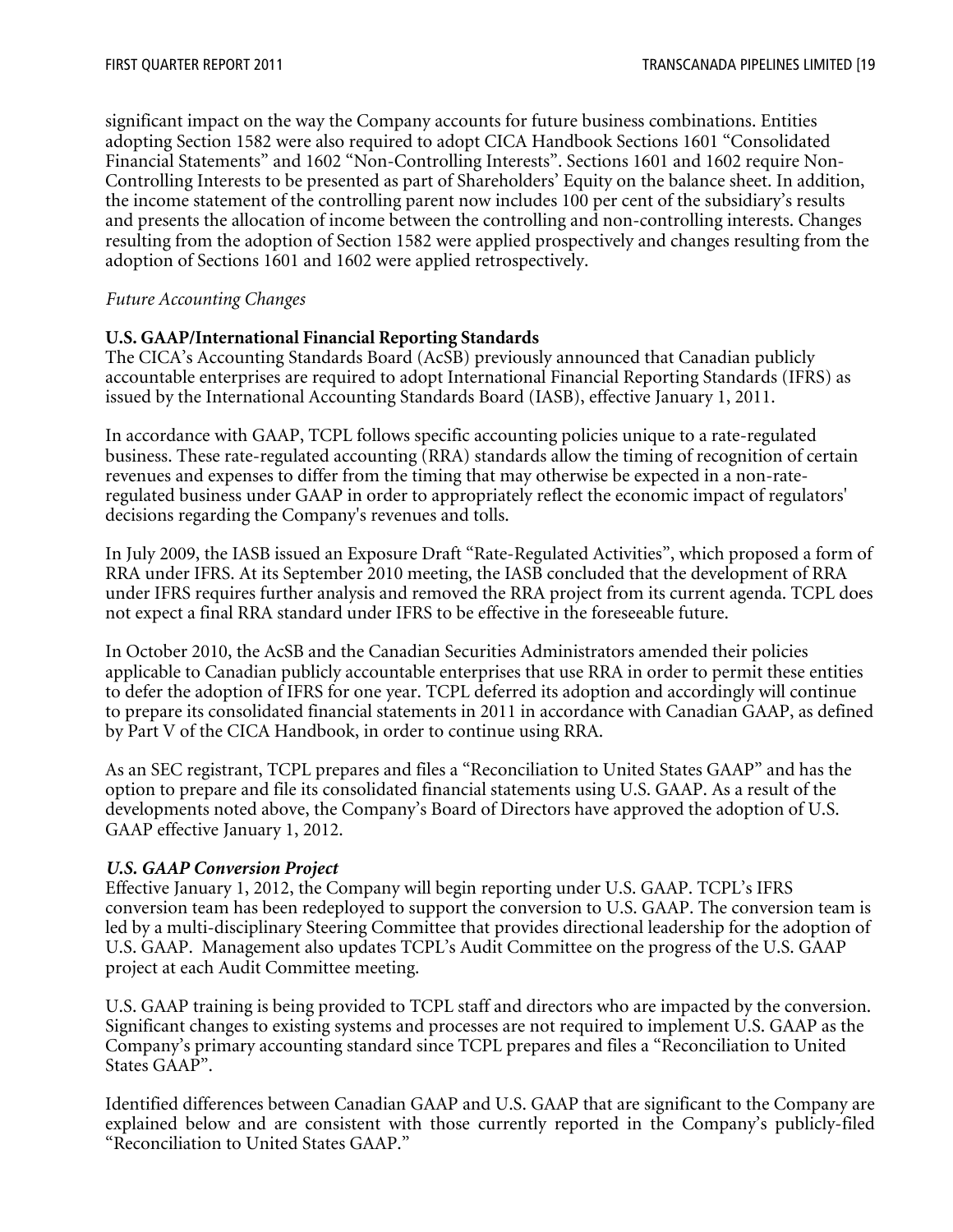#### *Joint Ventures*

Canadian GAAP requires the Company to account for certain investments using the proportionate consolidation method of accounting whereby TCPL's proportionate share of assets, liabilities, revenues, expenses and cash flows are included in the Company's financial statements. U.S. GAAP does not permit the use of proportionate consolidation with respect to TCPL's joint ventures and requires that such investments be recorded using the equity method of accounting.

#### *Inventory*

Canadian GAAP allows the Company's proprietary natural gas inventory held in storage to be recorded at its fair value. Under U.S. GAAP, inventory is recorded at lower of cost or market.

#### *Income Tax*

Canadian GAAP requires that the Company record current income tax benefits resulting from substantively enacted Canadian federal income tax legislation. Under U.S. GAAP, the legislation must be fully enacted for income tax adjustments to be recorded.

#### *Employee Benefits*

Canadian GAAP requires an entity to recognize an accrued benefit asset or liability for defined benefit pension and other postretirement benefit plans. Under U.S. GAAP, an employer is required to recognize the overfunded or underfunded status of defined benefit pension and other postretirement benefit plans as an asset or liability in its balance sheet and to recognize changes in the funded status through Other Comprehensive Income in the year in which the change occurs.

#### *Debt Issue Costs*

Canadian GAAP requires debt issue costs to be included in long-term debt. Under U.S. GAAP these costs are classified as deferred assets.

# **Financial Instruments and Risk Management**

TCPL continues to manage and monitor its exposure to counterparty credit, liquidity and market risk.

#### *Counterparty Credit and Liquidity Risk*

TCPL's maximum counterparty credit exposure with respect to financial instruments at the balance sheet date, without taking into account security held, consisted of accounts receivable, the fair value of derivative assets, and notes, loans and advances receivable. The carrying amounts and fair values of these financial assets, except amounts for derivative assets, are included in Accounts Receivable and Other in the Non-Derivative Financial Instruments Summary table below. Letters of credit and cash are the primary types of security provided to support these amounts. The majority of counterparty credit exposure is with counterparties who are investment grade. At March 31, 2011, there were no significant amounts past due or impaired.

At March 31, 2011, the Company had a credit risk concentration of \$297 million due from a creditworthy counterparty. This amount is expected to be fully collectible and is secured by a guarantee from the counterparty's parent company.

The Company continues to manage its liquidity risk by ensuring sufficient cash and credit facilities are available to meet its operating and capital expenditure obligations when due, under both normal and stressed economic conditions.

#### *Natural Gas Storage Commodity Price Risk*

At March 31, 2011, the fair value of proprietary natural gas inventory held in storage, as measured using a weighted average of forward prices for the following four months less selling costs, was \$49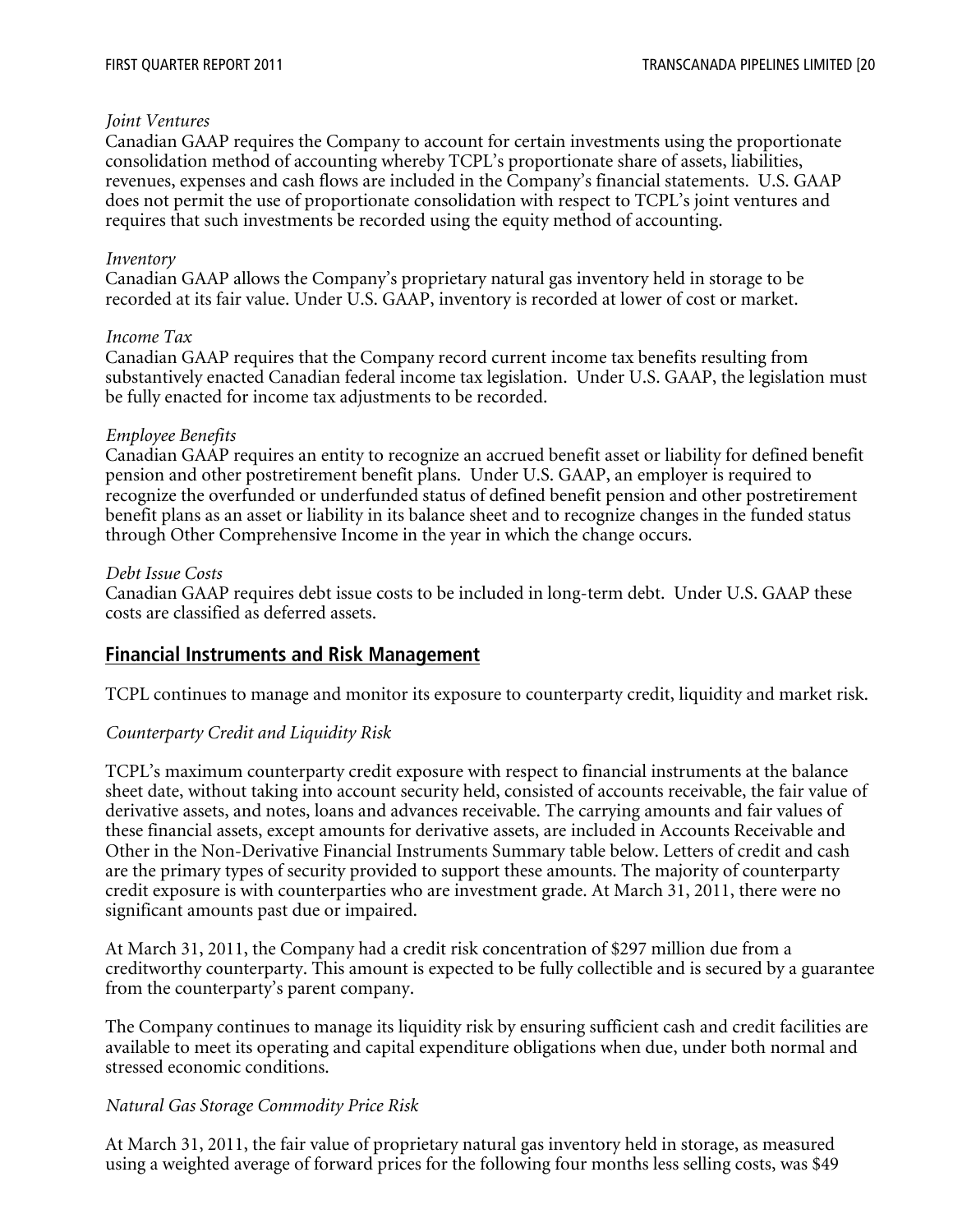million (December 31, 2010 - \$49 million). The change in the fair value adjustment of proprietary natural gas inventory in storage in the three months ended March 31, 2011 resulted in net pre-tax unrealized gains of \$2 million (2010 - losses of \$24 million), which was recorded as an increase in Revenues and Inventories. The change in fair value of natural gas forward purchase and sale contracts in the three months ended March 31, 2011 resulted in net pre-tax unrealized losses of \$7 million (2010 – gains of \$3 million), which was included in Revenues.

#### *VaR Analysis*

TCPL uses a Value-at-Risk (VaR) methodology to estimate the potential impact from its exposure to market risk on its liquid open positions. VaR represents the potential change in pre-tax earnings over a given holding period. It is calculated assuming a 95 per cent confidence level that the daily change resulting from normal market fluctuations in its open positions will not exceed the reported VaR. Although losses are not expected to exceed the statistically estimated VaR on 95 per cent of occasions, losses on the other five per cent of occasions could be substantially greater than the estimated VaR. TCPL's consolidated VaR was \$14 million at March 31, 2011 (December 31, 2010 – \$12 million). The increase from December 31, 2010 was primarily due to increased Alberta power forward prices as well as increased price volatility in the Alberta power market.

#### *Net Investment in Self-Sustaining Foreign Operations*

The Company hedges its net investment in self-sustaining foreign operations (on an after-tax basis) with U.S. dollar-denominated debt, cross-currency interest rate swaps, forward foreign exchange contracts and foreign exchange options. At March 31, 2011, the Company had designated as a net investment hedge U.S. dollar-denominated debt with a carrying value of \$9.5 billion (US\$9.8 billion) and a fair value of \$10.8 billion (US\$11.1 billion). At March 31, 2011, \$251 million (December 31, 2010 - \$181 million) was included in Intangibles and Other Assets for the fair value of forwards and swaps used to hedge the Company's net U.S. dollar investment in foreign operations.

The fair values and notional principal amounts for the derivatives designated as a net investment hedge were as follows:

|                                                                                                               | March 31, 2011               |                                    |                | December 31, 2010                  |
|---------------------------------------------------------------------------------------------------------------|------------------------------|------------------------------------|----------------|------------------------------------|
| Asset/(Liability)<br>(unaudited)<br>(millions of dollars)                                                     | Fair<br>Value <sup>(1)</sup> | Notional or<br>Principal<br>Amount |                | Notional or<br>Principal<br>Amount |
| U.S. dollar cross-currency swaps<br>(maturing 2011 to 2017)<br>U.S. dollar forward foreign exchange contracts | 246                          | <b>US 3,150</b>                    | 179            | US 2,800                           |
| (maturing 2011)                                                                                               | 5                            | <b>US 550</b>                      | $\overline{2}$ | <b>US 100</b>                      |
|                                                                                                               | 251                          | <b>US 3,700</b>                    | 181            | US 2,900                           |

#### **Derivatives Hedging Net Investment in Self-Sustaining Foreign Operations**

 $(1)$  Fair values equal carrying values.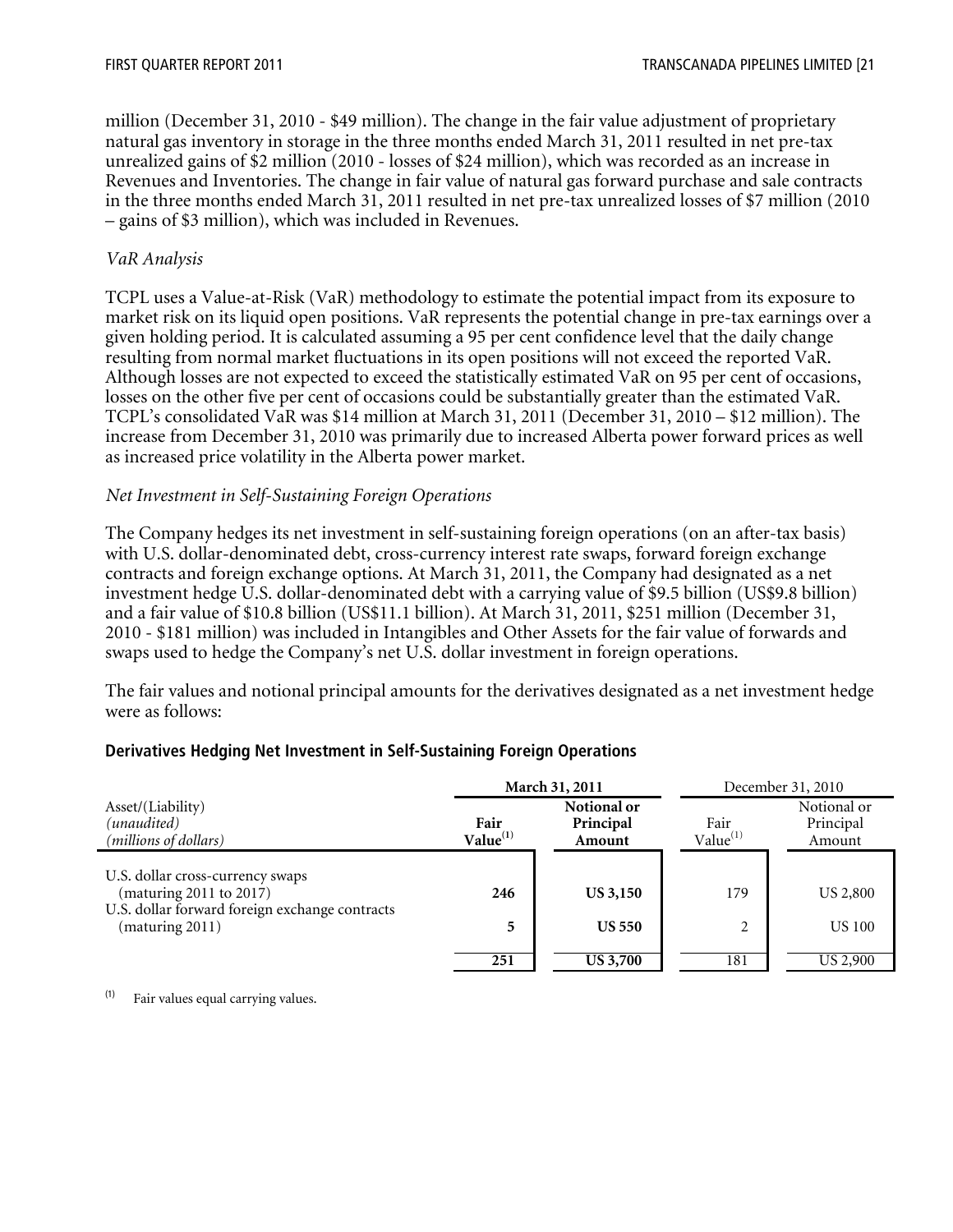#### *Non-Derivative Financial Instruments Summary*

The carrying and fair values of non-derivative financial instruments were as follows:

|                                                                              |                    | March 31, 2011 | December 31, 2010  |               |  |
|------------------------------------------------------------------------------|--------------------|----------------|--------------------|---------------|--|
| (unaudited)<br>(millions of dollars)                                         | Carrying<br>Amount | Fair<br>Value  | Carrying<br>Amount | Fair<br>Value |  |
| Financial Assets <sup>(1)</sup><br>Cash and cash equivalents                 | 544                | 544            | 752                | 752           |  |
| Accounts receivable and other <sup>(2)(3)</sup>                              | 1,585              | 1,619          | 1,564              | 1,604         |  |
| Due from TransCanada Corporation<br>Available-for-sale assets <sup>(2)</sup> | 1,279<br>25        | 1,279<br>25    | 1,363<br>20        | 1,363<br>20   |  |
|                                                                              | 3,433              | 3,467          | 3,699              | 3,739         |  |
| Financial Liabilities <sup>(1)(3)</sup>                                      |                    |                |                    |               |  |
| Notes payable                                                                | 2,192              | 2,192          | 2,092              | 2,092         |  |
| Accounts payable and deferred amounts <sup>(4)</sup>                         | 1,125              | 1,125          | 1,444              | 1,444         |  |
| Due to TransCanada Corporation                                               | 2,703              | 2,703          | 2,703              | 2,703         |  |
| Accrued interest                                                             | 366                | 366            | 361                | 361           |  |
| Long-term debt                                                               | 17,327             | 20,416         | 17,922             | 21,523        |  |
| Junior subordinated notes                                                    | 962                | 969            | 985                | 992           |  |
| Long-term debt of joint ventures                                             | 849                | 944            | 866                | 971           |  |
|                                                                              | 25,524             | 28,715         | 26,373             | 30,086        |  |

(1) Consolidated Net Income in first quarter 2011 included losses of \$9 million (2010 – losses of \$7 million) for fair value adjustments related to interest rate swap agreements on US\$350 million (2010 – US\$250 million) of Long-Term Debt. There were no other unrealized gains or losses from fair value adjustments to the non-derivative financial instruments.

(2) At March 31, 2011, the Consolidated Balance Sheet included financial assets of \$1,266 million (December 31, 2010 – \$1,280 million) in Accounts Receivable, \$38 million (December 31, 2010 – \$40 million) in Other Current Assets and \$306 million (December 31,

<sup>(3)</sup> Recorded at amortized cost, except for the US\$350 million (December 31, 2010 – US\$250 million) of Long-Term Debt, that is adjusted to fair value.

<sup>(4)</sup> At March 31, 2011, the Consolidated Balance Sheet included financial liabilities of \$1,093 million (December 31, 2010 – \$1,507 million) in Accounts Payable and \$32 million (December 31, 2010 - \$30 million) in Deferred Amounts.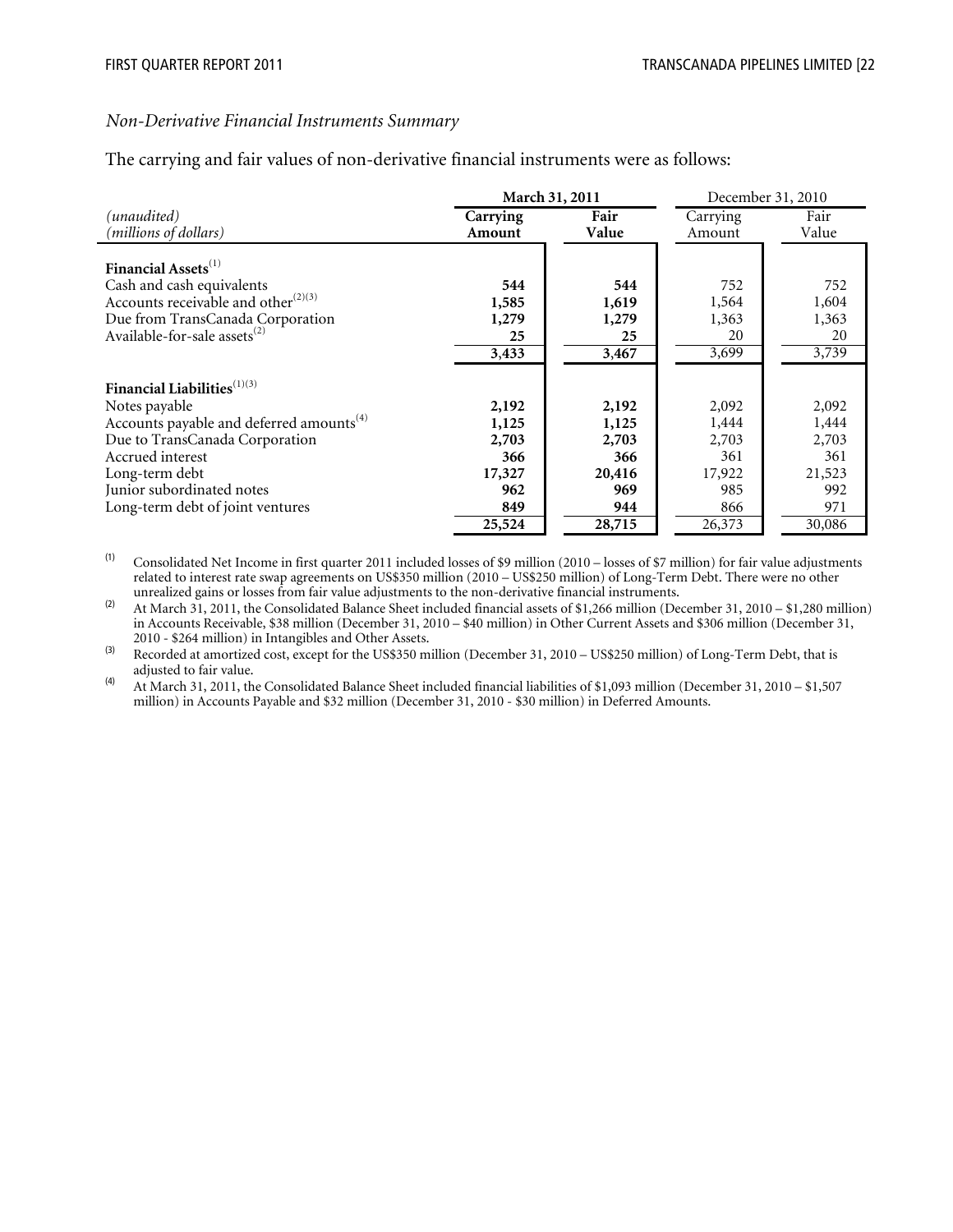#### *Derivative Financial Instruments Summary*

Information for the Company's derivative financial instruments, excluding hedges of the Company's net investment in self-sustaining foreign operations, is as follows:

| March 31, 2011<br>(unaudited)<br>(all amounts in millions unless otherwise                                                       |           | Natural        | Foreign         |                |
|----------------------------------------------------------------------------------------------------------------------------------|-----------|----------------|-----------------|----------------|
| indicated)                                                                                                                       | Power     | Gas            | Exchange        | Interest       |
| <b>Derivative Financial Instruments</b><br>$\mathbf{Held}$ for $\mathbf{Trading}^{(1)}$ Fair $\mathbf{Values}^{(2)}$             |           |                |                 |                |
| Assets                                                                                                                           | \$175     | \$123          | \$10            | \$17           |
| Liabilities                                                                                                                      | \$(132)   | \$(154)        | \$(16)          | \$(18)         |
| Notional Values<br>Volumes $^{(3)}$                                                                                              |           |                |                 |                |
| Purchases                                                                                                                        | 21,828    | 169            |                 |                |
| Sales                                                                                                                            | 24,462    | 132            |                 |                |
| Canadian dollars                                                                                                                 |           |                |                 | 836            |
| U.S. dollars                                                                                                                     |           |                | <b>US 1,839</b> | <b>US 250</b>  |
| Cross-currency                                                                                                                   |           | $\overline{a}$ | 47/US 37        |                |
| Net unrealized (losses)/gains in the three months ended March 31, $2011^{(4)}$                                                   | \$(1)     | \$(16)         | \$2             | \$(1)          |
| Net realized gains/(losses) in the three months<br>ended March 31, 2011 <sup>(4)</sup>                                           | \$3       | \$(26)         | \$21            | \$2            |
| Maturity dates                                                                                                                   | 2011-2015 | 2011-2015      | 2011-2012       | 2011-2016      |
| <b>Derivative Financial Instruments</b><br>in Hedging Relationships <sup>(5)(6)</sup><br>Fair Values <sup><math>(2)</math></sup> |           |                |                 |                |
| Assets                                                                                                                           | \$75      | \$6            | $$-$            | \$9            |
| Liabilities                                                                                                                      | \$(177)   | \$(19)         | \$(56)          | \$(19)         |
| Notional Values                                                                                                                  |           |                |                 |                |
| Volumes $^{(3)}$                                                                                                                 |           |                |                 |                |
| Purchases                                                                                                                        | 18,273    | 16             |                 |                |
| Sales                                                                                                                            | 7,906     |                |                 |                |
| U.S. dollars                                                                                                                     |           |                | <b>US120</b>    | <b>US1,000</b> |
| Cross-currency                                                                                                                   |           | $\overline{a}$ | 136/US 100      |                |
| Net realized losses in the three months ended<br>March 31, 2011 <sup>(4)</sup>                                                   | \$(38)    | \$(3)          | \$-             | \$(5)          |
| Maturity dates                                                                                                                   | 2011-2015 | 2011-2013      | 2011-2014       | 2011-2015      |

 $^{(1)}$  All derivative financial instruments in the held-for-trading classification have been entered into for risk management purposes and are subject to the Company's risk management strategies, policies and limits. These include derivatives that have not been designated as hedges or do not qualify for hedge accounting treatment but have been entered into as economic hedges to manage the Company's exposures to market risk.

Fair values equal carrying values.<br>
Volumes for power and natural gas derivatives are in GWh and Bcf, respectively.<br>
(a) Realized and unrealized gains and losses on held-for-trading derivative financial instruments used t natural gas are included net in Revenues. Realized and unrealized gains and losses on interest rate and foreign exchange derivative financial instruments held for trading are included in Interest Expense and Interest Income and Other, respectively. The effective portion of unrealized gains and losses on derivative financial instruments in cash flow hedging relationships is initially recognized in Other Comprehensive Income and reclassified to Revenues, Interest Expense and Interest Income and Other, as appropriate, as the

 $\mu$  All hedging relationships are designated as cash flow hedges except for interest rate derivative financial instruments designated as fair value hedges with a fair value of \$9 million and a notional amount of US\$350 million. Net realized gains on fair value hedges for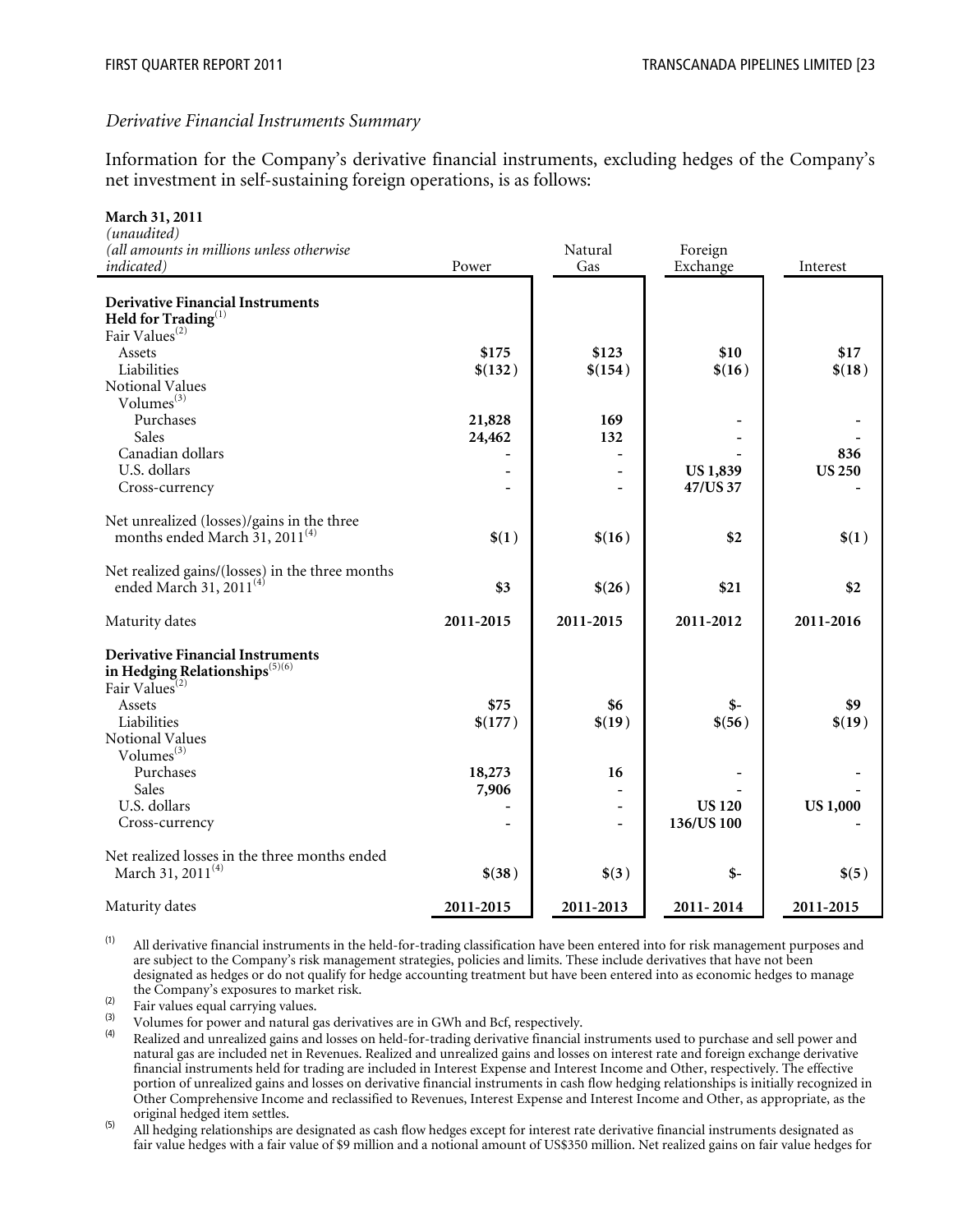the three months ended March 31, 2011 were \$2 million and were included in Interest Expense. In first quarter 2011, the Company

did not record any amounts in Net Income related to ineffectiveness for fair value hedges.<br><sup>(6)</sup> For the three months ended March 31, 2011, Net Income included losses of \$3 million for changes in the fair value of power a natural gas cash flow hedges that were ineffective in offsetting the change in fair value of their related underlying positions. For the three months ended March 31, 2011, there were no gains or losses included in Net Income for discontinued cash flow hedges. No amounts have been excluded from the assessment of hedge effectiveness.

#### **2010**

| (unaudited)                                                                    |           |                          |                 |               |
|--------------------------------------------------------------------------------|-----------|--------------------------|-----------------|---------------|
| (all amounts in millions unless otherwise                                      |           | Natural                  | Foreign         |               |
| <i>indicated</i> )                                                             | Power     | Gas                      | Exchange        | Interest      |
|                                                                                |           |                          |                 |               |
| <b>Derivative Financial Instruments</b>                                        |           |                          |                 |               |
| Held for Trading<br>Fair Values<br>$\mathrm{^{(1)(2)}}$                        |           |                          |                 |               |
|                                                                                |           |                          |                 |               |
| Assets                                                                         | \$169     | \$144                    | \$8             | \$20          |
| Liabilities                                                                    | \$(129)   | \$(173)                  | \$(14)          | \$(21)        |
| Notional Values <sup>(2)</sup>                                                 |           |                          |                 |               |
| Volumes <sup>(3)</sup>                                                         |           |                          |                 |               |
| Purchases                                                                      | 15,610    | 158                      |                 |               |
| Sales                                                                          | 18,114    | 96                       |                 |               |
| Canadian dollars                                                               |           |                          |                 | 736           |
| U.S. dollars                                                                   |           |                          | <b>US 1,479</b> | <b>US 250</b> |
| Cross-currency                                                                 |           | $\overline{\phantom{a}}$ | 47/ US 37       |               |
|                                                                                |           |                          |                 |               |
|                                                                                |           |                          |                 |               |
| Net unrealized (losses)/gains in the three months ended March 31, $2010^{(4)}$ | \$(16)    | \$2                      |                 | \$(4)         |
|                                                                                |           |                          |                 |               |
| Net realized gains/(losses) in the three                                       |           |                          |                 |               |
| months ended March 31, 2010 <sup>(4)</sup>                                     | \$22      | \$(12)                   | \$8             | \$(4)         |
|                                                                                |           |                          |                 |               |
| Maturity dates <sup>(2)</sup>                                                  | 2011-2015 | 2011-2015                | 2011-2012       | 2011-2016     |
|                                                                                |           |                          |                 |               |
| <b>Derivative Financial Instruments</b>                                        |           |                          |                 |               |
| in Hedging Relationships <sup>(5)(6)</sup><br>Fair Values <sup>(1)(2)</sup>    |           |                          |                 |               |
|                                                                                |           |                          |                 |               |
| Assets                                                                         | \$112     | \$5                      | $\frac{1}{2}$   | \$8           |
| Liabilities                                                                    | \$(186)   | \$(19)                   | \$(51)          | \$(26)        |
| Notional Values <sup>(2)</sup>                                                 |           |                          |                 |               |
| Volumes <sup>(3)</sup>                                                         |           |                          |                 |               |
| Purchases                                                                      | 16,071    | 17                       |                 |               |
| Sales                                                                          | 10,498    |                          |                 |               |
| U.S. dollars                                                                   |           |                          | <b>US 120</b>   | US 1,125      |
| Cross-currency                                                                 |           | $\overline{\phantom{a}}$ | 136/US 100      |               |
| Net realized losses in the three months                                        |           |                          |                 |               |
| ended March 31, 2010 <sup>(4)</sup>                                            | (\$7)     | \$(3)                    |                 | \$(10)        |
|                                                                                |           |                          |                 |               |
| Maturity dates <sup>(2)</sup>                                                  | 2011-2015 | 2011-2013                | 2011-2014       | 2011-2015     |

(1) Fair values equal carrying values.<br>
(2) As at December 31, 2010.<br>
(3) Volumes for power and natural gas derivatives are in GWh and Bcf, respectively.

- (3) Volumes for power and natural gas derivatives are in GWh and Bcf, respectively. (4) Realized and unrealized gains and losses on held-for-trading derivative financial instruments used to purchase and sell power and natural gas are included net in Revenues. Realized and unrealized gains and losses on interest rate and foreign exchange derivative financial instruments held for trading are included in Interest Expense and Interest Income and Other, respectively. The effective portion of unrealized gains and losses on derivative financial instruments in cash flow hedging relationships is initially recognized in Other Comprehensive Income and reclassified to Revenues, Interest Expense and Interest Income and Other, as appropriate, as the
- <sup>(5)</sup> All hedging relationships are designated as cash flow hedges except for interest rate derivative financial instruments designated as fair value hedges with a fair value of \$8 million and a notional amount of US\$250 million at December 31, 2010. Net realized gains on fair value hedges for the three months ended March 31, 2010 were \$1 million and were included in Interest Expense. In first quarter 2010, the Company did not record any amounts in Net Income related to ineffectiveness f
- <sup>(6)</sup> For the three months ended March 31, 2010, Net Income included losses of \$8 million for changes in the fair value of power and natural gas cash flow hedges that were ineffective in offsetting the change in fair value of their related underlying positions. For the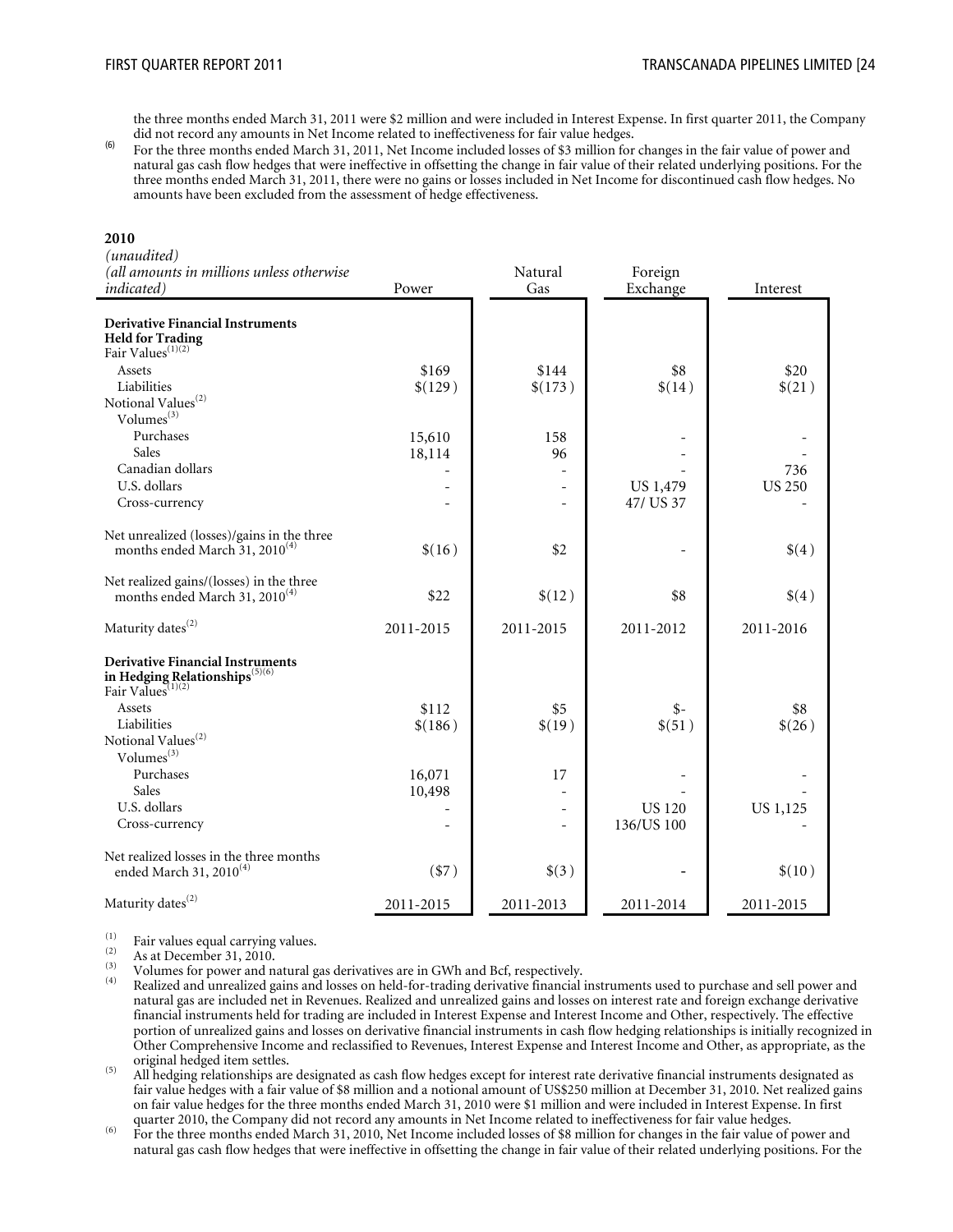three months ended March 31, 2010, there were no gains or losses included in Net Income for discontinued cash flow hedges. No amounts were excluded from the assessment of hedge effectiveness.

#### *Balance Sheet Presentation of Derivative Financial Instruments*

The fair value of the derivative financial instruments in the Company's Balance Sheet was as follows:

| (unaudited)<br>(millions of dollars)                          | March 31, 2011 | December 31, 2010 |  |
|---------------------------------------------------------------|----------------|-------------------|--|
| Current<br>Other current assets<br>Accounts payable           | 243<br>(326)   | 273<br>(337)      |  |
| Long-term<br>Intangibles and other assets<br>Deferred amounts | 423<br>(265)   | 374<br>282)       |  |

#### *Other Risks*

Additional risks faced by the Company are discussed in the MD&A in TCPL's 2010 Annual Report. These risks remain substantially unchanged since December 31, 2010.

#### **Controls and Procedures**

As of March 31, 2011, an evaluation was carried out under the supervision of, and with the participation of management, including the President and Chief Executive Officer and the Chief Financial Officer, of the effectiveness of TCPL's disclosure controls and procedures as defined under the rules adopted by the Canadian securities regulatory authorities and by the SEC. Based on this evaluation, the President and Chief Executive Officer and the Chief Financial Officer concluded that the design and operation of TCPL's disclosure controls and procedures were effective at a reasonable assurance level as at March 31, 2011.

During the recent fiscal quarter, there have been no changes in TCPL's internal control over financial reporting that have materially affected, or are reasonably likely to materially affect, TCPL's internal control over financial reporting.

#### **Outlook**

Since the disclosure in TCPL's 2010 Annual Report, the Company's earnings outlook for 2011 has improved due to higher overall realized power prices in Western Power in first quarter 2011. With the expectation of more normalized weather and additional generation capacity coming into the Alberta market, TCPL does not expect these prices to remain at the higher first quarter levels for the remainder of 2011. For further information on outlook, refer to the MD&A in TCPL's 2010 Annual Report.

#### **Recent Developments**

#### **Natural Gas Pipelines**

#### *Canadian Mainline*

In February 2011, the NEB approved TCPL's application for revised interim 2011 Canadian Mainline tolls, effective March 1, 2011. The revised interim tolls are consistent with the existing 2007-2011 settlement with two adjustments that resulted in a lower revenue requirement and therefore lower interim tolls. TCPL is preparing an application to the NEB for approval of final rates for 2011, which it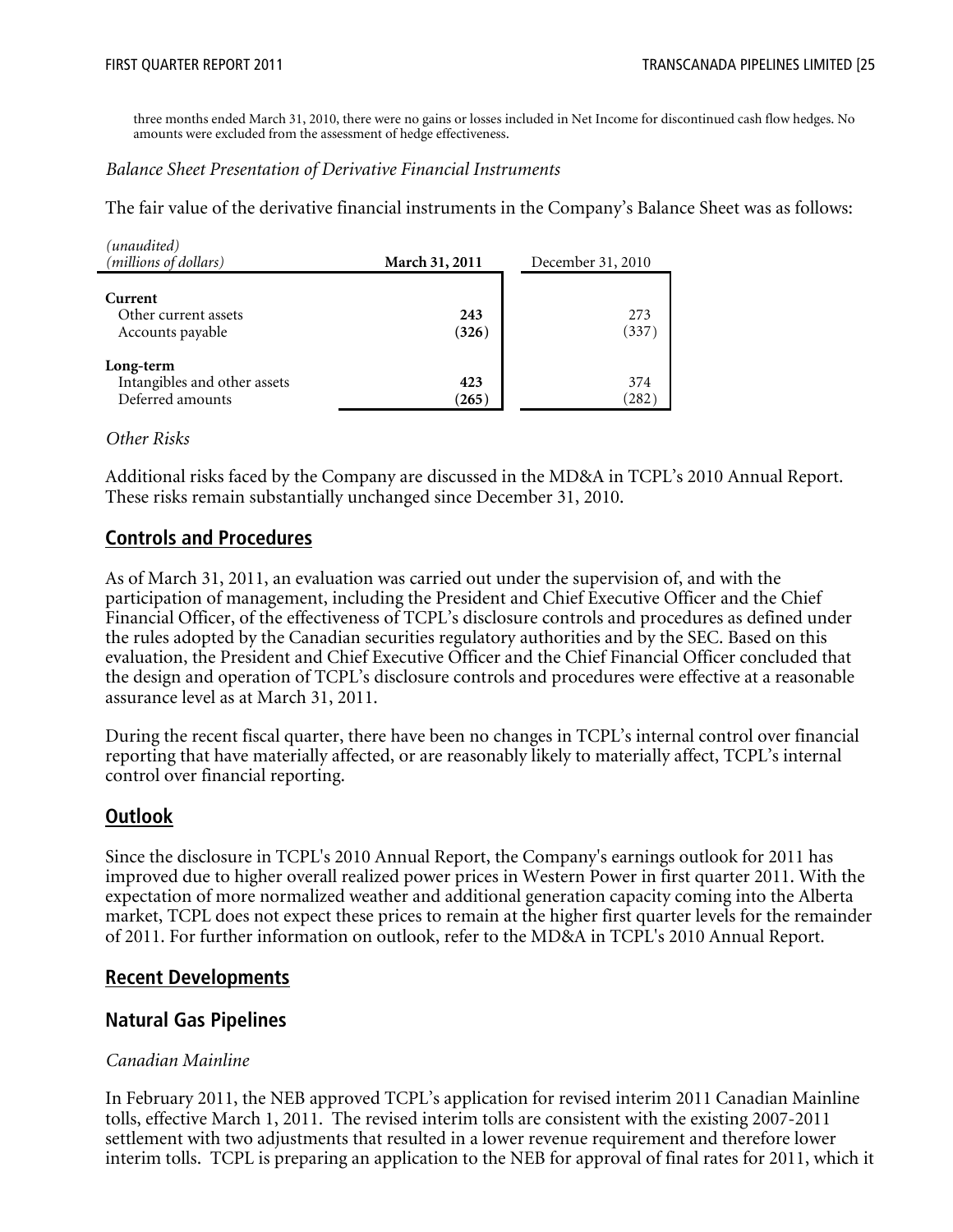expects to file on April 29, 2011. The Company has continued discussions with shippers and other stakeholders to develop a tolling arrangement for the next several years to enhance the competitiveness of the Canadian Mainline and the Western Canadian Sedimentary Basin. Unfortunately, discussions have not resulted in such an arrangement and it appears that TCPL will be filing a comprehensive application with the NEB later in 2011 to address tolls for 2012 and beyond.

In first quarter 2011, throughput volumes and revenues were higher than projected in the 2011 interim tolls application due to colder than anticipated weather. The final revenue variance for 2011 will depend on actual throughput volumes in 2011 and an NEB decision for final 2011 costs and tolls.

TCPL held a successful open season that closed in January 2011 and resulted in executed precedent agreements for the Canadian Mainline to transport 230,000 gigajoules per day (GJ/d) of natural gas from Marcellus shale gas reserves to eastern markets. The Company held another open season to respond to market interest in transporting additional Marcellus shale volumes on the Canadian Mainline. That open season closed April 15, 2011 and is expected to result in the transportation of an additional 150,000 GJ/d to markets east of the Parkway delivery point near Hamilton, Ontario, beginning November 1, 2013. Executed precedent agreements from these open seasons are expected to be used to support a facilities application that the Company plans to file with the NEB in third quarter 2011.

#### *Alberta System*

The Alberta System continues to operate under 2011 interim tolls approved by the NEB in 2010. TCPL anticipates filing for final 2011 tolls in second quarter 2011 that would reflect the provisions of the Alberta System 2010 – 2012 Revenue Requirement Settlement and commercial integration of the ATCO Pipelines system. The Company expects the revised tolls to be effective in third quarter 2011.

The Horn River natural gas pipeline project was approved by the NEB in January 2011 and commenced construction in March 2011.

The Company has executed an agreement securing contractual support for a new project to connect 100 million cubic feet per day (mmcf/d) of new natural gas supply in northeastern B.C. by 2014 with volumes expected to increase to 300 mmcf/d by 2020. This project is expected to extend the Horn River pipeline by approximately 100 kilometres (km) (62 miles) and to have an estimated capital cost of \$265 million.

In addition to the Horn River project, TCPL continues to advance further pipeline development in B.C. and Alberta to transport new natural gas supplies. The Company has filed several applications with the NEB requesting approval of further expansions of the Alberta System to accommodate requests for additional natural gas transmission service throughout the northwest portion of the Western Canadian Sedimentary Basin. The total aggregate capital cost of these expansion projects is estimated to be \$475 million.

#### *PipeLines LP*

On April 26, 2011, the Company announced it entered into agreements to sell a 25 per cent interest in each of Gas Transmission Northwest LLC (GTN LLC) and Bison Pipeline LLC (Bison LLC) to PipeLines LP for an aggregate purchase price of US\$605 million, which includes US\$81 million of long-term debt or 25 per cent of GTN LLC debt outstanding. GTN LLC and Bison LLC own the GTN and Bison natural gas pipelines, respectively. The sale is expected to close in May 2011 and is subject to certain closing conditions.

At the end of April 2011, PipeLines LP announced an underwritten public offering of 6,300,000 common units at US\$47.58 per unit. Gross proceeds of approximately US\$300 million from this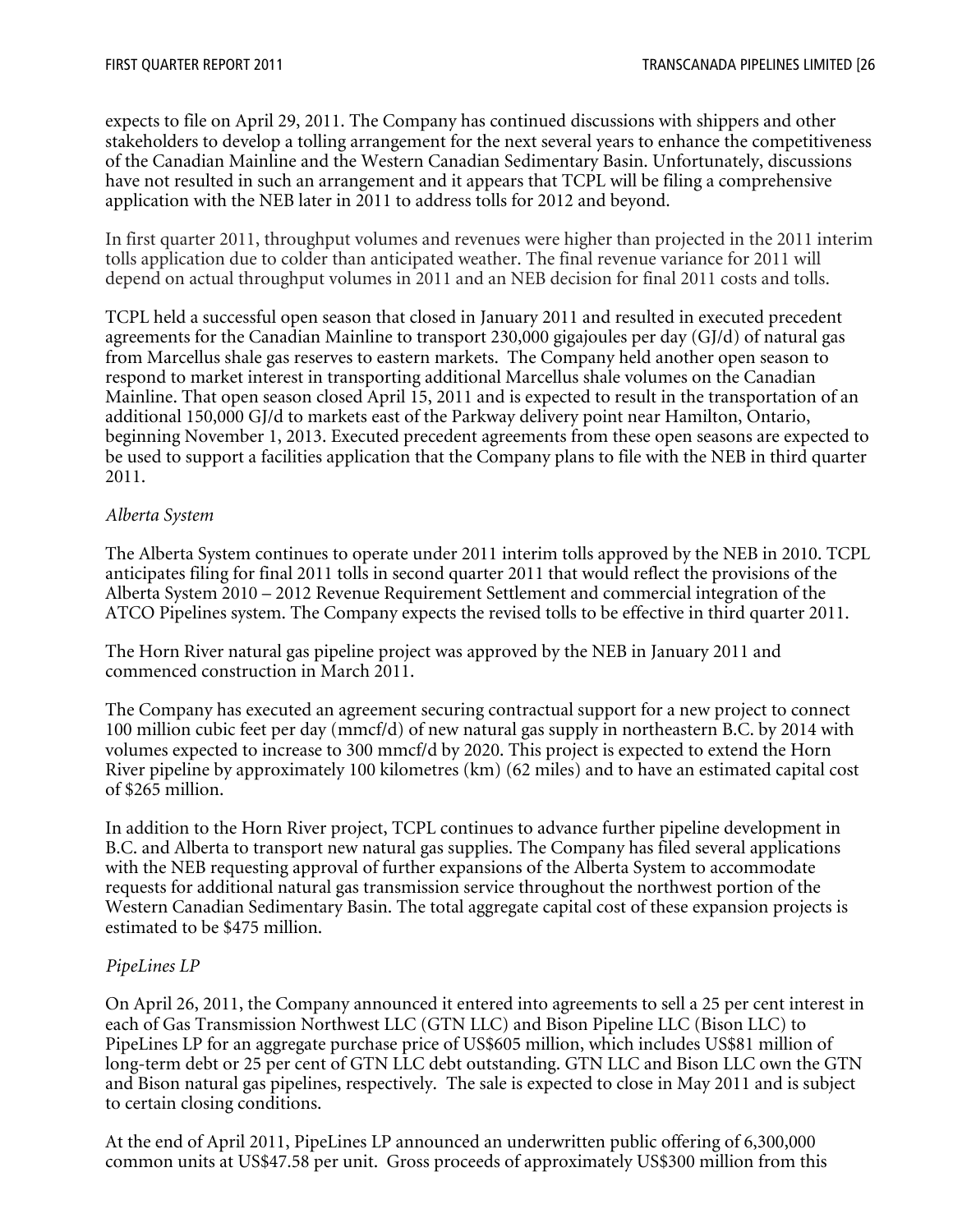offering will be used to partially fund the acquisition with the balance funded by a draw on PipeLines LP's committed and available US\$400 million bridge loan facility and a draw on PipeLines LP's US\$250 million committed and available senior revolving credit facility. The underwriters were also granted a 30-day option to purchase an additional 945,000 common units at the same price. The offering is expected to close on May 3, 2011.

As part of this offering, TCPL will make a capital contribution of US\$6 million to maintain its two per cent general partnership interest in PipeLines LP. Assuming the underwriters exercise their option to purchase additional units, TCPL's ownership in PipeLines LP is expected to be approximately 33.3 per cent.

#### *Mackenzie Gas Project*

In March 2011, the MGP received a Certificate of Public Convenience and Necessity from the NEB, marking the end of the federal regulatory process. The MGP proponents continue to seek the Canadian government's support of an acceptable fiscal framework which would allow the project to progress. TCPL remains committed to advancing the project.

#### *Guadalajara*

Construction of the 305 km (190 miles) Guadalajara natural gas pipeline in Mexico was approximately 90 per cent complete as of mid-April 2011. In addition, TCPL and the Comisión Federal de Electricidad recently executed a contract to add a compressor station to the pipeline. The total capital cost of the project, including the compressor station, is expected to be approximately US\$420 million. The pipeline is expected to commence commercial operations in late second quarter 2011 and the compressor station is anticipated to be in service in early 2013.

#### *Alaska Pipeline Project*

The Alaska Pipeline Project team continues to work with shippers to resolve conditional bids received as part of the project's open season and is working toward the U.S. Federal Energy Regulatory Commission (FERC) application deadline of October 2012.

# **Oil Pipelines**

#### *Keystone*

In late January 2011, work was completed to allow the Wood River/Patoka section of the system to operate at its design pressure following the NEB's decision to remove the maximum operating pressure restriction in December 2010. In February 2011, the Cushing Extension commenced commercial operations, extending the pipeline system to Cushing, Oklahoma and increasing nominal capacity to 591,000 Bbl/d.

TCPL's Keystone U.S. Gulf Coast Expansion is now entering the final stages of regulatory review. On April 15, 2011, the U.S. Department of State (DOS), the lead agency for U.S. federal regulatory approvals, issued a Supplemental Draft Environmental Impact Statement (SDEIS) in response to comments received on a Draft Environmental Impact Statement (DEIS) issued in April 2010 and to address new and additional information received. The SDEIS provides additional information on key environmental issues, but does not change the conclusion reached in the DEIS that the project would enhance U.S. energy security, benefit the U.S. economy and have limited environmental impact. The DOS has invited interested parties to comment on the SDEIS during a 45-day period, which concludes June 6, 2011. Following receipt of comments on the SDEIS and subsequent publication of a Final Environmental Impact Statement, the DOS will consult with other U.S. federal agencies during a 90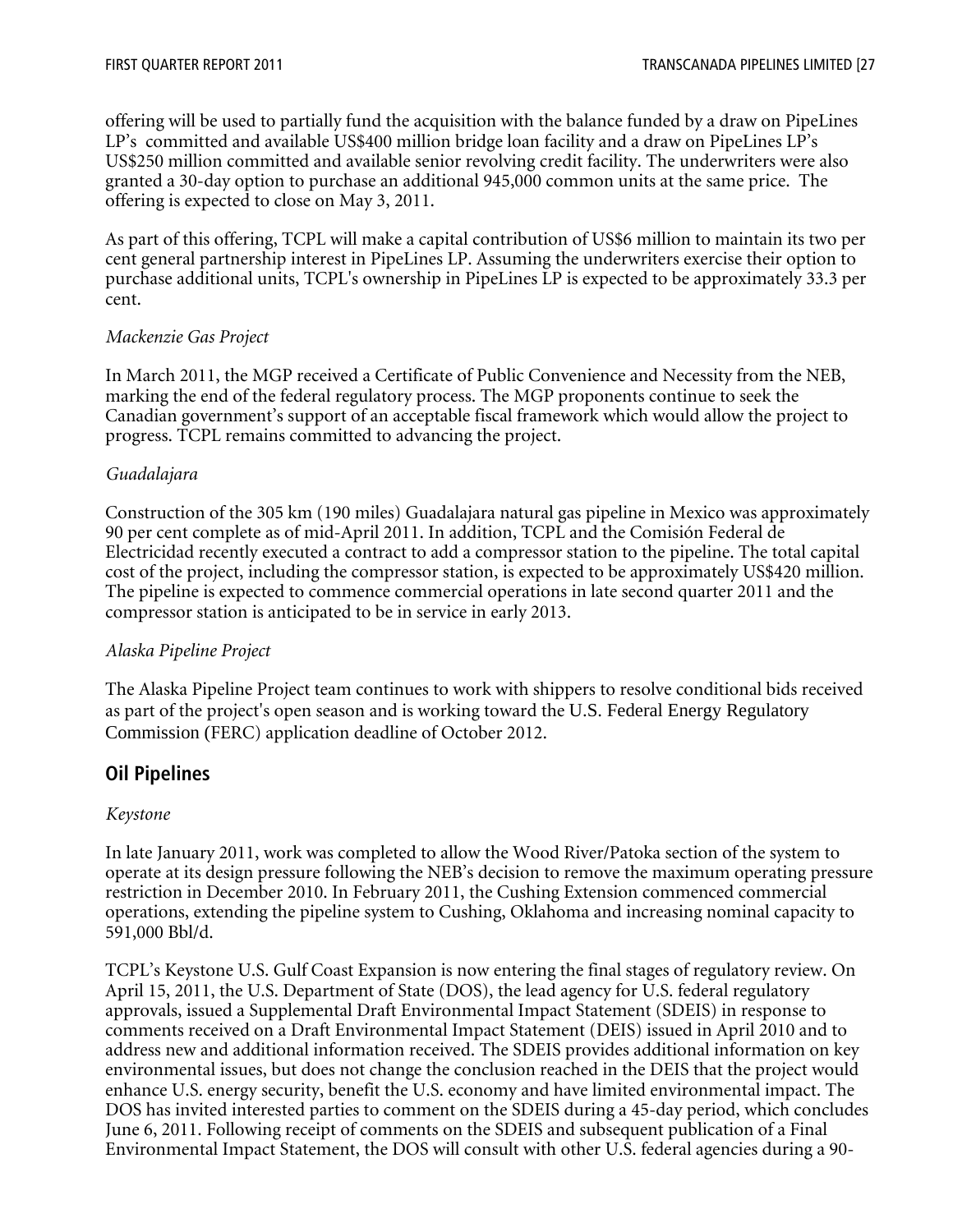day period to determine if granting approval for the U.S. Gulf Coast Expansion is in the national interest. The DOS has indicated it will make a final decision regarding the Presidential Permit prior to the end of 2011.

The capital cost of Keystone, including the U.S. Gulf Coast Expansion, is estimated to be US\$13 billion. At March 31, 2011, US\$7.6 billion had been invested, including US\$1.5 billion related to the U.S. Gulf Coast Expansion. The remainder is expected to be invested between now and the in-service date of the expansion, which is expected in 2013. Capital costs related to the construction of Keystone are subject to capital cost risk- and reward-sharing mechanisms with Keystone's long-term committed shippers.

On March 31, 2011, Keystone filed revised fixed tolls for the Wood River/Patoka section of the system with both the NEB and the FERC. The Company expects the revised tolls, which reflect the final project costs of the Wood River/Patoka section, to be effective May 1, 2011, subject to regulatory approval.

In 2010, three entities, each of which had entered into Transportation Service Agreements for the Cushing Extension, had filed separate Statements of Claim against certain of TCPL's Keystone subsidiaries in the Alberta Court of Queen's Bench seeking declaratory relief or, alternatively, damages in varying amounts. All of the claims have been discontinued on a without-cost and without-liability basis.

# **Energy**

### *Sundance A*

In December 2010, the Sundance A Units 1 and 2 were withdrawn from service for testing and were subject to a force majeure claim by TransAlta Corporation (TransAlta) in January 2011. In February 2011, TransAlta notified TCPL that it had determined it was uneconomic to replace or repair Units 1 and 2, and that the Sundance A PPA should therefore be terminated.

TCPL does not agree with TransAlta's determination on either the force majeure claim or the destruction claim and has disputed both matters under the binding dispute resolution process provided in the PPA. As the limited information TCPL has received to date does not support these claims, TCPL continues to record revenues and costs under the PPA as though this event was a normal plant outage.

#### *Bruce*

Refurbishment work on Bruce A Units 1 and 2 continues with the connection of the refurbished Unit 2 reactor to plant systems. Plant commissioning is underway on Unit 2 and will accelerate in second quarter 2011 when construction activities are essentially complete. Fuel Channel Assembly (FCA) is underway on Unit 1, with completion expected in second quarter 2011. The installation of these FCAs is the final stage of Atomic Energy of Canada Limited's work on the reactors.

Subject to regulatory approval, Bruce Power expects to load fuel into Unit 2 in second quarter 2011 and achieve a first synchronization of the generator to the electrical grid by the end of 2011, with commercial operation expected to occur in first quarter 2012. Bruce Power expects to load fuel into Unit 1 in third quarter 2011, with a first synchronization of the generator during first quarter 2012 and commercial operation expected to occur during third quarter 2012. TCPL's share of the total capital cost is expected to be approximately \$2.4 billion of which \$2.1 billion was incurred as of March 31, 2011.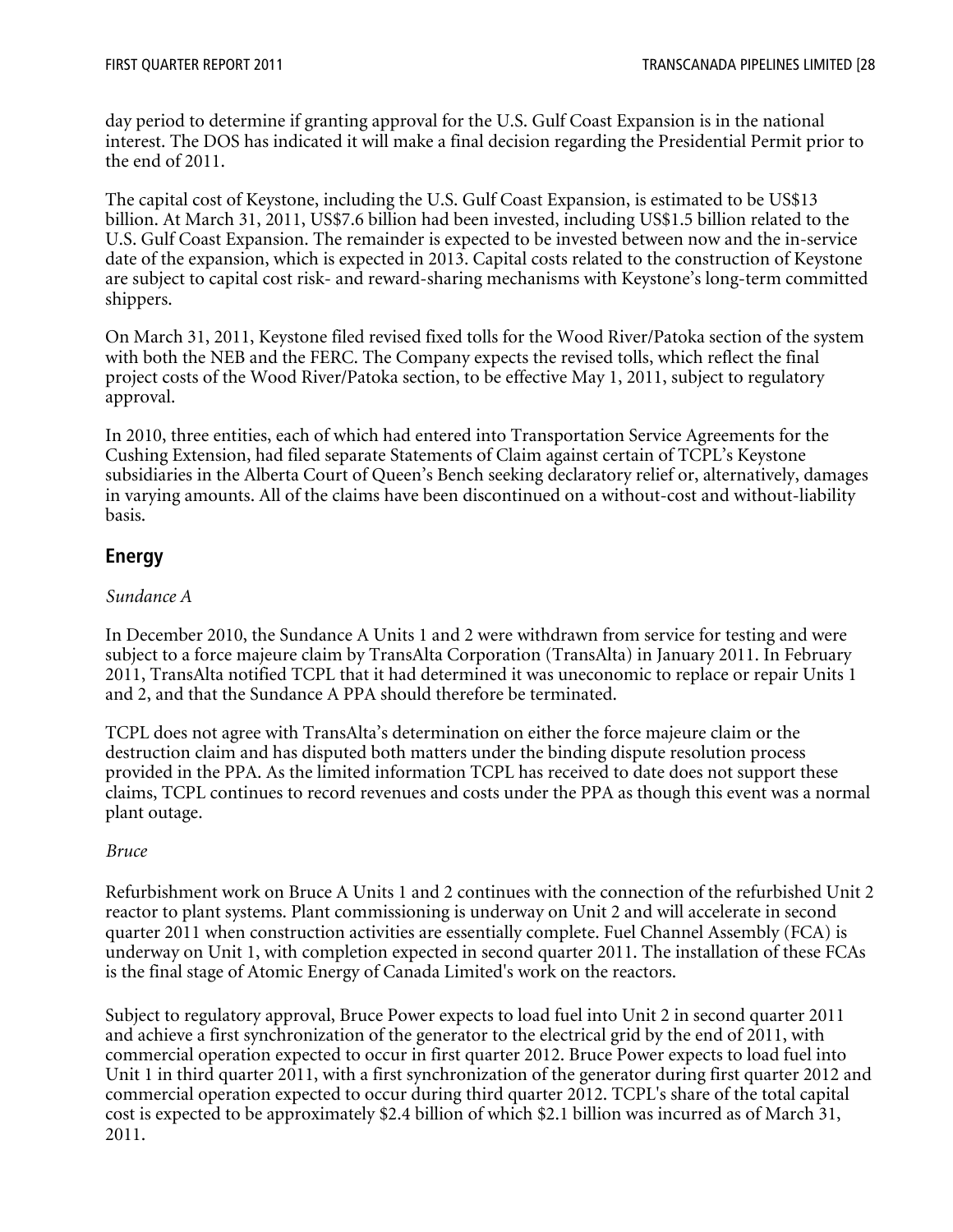#### *Coolidge*

Construction of the US\$500 million Coolidge generating station is complete. The 575 MW simplecycle, natural gas-fired peaking power facility is expected to be placed in service on May 1, 2011.

#### *Ravenswood*

The parameters that drive U.S. Power capacity prices are reset periodically and are affected by a number of factors, including the cost of entering the market, reflected in administratively-set demand curves, available supply and fluctuations in forecast demand. With the downturn in the economy, there has been a decrease in demand that, combined with increased supply, has put downward pressure on capacity prices. On January 28, 2011, the FERC issued a decision in a rate filing made by the New York Independent System Operator (NYISO) relating to the periodic reset of the demand curves. The FERC made several determinations related to such demand curves and ordered the NYISO to make revisions in a compliance filing no later than March 29, 2011. The NYISO issued revisions to its compliance filing on March 29, 2011, to which the FERC has not yet issued a decision. While TCPL expects the FERC's decision to result in higher demand curve price levels and to positively affect capacity prices, it is unclear what the specific impact will be until the NYISO compliance filing is fully implemented.

#### *Oakville*

In September 2009, the OPA awarded TCPL a 20-year Clean Energy Supply contract to build, own and operate a 900 MW power generating station in Oakville, Ontario. TCPL expected to invest approximately \$1.2 billion in the natural gas-fired, combined-cycle plant. In October 2010, the Government of Ontario announced that it would not proceed with the Oakville generating station. TCPL is negotiating a settlement with the OPA that would terminate the Clean Energy Supply contract and compensate TCPL for the economic consequences associated with the contract's termination.

#### *Cartier Wind*

Construction continues on the Cartier Wind project in Québec. The 58 MW Montagne-Sèche project and the 101 MW first phase of the Gros-Morne wind farm are expected to be operational in December 2011. The 111 MW second phase of Gros-Morne is expected to be operational in December 2012. These are the fourth and fifth Québec-based wind farms of Cartier Wind, which is 62 per cent owned by TCPL. All of the 590 MW of power to be produced by Cartier Wind is sold under a 20-year power purchase arrangement to Hydro-Québec.

# **Share Information**

At April 26, 2011, TCPL had 675 million common shares, four million Series U and four million Series Y preferred shares issued and outstanding.

# **Selected Quarterly Consolidated Financial Data**(1)

| (unaudited)<br>(millions of dollars except per share amounts)                 | 2011<br>First | Fourth       | 2010<br>Third | Second       | First        | Fourth       | 2009<br>Third | Second       |
|-------------------------------------------------------------------------------|---------------|--------------|---------------|--------------|--------------|--------------|---------------|--------------|
| Revenues<br>Net income attributable to controlling<br>interests               | 2,243<br>414  | 2,057<br>276 | 2,129<br>387  | 1,923<br>292 | 1.955<br>301 | 1,986<br>384 | 2,049<br>343  | 1,984<br>316 |
| <b>Share Statistics</b><br>Net income per common share – Basic and<br>Diluted | \$0.60        | \$0.40       | \$0.57        | \$0.43       | \$0.46       | \$0.58       | \$0.55        | \$0.52       |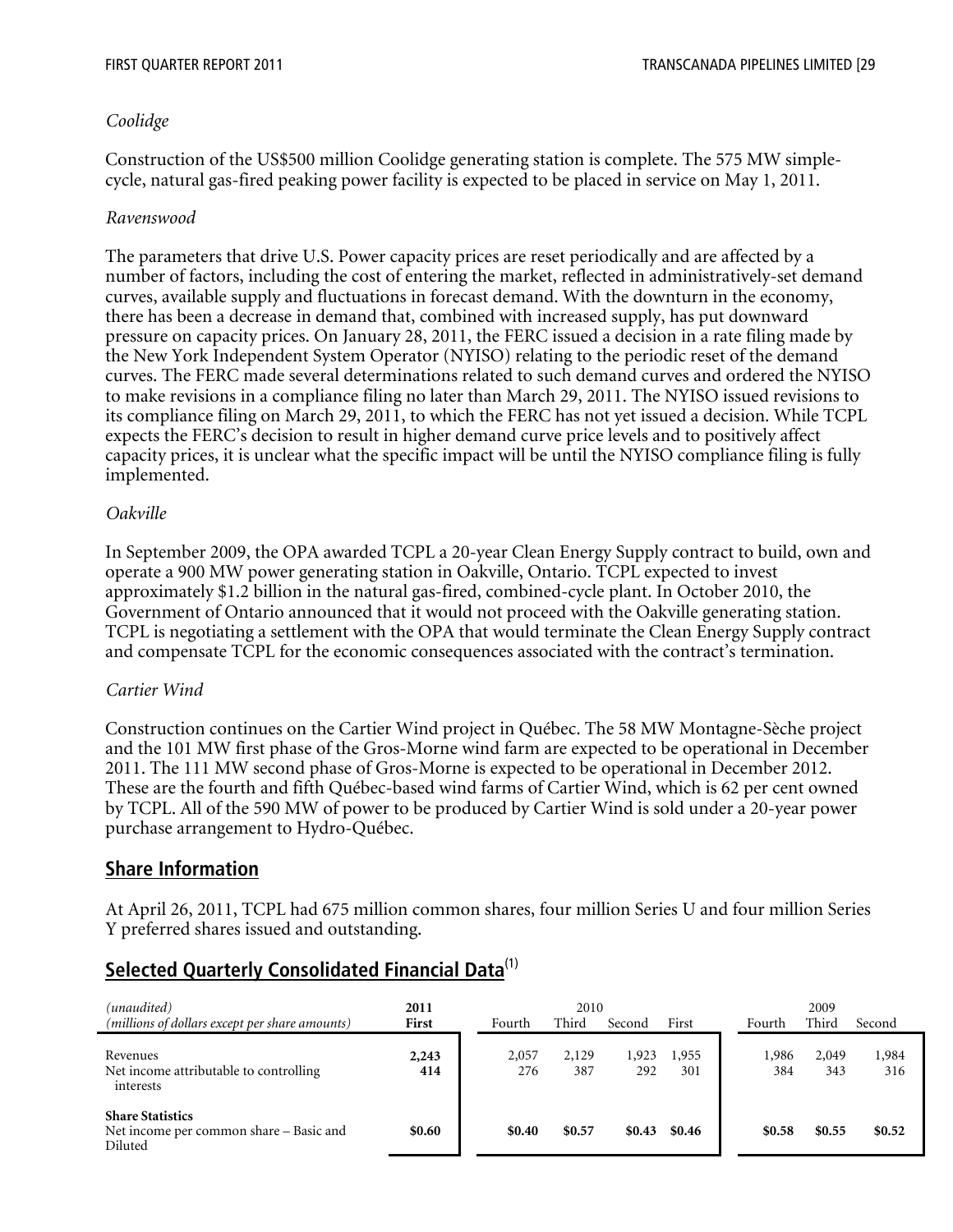$<sup>(1)</sup>$  The selected quarterly consolidated financial data has been prepared in accordance with Canadian GAAP and is presented in</sup> Canadian dollars.

#### *Factors Affecting Quarterly Financial Information*

In Natural Gas Pipelines, which consists primarily of the Company's investments in regulated natural gas pipelines and regulated natural gas storage facilities, annual revenues, EBIT and TCPL's net income fluctuate over the long term based on regulators' decisions and negotiated settlements with shippers. Generally, quarter-over-quarter revenues and TCPL's net income during any particular fiscal year remain relatively stable with fluctuations resulting from adjustments being recorded due to regulatory decisions and negotiated settlements with shippers, seasonal fluctuations in short-term throughput volumes on U.S. pipelines, acquisitions and divestitures, and developments outside of the normal course of operations.

In Oil Pipelines, which consists of the Company's investment in the Keystone crude oil pipeline, annual revenues and TCPL's net income are based on contracted crude oil transportation and uncommitted spot transportation. Quarter-over-quarter revenues, EBIT and TCPL's net income during any particular fiscal year remain relatively stable with fluctuations resulting from changes in the amount of spot volumes transported and the associated rate charged. Spot volumes transported are affected by customer demand, market pricing, planned and unplanned outages of refineries, terminals and pipeline facilities, and developments outside of the normal course of operations.

In Energy, which consists primarily of the Company's investments in electrical power generation plants and non-regulated natural gas storage facilities, quarter-over-quarter revenues, EBIT and TCPL's net income are affected by seasonal weather conditions, customer demand, market prices, capacity payments, planned and unplanned plant outages, acquisitions and divestitures, certain fair value adjustments and developments outside of the normal course of operations.

Significant developments that affected the last eight quarters' EBIT and Net Income are as follows:

- First Quarter 2011, Natural Gas Pipelines' EBIT included incremental earnings from Bison, which was placed in service in January 2011. Oil Pipelines began recording EBIT for the Wood River/Patoka and Cushing Extension sections of Keystone in February 2011. Energy's EBIT included net unrealized losses of \$18 million pre-tax (\$11 million after tax) resulting from changes in the fair value of proprietary natural gas inventory in storage and certain risk management activities.
- Fourth Quarter 2010, Natural Gas Pipelines' EBIT decreased as a result of recording a \$146 million pre-tax (\$127 million after-tax) valuation provision for advances to the APG for the MGP. Energy's EBIT included contributions from the second phase of Kibby Wind, which was placed in service in October 2010, and net unrealized gains of \$22 million pre-tax (\$12 million after tax) resulting from changes in the fair value of proprietary natural gas inventory in storage and certain risk management activities.
- Third Quarter 2010, Natural Gas Pipelines' EBIT increased as a result of recording nine months of incremental earnings related to the Alberta System 2010 – 2012 Revenue Requirement Settlement, which resulted in a \$33 million increase to Net Income. Energy's EBIT included contributions from Halton Hills, which was placed in service in September 2010, and net unrealized gains of \$4 million pre-tax (\$3 million after tax) resulting from changes in the fair value of proprietary natural gas inventory in storage and certain risk management activities.
- Second Quarter 2010, Energy's EBIT included net unrealized gains of \$15 million pre-tax (\$10 million after tax) resulting from changes in the fair value of proprietary natural gas inventory in storage and certain risk management activities. Net Income reflected a decrease of \$58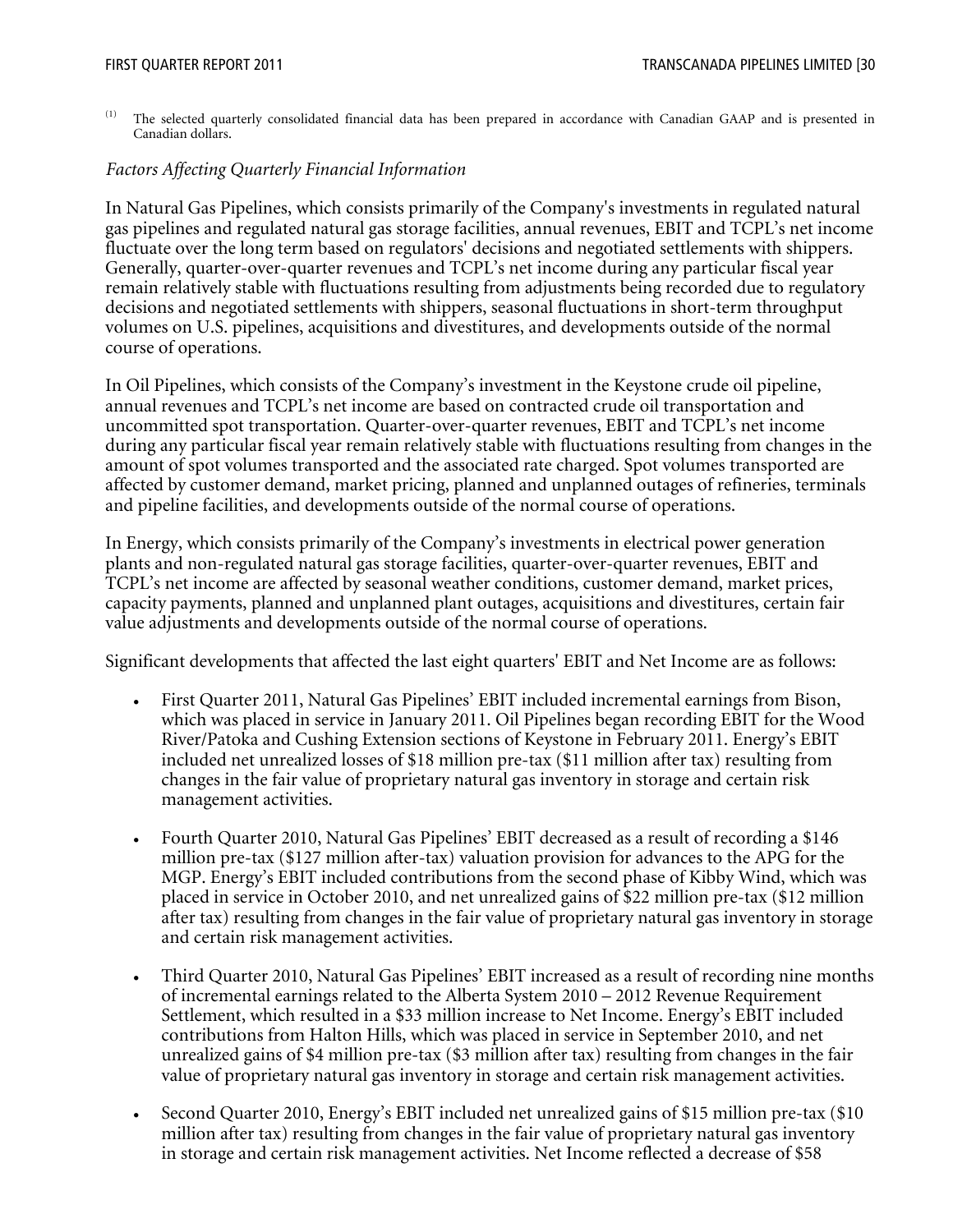million after tax due to losses in 2010 compared to gains in 2009 for interest rate and foreign exchange rate derivatives that did not qualify as hedges for accounting purposes and the translation of U.S. dollar-denominated working capital balances.

- First Quarter 2010, Energy's EBIT included net unrealized losses of \$49 million pre-tax (\$32 million after tax) resulting from changes in the fair value of proprietary natural gas inventory in storage and certain risk management activities.
- Fourth Quarter 2009, Natural Gas Pipelines EBIT included a dilution gain of \$29 million pretax (\$18 million after tax) resulting from TCPL's reduced ownership interest in PipeLines LP, which was caused by PipeLines LP's issue of common units to the public. Energy's EBIT included net unrealized gains of \$7 million pre-tax (\$5 million after tax) resulting from changes in the fair value of proprietary natural gas inventory in storage and certain risk management activities. Net Income included \$30 million of favourable income tax adjustments resulting from reductions in the Province of Ontario's corporate income tax rates.
- Third Quarter 2009, Energy's EBIT included net unrealized gains of \$14 million pre-tax (\$10) million after tax) due to changes in the fair value of proprietary natural gas inventory in storage and certain risk management activities.
- Second Quarter 2009, Energy's EBIT included net unrealized losses of \$7 million pre-tax (\$5 million after tax) resulting from changes in the fair value of proprietary natural gas inventory in storage and certain risk management activities. Energy's EBIT also included contributions from Portlands Energy, which was placed in service in April 2009, and the negative impact of Western Power's lower overall realized power prices.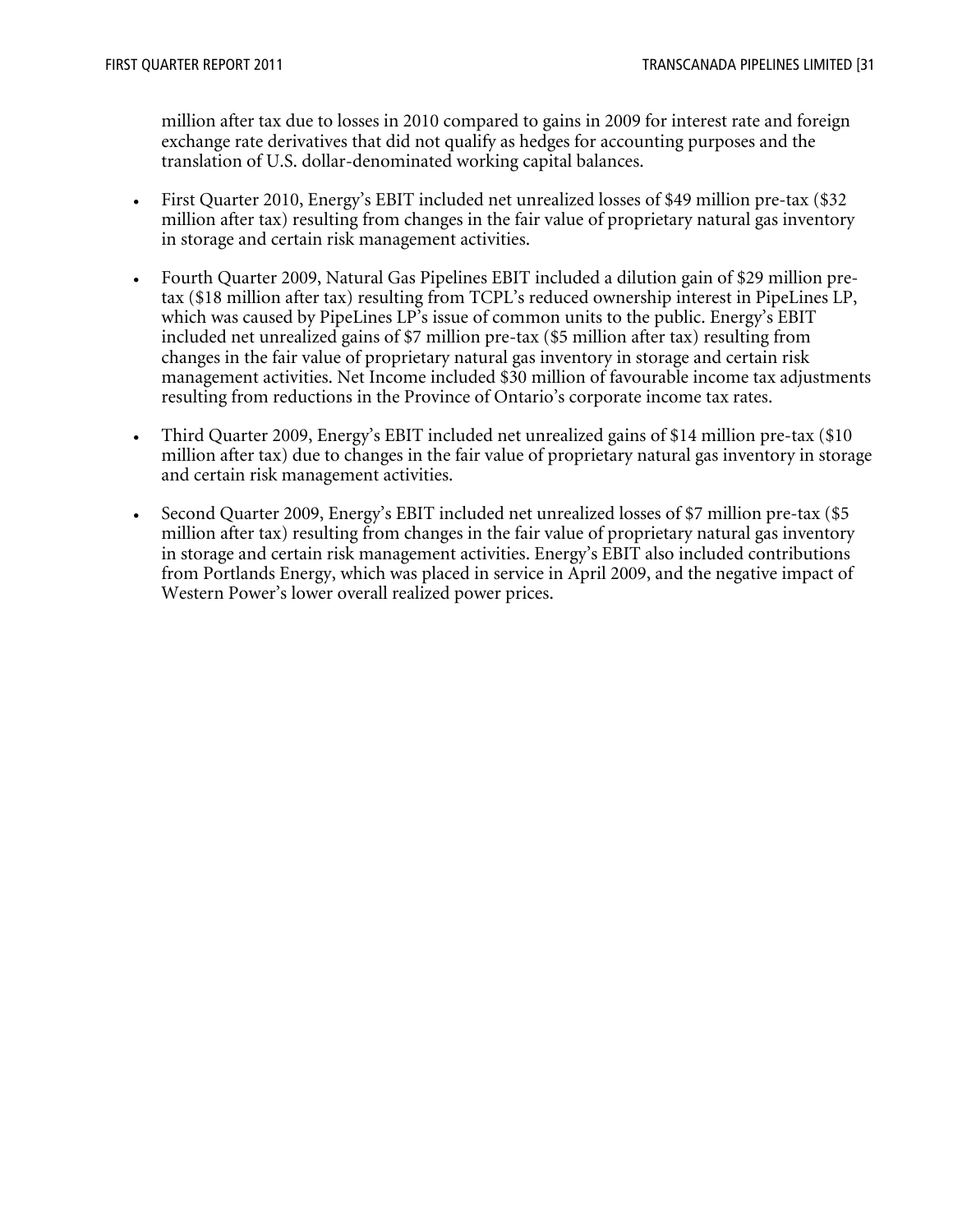# **Consolidated Income**

| (unaudited)                                                                                                                                                                                            | Three months ended March 31 |                            |  |
|--------------------------------------------------------------------------------------------------------------------------------------------------------------------------------------------------------|-----------------------------|----------------------------|--|
| (millions of dollars)                                                                                                                                                                                  | 2011                        | 2010                       |  |
| <b>Revenues</b>                                                                                                                                                                                        | 2,243                       | 1,955                      |  |
| <b>Operating and Other Expenses</b><br>Plant operating costs and other<br>Commodity purchases resold<br>Depreciation and amortization                                                                  | 759<br>277<br>370<br>1,406  | 747<br>256<br>343<br>1,346 |  |
| <b>Financial Charges/(Income)</b><br>Interest expense<br>Interest expense of joint ventures<br>Interest income and other                                                                               | 239<br>16<br>(33)<br>222    | 194<br>16<br>(24)<br>186   |  |
| Income before Income Taxes                                                                                                                                                                             | 615                         | 423                        |  |
| <b>Income Taxes Expense</b><br>Current<br><b>Future</b>                                                                                                                                                | 100<br>71<br>171            | 80<br>17<br>97             |  |
| <b>Net Income</b>                                                                                                                                                                                      | 444                         | 326                        |  |
| Net Income Attributable to Non-Controlling Interests<br><b>Net Income Attributable to Controlling Interests</b><br><b>Preferred Share Dividends</b><br><b>Net Income Attributable to Common Shares</b> | 30<br>414<br>6<br>408       | 25<br>301<br>6<br>295      |  |
|                                                                                                                                                                                                        |                             |                            |  |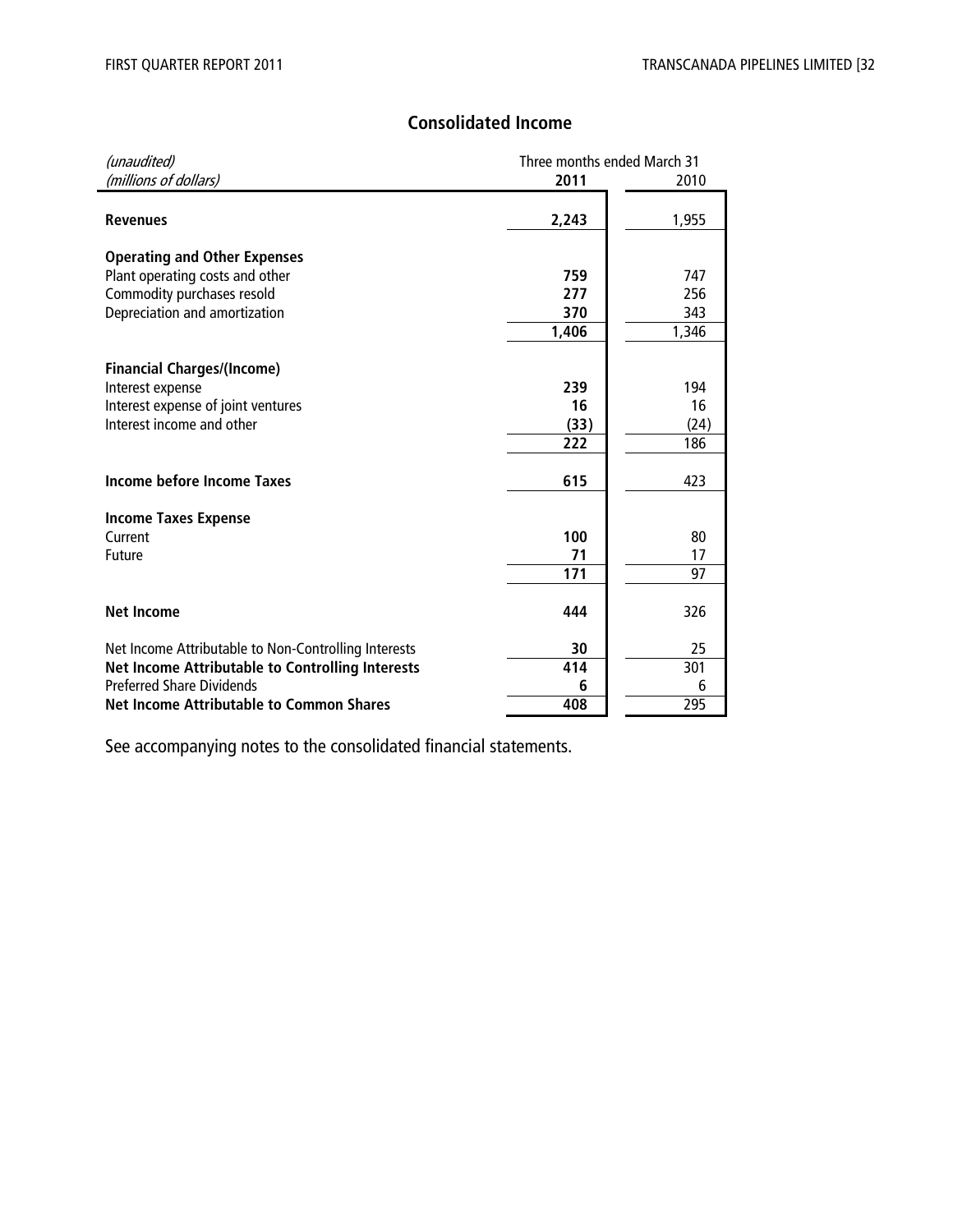| (unaudited)                                                       | Three months ended March 31 |       |
|-------------------------------------------------------------------|-----------------------------|-------|
| (millions of dollars)                                             | 2011                        | 2010  |
|                                                                   |                             |       |
| <b>Net Income</b>                                                 | 444                         | 326   |
| Other Comprehensive (Loss)/Income, Net of                         |                             |       |
| <b>Income Taxes</b>                                               |                             |       |
| Change in foreign currency translation gains and losses on        |                             |       |
| investments in foreign operations <sup>(1)</sup>                  | (98)                        | (147) |
| Change in gains and losses on financial derivatives to hedge the  |                             |       |
| net investments in foreign operations <sup>(2)</sup>              | 49                          | 59    |
| Change in gains and losses on derivative instruments              |                             |       |
| designated as cash flow hedges(3)                                 | (51)                        | (76)  |
| Reclassification to Net Income of gains and losses on             |                             |       |
| derivative instruments designated as cash flow hedges             |                             |       |
| pertaining to prior periods $\binom{4}{3}$                        | 44                          | (1)   |
| Other Comprehensive (Loss)/Income                                 | (56)                        | (165) |
| <b>Comprehensive Income</b>                                       | 388                         | 161   |
|                                                                   |                             |       |
| Comprehensive Income Attributable to Non-Controlling Interests    | 33                          | 24    |
| <b>Comprehensive Income Attributable to Controlling Interests</b> | 355                         | 137   |
| <b>Preferred Share Dividends</b>                                  | 6                           | 6     |
| <b>Comprehensive Income Attributable to Common Shares</b>         | 349                         | 131   |

# **Consolidated Comprehensive Income**

(1) Net of income tax expense of \$29 million for the three months ended March 31, 2011 (2010 – expense of \$30 million).<br>(2) Net of income tax expense of \$19 million for the three months ended March 31, 2011 (2010 – expens

(2) Net of income tax expense of \$19 million for the three months ended March 31, 2011 (2010 – expense of \$26 million).<br>(3) Net of income tax recovery of \$18 million for the three months ended March 31, 2011 (2010 – recov

 $^{(3)}$  Net of income tax recovery of \$18 million for the three months ended March 31, 2011 (2010 – recovery of \$57 million).

(4) Net of income tax expense of \$24 million for the three months ended March 31, 2011 (2010 – expense of \$1 million).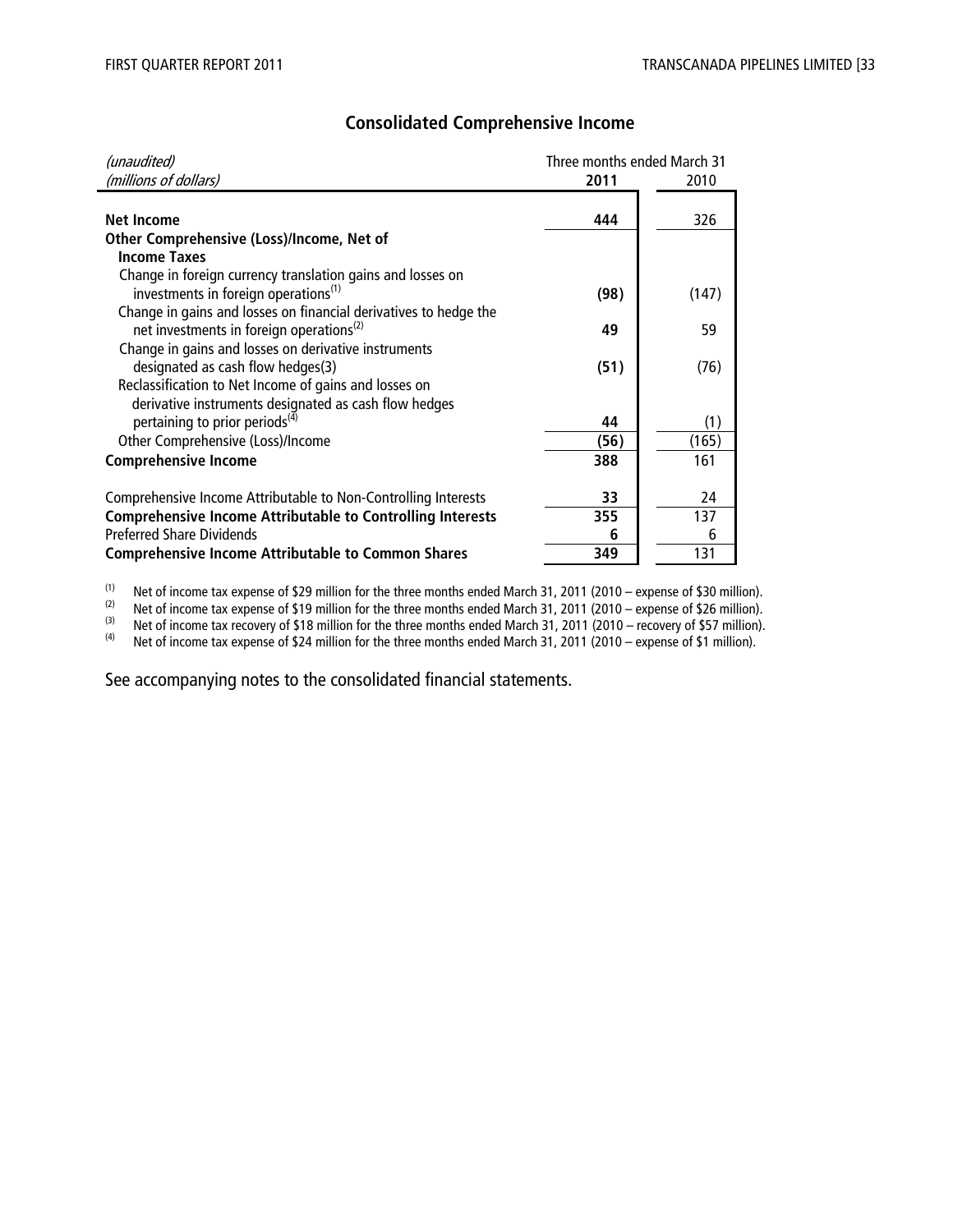# **Consolidated Cash Flows**

| (unaudited)                                           | Three months ended March 31 |          |  |
|-------------------------------------------------------|-----------------------------|----------|--|
| (millions of dollars)                                 | 2011                        | 2010     |  |
|                                                       |                             |          |  |
| <b>Cash Generated From Operations</b>                 |                             |          |  |
| Net income                                            | 444                         | 326      |  |
| Depreciation and amortization                         | 370                         | 343      |  |
| Future income taxes                                   | 71                          | 17       |  |
| Employee future benefits funding in excess of expense | (11)                        | (32)     |  |
| Other                                                 | 21                          | 58       |  |
|                                                       | 895                         | 712      |  |
| Decrease in operating working capital                 | 110                         | 116      |  |
| Net cash provided by operations                       | 1,005                       | 828      |  |
|                                                       |                             |          |  |
| <b>Investing Activities</b>                           |                             |          |  |
| Capital expenditures                                  | (784)                       | (1, 276) |  |
| Deferred amounts and other                            | 5.                          | (216)    |  |
| Net cash used in investing activities                 | (779)                       | (1, 492) |  |
|                                                       |                             |          |  |
| <b>Financing Activities</b>                           |                             |          |  |
| Dividends on common and preferred shares              | (285)                       | (266)    |  |
| Advances from/(to) parent                             | 84                          | 383      |  |
| Distributions paid to non-controlling interests       | (21)                        | (21)     |  |
| Notes payable issued, net                             | 133                         | 432      |  |
| Long-term debt issued, net of issue costs             |                             | 10       |  |
| Reduction of long-term debt                           | (321)                       | (141)    |  |
| Long-term debt of joint ventures issued               |                             | 8        |  |
| Reduction of long-term debt of joint ventures         | (11)                        | (26)     |  |
| Net cash (used in)/provided by financing activities   | (421)                       | 379      |  |
|                                                       |                             |          |  |
| <b>Effect of Foreign Exchange Rate Changes on</b>     |                             |          |  |
| <b>Cash and Cash Equivalents</b>                      | (13)                        | (17)     |  |
|                                                       |                             |          |  |
| <b>Decrease in Cash and Cash Equivalents</b>          | (208)                       | (302)    |  |
|                                                       |                             |          |  |
| <b>Cash and Cash Equivalents</b>                      |                             |          |  |
| Beginning of period                                   | 752                         | 979      |  |
|                                                       |                             |          |  |
| <b>Cash and Cash Equivalents</b>                      |                             |          |  |
| End of period                                         | 544                         | 677      |  |
|                                                       |                             |          |  |
| <b>Supplementary Cash Flow Information</b>            |                             |          |  |
| Income taxes paid, net of refunds                     | 87                          | 4        |  |
| Interest paid                                         | 262                         | 243      |  |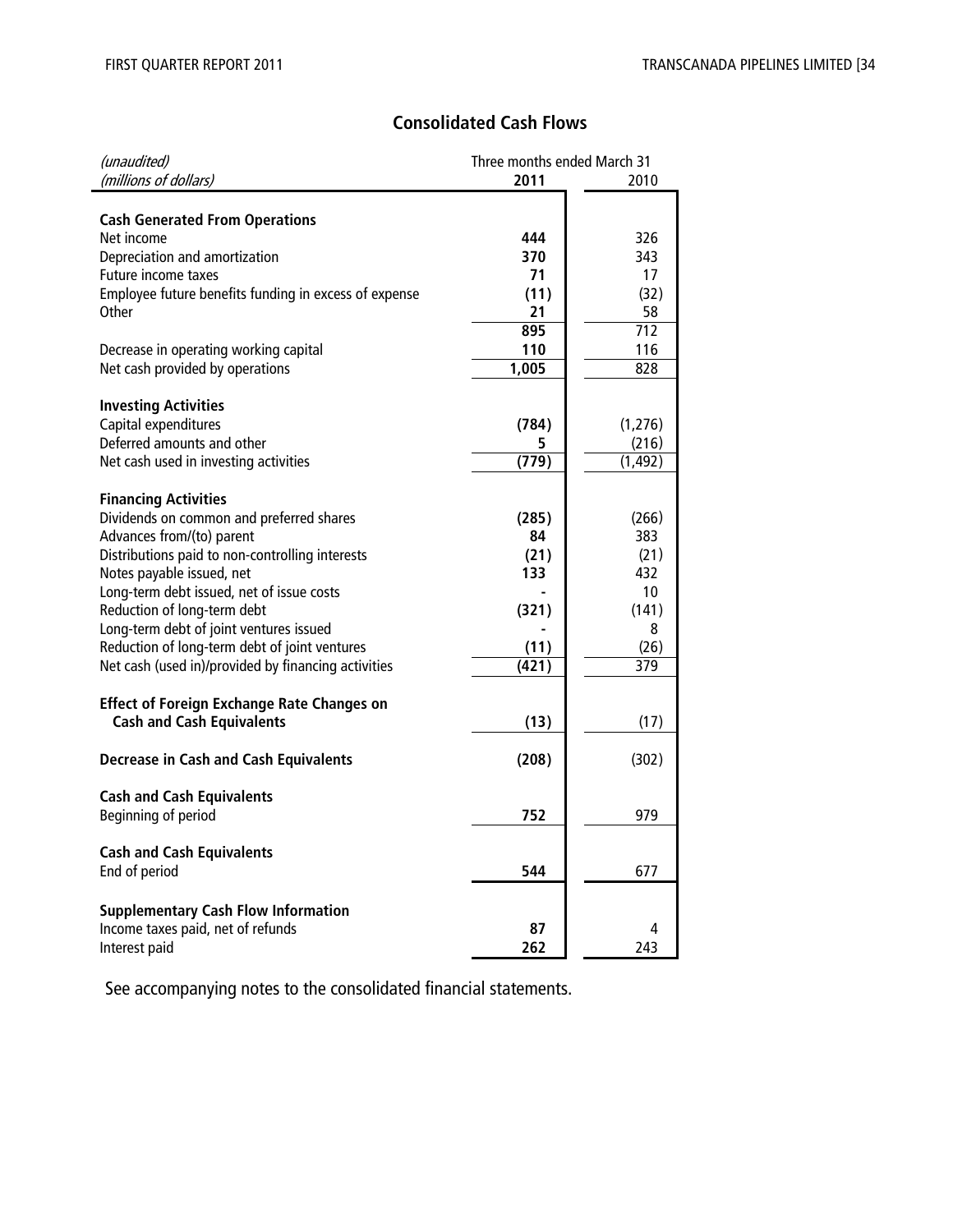# **Consolidated Balance Sheet**

| (unaudited)                                                      | March 31,     | December 31,  |
|------------------------------------------------------------------|---------------|---------------|
| (millions of dollars)                                            | 2011          | 2010          |
|                                                                  |               |               |
| <b>ASSETS</b>                                                    |               |               |
| <b>Current Assets</b>                                            |               |               |
| Cash and cash equivalents                                        | 544           | 752           |
| Accounts receivable                                              | 1,266         | 1,280         |
| Due from TransCanada Corporation                                 | 1,279         | 1,363         |
| Inventories                                                      | 402           | 425           |
| Other                                                            | 602           | 777           |
|                                                                  | 4,093         | 4,597         |
| <b>Plant, Property and Equipment</b>                             | 36,113        | 36,244        |
| Goodwill                                                         | 3,488         | 3,570         |
| <b>Regulatory Assets</b>                                         | 1,486         | 1,512         |
| <b>Intangibles and Other Assets</b>                              | 2,070         | 2,026         |
|                                                                  | 47,250        | 47,949        |
|                                                                  |               |               |
| <b>LIABILITIES</b>                                               |               |               |
| <b>Current Liabilities</b>                                       |               |               |
| Notes payable                                                    | 2,192         | 2,092         |
| Accounts payable                                                 | 1,948         | 2,247         |
| <b>Accrued interest</b>                                          | 366           | 361           |
| Current portion of long-term debt                                | 574           | 894           |
| Current portion of long-term debt of joint ventures              | 64            | 65            |
|                                                                  | 5,144         | 5,659         |
| Due to TransCanada Corporation                                   | 2,703         | 2,703         |
| <b>Regulatory Liabilities</b><br><b>Deferred Amounts</b>         | 334<br>689    | 314<br>694    |
| <b>Future Income Taxes</b>                                       | 3,316         | 3,250         |
|                                                                  |               |               |
| <b>Long-Term Debt</b><br><b>Long-Term Debt of Joint Ventures</b> | 16,753<br>785 | 17,028<br>801 |
| <b>Junior Subordinated Notes</b>                                 | 962           | 985           |
|                                                                  | 30,686        | 31,434        |
| <b>SHAREHOLDERS' EQUITY</b>                                      |               |               |
| Controlling interests                                            | 15,804        | 15,747        |
| Non-controlling interests                                        | 760           | 768           |
|                                                                  | 16,564        | 16,515        |
|                                                                  | 47,250        | 47,949        |
|                                                                  |               |               |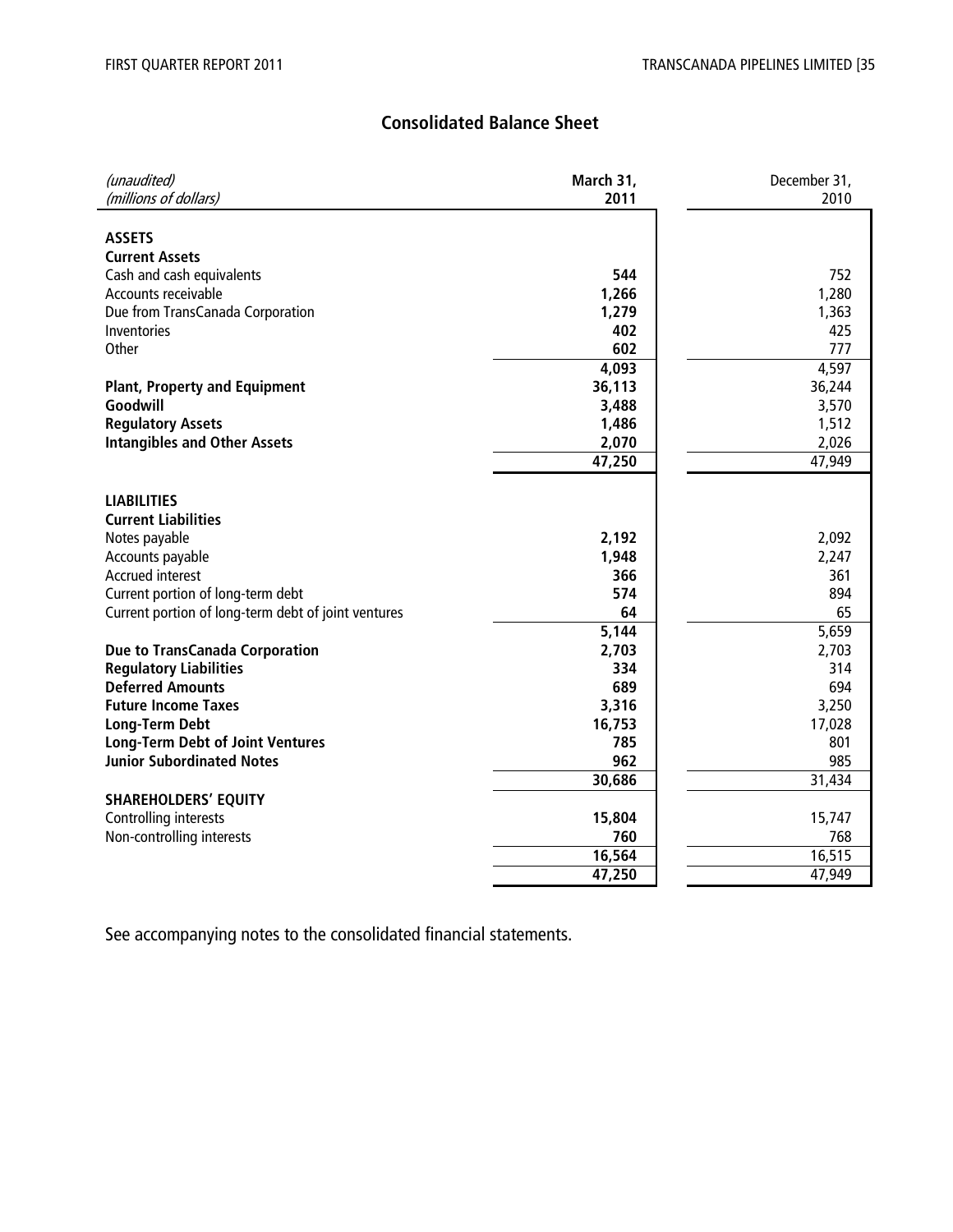# **Consolidated Accumulated Other Comprehensive (Loss)/Income**

|                                                                                                                | Currency           |                  |       |
|----------------------------------------------------------------------------------------------------------------|--------------------|------------------|-------|
| (unaudited)                                                                                                    | <b>Translation</b> | <b>Cash Flow</b> |       |
| (millions of dollars)                                                                                          | Adjustments        | Hedges           | Total |
|                                                                                                                |                    |                  |       |
| Balance at December 31, 2010                                                                                   | (683)              | (194)            | (877) |
| Change in foreign currency translation gains and losses on<br>investments in foreign operations <sup>(1)</sup> | (98)               |                  | (98)  |
| Change in gains and losses on financial derivatives to hedge the                                               |                    |                  |       |
| net investments in foreign operations <sup>(2)</sup>                                                           | 49                 |                  | 49    |
| Change in gains and losses on derivative instruments<br>designated as cash flow hedges <sup>(3)</sup>          |                    | (52)             | (52)  |
| Reclassification to Net Income of gains and losses on derivative                                               |                    |                  |       |
| instruments designated as cash flow hedges pertaining to                                                       |                    |                  |       |
| prior periods <sup>(4)(5)</sup>                                                                                |                    | 42               | 42    |
| Balance at March 31, 2011                                                                                      | (732)              | (204)            | (936) |
|                                                                                                                |                    |                  |       |
|                                                                                                                |                    |                  |       |
|                                                                                                                |                    |                  |       |
| Balance at December 31, 2009                                                                                   | (592)              | (40)             | (632) |
| Change in foreign currency translation gains and losses on                                                     |                    |                  |       |
| investments in foreign operations <sup>(1)</sup>                                                               | (147)              |                  | (147) |
| Change in gains and losses on financial derivatives to hedge the                                               |                    |                  |       |
| net investments in foreign operations <sup>(2)</sup>                                                           | 59                 |                  | 59    |
| Changes in gains and losses on derivative instruments                                                          |                    |                  |       |
| designated as cash flow hedges <sup>(3)</sup>                                                                  |                    | (77)             | (77)  |
| Reclassification to Net Income of gains and losses on derivative                                               |                    |                  |       |
| instruments designated as cash flow hedges pertaining to<br>prior periods <sup>(4)</sup>                       |                    | 1                |       |
|                                                                                                                |                    |                  |       |

Balance at March 31, 2010 (796) (680) (680) (116) (116 ) (796)

(1) Net of income tax expense of \$29 million for the three months ended March 31, 2011 (2010 – expense of \$30 million).<br>Net of income tax expense of \$19 million for the three months ended March 31, 2011 (2010 – expense of

(2) Net of income tax expense of \$19 million for the three months ended March 31, 2011 (2010 – expense of \$26 million).<br>(3) Net of income tax recovery of \$18 million for the three months ended March 31, 2011 (2010 – recov

(3) Net of income tax recovery of \$18 million for the three months ended March 31, 2011 (2010 – recovery of \$57 million).<br>(4) Net of income tax expense of \$24 million for the three months ended March 31, 2011 (2010 – expe

(4) Net of income tax expense of \$24 million for the three months ended March 31, 2011 (2010 – expense of \$1 million).<br>(5) I osses related to cash flow bedges reported in Accumulated Other Comprehensive (Loss)/Income and

Losses related to cash flow hedges reported in Accumulated Other Comprehensive (Loss)/Income and expected to be reclassified to Net Income in the next 12 months are estimated to be \$86 million (\$56 million, net of tax). These estimates assume constant commodity prices, interest rates and foreign exchange rates over time, however, the amounts reclassified will vary based on the actual value of these factors at the date of settlement.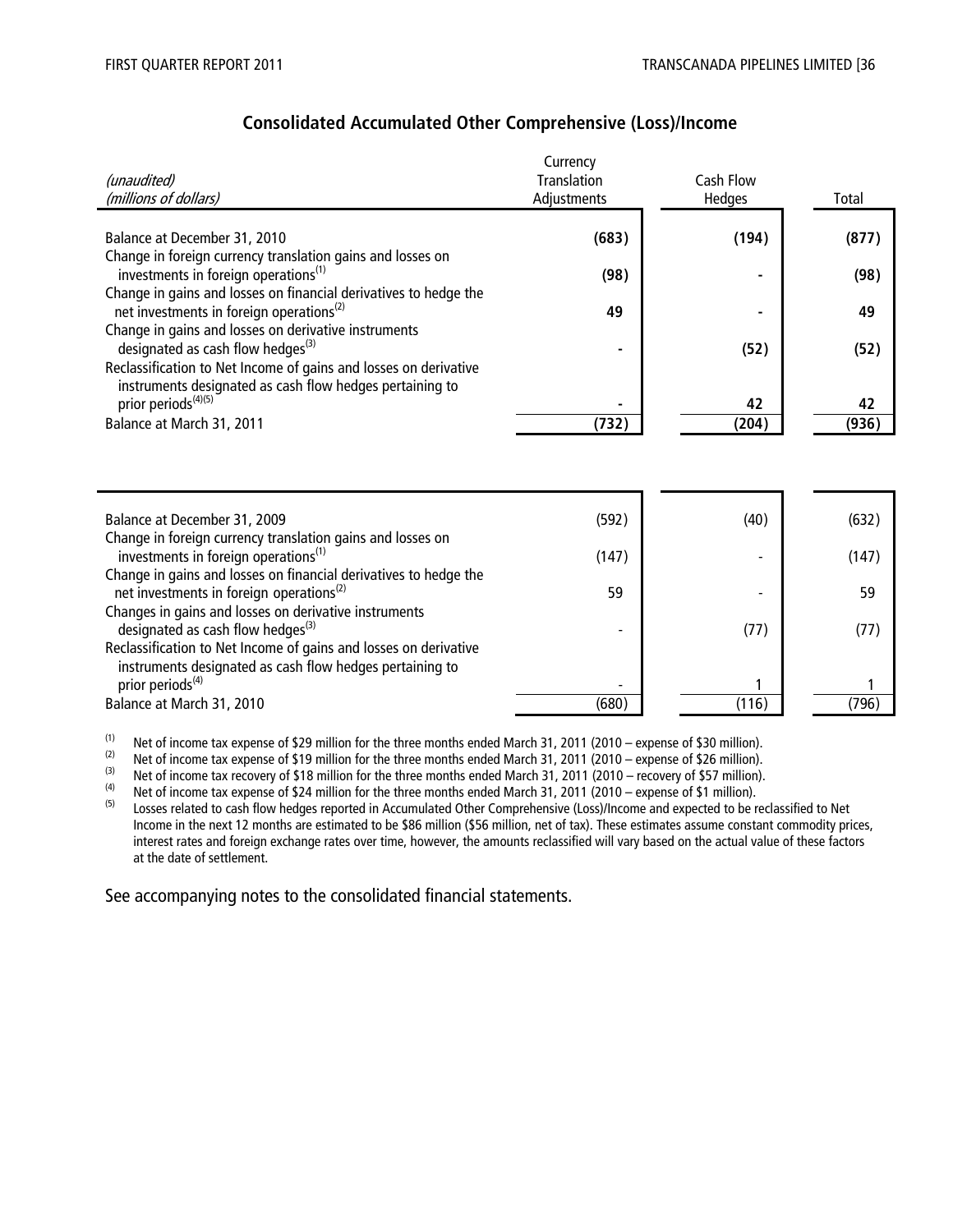# **Consolidated Shareholders' Equity**

| (unaudited)                                                       | Three months ended March 31 |                  |
|-------------------------------------------------------------------|-----------------------------|------------------|
| (millions of dollars)                                             | 2011                        | 2010             |
|                                                                   |                             |                  |
| <b>Common Shares</b>                                              |                             |                  |
| Balance at beginning and end of period                            | 11,636                      | 10,649           |
|                                                                   |                             |                  |
| <b>Preferred Shares</b>                                           |                             |                  |
| Balance at beginning and end of period                            | 389                         | 389              |
|                                                                   |                             |                  |
|                                                                   |                             |                  |
| <b>Contributed Surplus</b>                                        |                             |                  |
| Balance at beginning of period                                    | 341                         | 335              |
| Other                                                             |                             | $\mathcal{P}$    |
| Balance at end of period                                          | 341                         | $\overline{337}$ |
|                                                                   |                             |                  |
| <b>Retained Earnings</b>                                          |                             |                  |
| Balance at beginning of period                                    | 4,258                       | 4,131            |
| Net income attributable to controlling interests                  | 414                         | 301              |
| Common share dividends                                            | (292)                       | (275)            |
| Preferred share dividends                                         | (6)                         | (6)              |
| Balance at end of period                                          | 4,374                       | 4,151            |
|                                                                   |                             |                  |
| Accumulated Other Comprehensive (Loss)/Income                     |                             |                  |
| Balance at beginning of period                                    | (877)                       | (632)            |
| Other comprehensive (loss)/income                                 | (59)                        | (164)            |
| Balance at end of period                                          | (936)                       | (796)            |
|                                                                   | 3,438                       | 3,355            |
|                                                                   |                             |                  |
| <b>Shareholders' Equity Attributable to Controlling Interests</b> | 15,804                      | 14,730           |
|                                                                   |                             |                  |
| Shareholders' Equity Attributable to Non-Controlling Interests    |                             |                  |
| Balance at beginning of period                                    | 768                         | 785              |
| Net income attributable to non-controlling interests              |                             |                  |
| PipeLines LP                                                      | 26                          | 22               |
| Portland                                                          | 4                           | 3                |
| Other comprehensive income/(loss) attributable to non-controlling |                             |                  |
| interests                                                         | 3                           | (1)              |
| Distributions to non-controlling interests                        | (21)                        | (21)             |
| Other                                                             | (20)                        | (21)             |
| Balance at end of period                                          | 760                         | 767              |
|                                                                   |                             |                  |
| <b>Total Shareholders' Equity</b>                                 | 16,564                      | 15,497           |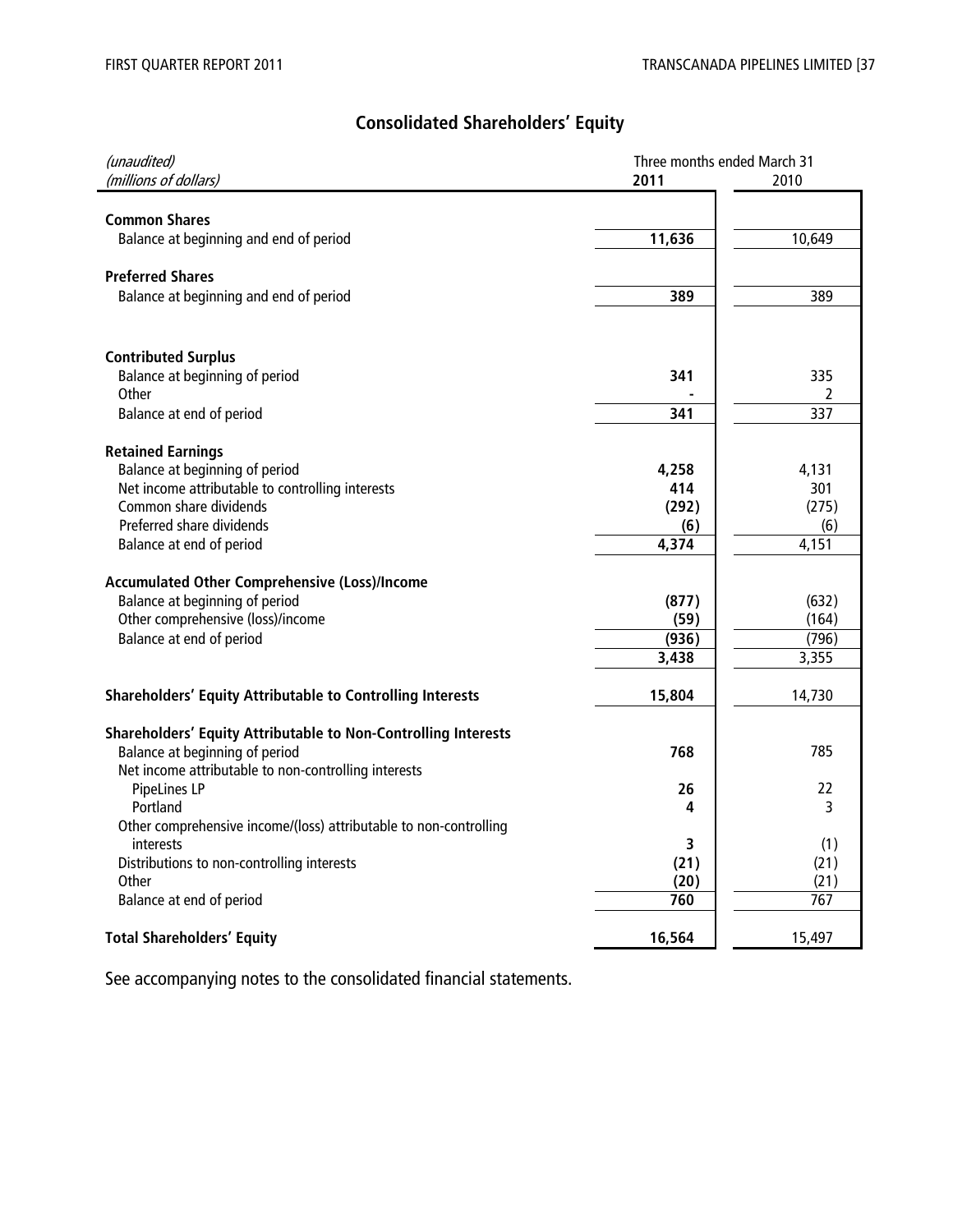#### **Notes to Consolidated Financial Statements**

#### **(Unaudited)**

### 1. **Significant Accounting Policies**

The consolidated financial statements of TransCanada PipeLines Limited (TCPL or the Company) have been prepared in accordance with Canadian generally accepted accounting principles (GAAP) as defined in Part V of the Canadian Institute of Chartered Accountants (CICA) Handbook, which is discussed further in Note 2. The accounting policies applied are consistent with those outlined in TCPL's annual audited Consolidated Financial Statements for the year ended December 31, 2010. These Consolidated Financial Statements reflect all normal recurring adjustments that are, in the opinion of management, necessary to present fairly the financial position and results of operations for the respective periods. These Consolidated Financial Statements do not include all disclosures required in the annual financial statements and should be read in conjunction with the 2010 audited Consolidated Financial Statements included in TCPL's 2010 Annual Report. Unless otherwise indicated, "TCPL" or "the Company" includes TransCanada PipeLines Limited and its subsidiaries. Capitalized and abbreviated terms that are used but not otherwise defined herein are identified in the Glossary of Terms contained in TCPL's 2010 Annual Report. Amounts are stated in Canadian dollars unless otherwise indicated.

In Natural Gas Pipelines, which consists primarily of the Company's investments in regulated natural gas pipelines and regulated natural gas storage facilities, annual revenues and TCPL's net income fluctuate over the long term based on regulators' decisions and negotiated settlements with shippers. Generally, quarterover-quarter revenues and TCPL's net income during any particular fiscal year remain relatively stable with fluctuations resulting from adjustments being recorded due to regulatory decisions and negotiated settlements with shippers, seasonal fluctuations in short-term throughput volumes on U.S. pipelines, acquisitions and divestitures, and developments outside of the normal course of operations.

In Oil Pipelines, which consists of the Company's investment in the Keystone crude oil pipeline, annual revenues and TCPL's net income are based on contracted crude oil transportation and uncommitted spot transportation. Quarter-over-quarter revenues and TCPL's net income during any particular fiscal year remain relatively stable with fluctuations resulting from changes in the amount of spot volumes transported and the associated rate charged. Spot volumes transported are affected by customer demand, market pricing, planned and unplanned outages of refineries, terminals and pipeline facilities, and developments outside of the normal course of operations.

In Energy, which consists primarily of the Company's investments in electrical power generation plants and non-regulated natural gas storage facilities, quarter-over-quarter revenues and TCPL's net income are affected by seasonal weather conditions, customer demand, market prices, capacity payments, planned and unplanned plant outages, acquisitions and divestitures, certain fair value adjustments and developments outside of the normal course of operations.

In preparing these financial statements, TCPL is required to make estimates and assumptions that affect both the amount and timing of recording assets, liabilities, revenues and expenses since the determination of these items may be dependent on future events. The Company uses the most current information available and exercises careful judgement in making these estimates and assumptions. In the opinion of management, these consolidated financial statements have been properly prepared within reasonable limits of materiality and within the framework of the Company's significant accounting policies.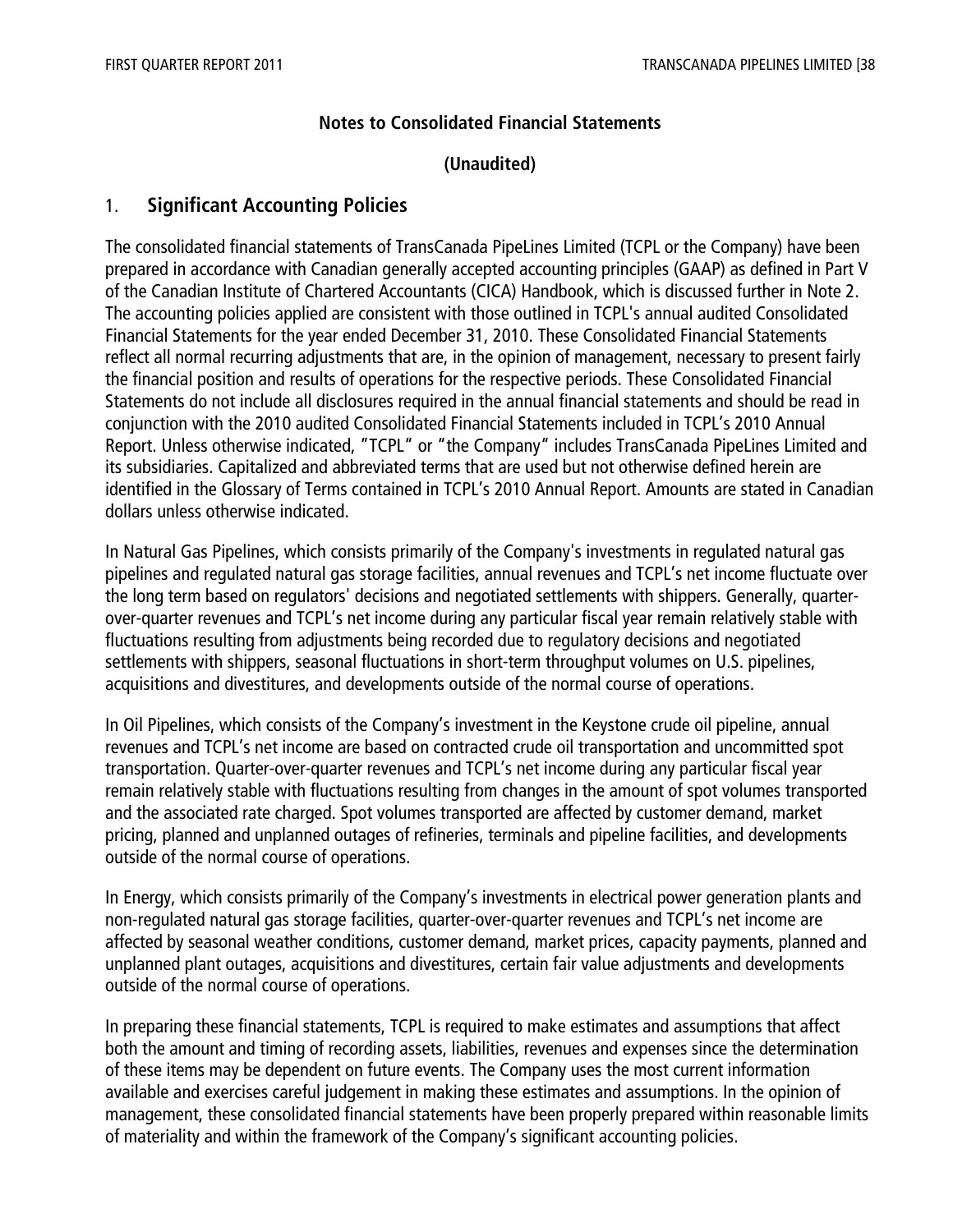# **2. Changes in Accounting Policies**

#### Changes in Accounting Policies for 2011

#### **Business Combinations, Consolidated Financial Statements and Non-Controlling Interests**

Effective January 1, 2011, the Company adopted CICA Handbook Section 1582 "Business Combinations", which is effective for business combinations with an acquisition date after January 1, 2011. This standard was amended to require additional use of fair value measurements, recognition of additional assets and liabilities, and increased disclosure. Adopting the standard is expected to have a significant impact on the way the Company accounts for future business combinations. Entities adopting Section 1582 were also required to adopt CICA Handbook Sections 1601 "Consolidated Financial Statements" and 1602 "Non-Controlling Interests". Sections 1601 and 1602 require Non-Controlling Interests to be presented as part of Shareholders' Equity on the balance sheet. In addition, the income statement of the controlling parent now includes 100 per cent of the subsidiary's results and presents the allocation of income between the controlling and non-controlling interests. Changes resulting from the adoption of Section 1582 were applied prospectively and changes resulting from the adoption of Sections 1601 and 1602 were applied retrospectively.

### Future Accounting Changes

### **U.S. GAAP/International Financial Reporting Standards**

The CICA's Accounting Standards Board (AcSB) previously announced that Canadian publicly accountable enterprises are required to adopt International Financial Reporting Standards (IFRS) as issued by the International Accounting Standards Board (IASB), effective January 1, 2011.

In accordance with GAAP, TCPL follows specific accounting policies unique to a rate-regulated business. These rate-regulated accounting (RRA) standards allow the timing of recognition of certain revenues and expenses to differ from the timing that may otherwise be expected in a non-rate-regulated business under GAAP in order to appropriately reflect the economic impact of regulators' decisions regarding the Company's revenues and tolls. The IASB has concluded that the development of RRA under IFRS requires further analysis and has removed the RRA project from its current agenda. TCPL does not expect a final RRA standard under IFRS to be effective in the foreseeable future.

In October 2010, the AcSB and the Canadian Securities Administrators amended their policies applicable to Canadian publicly accountable enterprises that use RRA in order to permit these entities to defer the adoption of IFRS for one year. TCPL deferred its adoption and accordingly will continue to prepare its consolidated financial statements in 2011 in accordance with Canadian GAAP, as defined by Part V of the CICA Handbook, in order to continue using RRA.

As an SEC registrant, TCPL prepares and files a "Reconciliation to United States GAAP" and has the option to prepare and file its consolidated financial statements using U.S. GAAP. As a result of the developments noted above, the Company's Board of Directors have approved the adoption of U.S. GAAP effective January 1, 2012.

# **US GAAP Conversion Project**

Effective January 1, 2012, the Company will begin reporting under U.S. GAAP. The accounting policies and financial impact of adopting U.S. GAAP are consistent with that currently reported in the Company's publicly-filed "Reconciliation to United States GAAP." Significant changes to existing systems and processes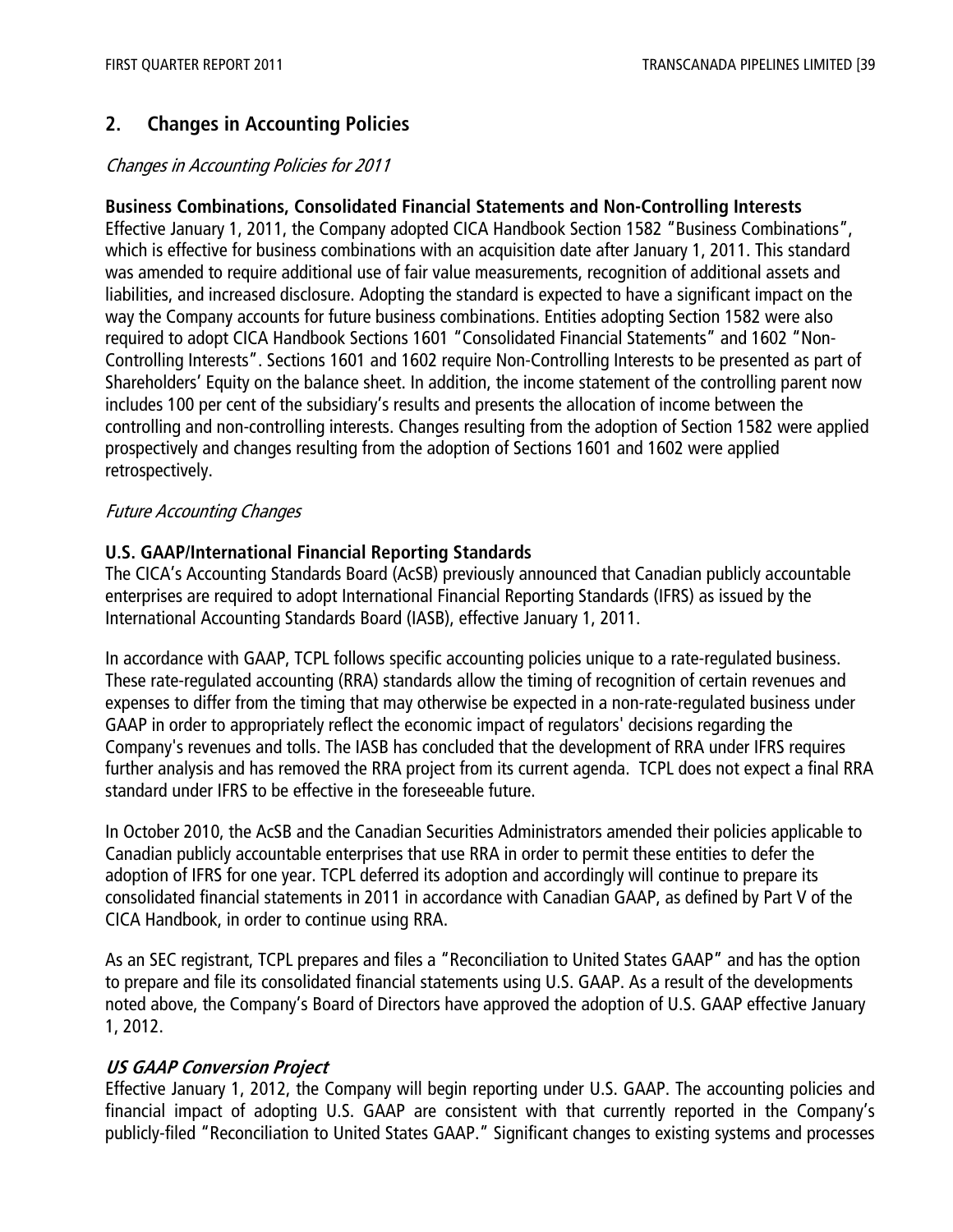are not required to implement U.S. GAAP as the Company's primary accounting standard since TCPL prepares and files a "Reconciliation to U.S. GAAP".

TCPL's IFRS conversion team has been redeployed to support the conversion to U.S. GAAP. The conversion team is led by a multi-disciplinary Steering Committee that provides directional leadership for the adoption of U.S. GAAP. Management also updates TCPL's Audit Committee on the progress of the U.S. GAAP project at each Audit Committee meeting.

# 3. **Segmented Information**

| For the three months ended<br>March 31<br>(unaudited)<br>(millions of dollars)                                                                                                                  | Natural Gas<br>Pipelines<br>2011 | 2010                           | Oil<br>Pipelines <sup>(1)</sup><br>2011 | 2010                                    | Energy<br>2011                        | 2010                                 | Corporate<br>2011   | 2010                   | Total<br>2011                           | 2010                                    |
|-------------------------------------------------------------------------------------------------------------------------------------------------------------------------------------------------|----------------------------------|--------------------------------|-----------------------------------------|-----------------------------------------|---------------------------------------|--------------------------------------|---------------------|------------------------|-----------------------------------------|-----------------------------------------|
| Revenues<br>Plant operating costs and other<br>Commodity purchases resold<br>Depreciation and amortization                                                                                      | 1,129<br>(333)<br>(244)<br>552   | 1,129<br>(361)<br>(253)<br>515 | 135<br>(36)<br>(23)<br>76               | ٠<br>۰<br>$\overline{\phantom{a}}$<br>٠ | 979<br>(366)<br>(277)<br>(100)<br>236 | 826<br>(360)<br>(256)<br>(90)<br>120 | (24)<br>(3)<br>(27) | (26)<br>$\sim$<br>(26) | 2.243<br>(759)<br>(277)<br>(370)<br>837 | 1,955<br>(747)<br>(256)<br>(343)<br>609 |
| Interest expense<br>Interest expense of joint ventures<br>Interest income and other<br>Income taxes                                                                                             |                                  |                                |                                         |                                         |                                       |                                      |                     |                        | (239)<br>(16)<br>33<br>(171)            | (194)<br>(16)<br>24<br>(97              |
| Net Income<br>Net Income Attributable to Non-Controlling Interests<br>Net Income Attributable to Controlling Interests<br>Preferred Share Dividends<br>Net Income Attributable to Common Shares |                                  |                                |                                         |                                         |                                       |                                      |                     |                        | 444<br>(30)<br>414<br>(6)<br>408        | 326<br>(25)<br>301<br>(6)<br>295        |

(1) Commencing in February 2011, TCPL began recording earnings related to the Wood River/Patoka and Cushing Extension sections of Keystone.

# **Total Assets**

 $(u_1, u_2, u_3, u_4, u_5, u_6, u_7, u_8, u_9, u_1, u_2, u_3, u_1, u_2, u_3, u_1, u_2, u_3, u_4, u_5, u_7, u_8, u_9, u_1, u_2, u_3, u_4, u_7, u_8, u_9, u_1, u_2, u_3, u_4, u_7, u_8, u_9, u_1, u_2, u_3, u_4, u_7, u_8, u_9, u_1, u_2, u_3, u_4, u_7, u_8, u_9, u_1, u_2, u_3, u_1,$ 

| <i>unauuneu/</i><br>(millions of dollars) | March 31, 2011 | December 31, 2010 |  |
|-------------------------------------------|----------------|-------------------|--|
| <b>Natural Gas Pipelines</b>              | 23,201         | 23,592            |  |
| Oil Pipelines                             | 8,603          | 8.501             |  |
| Energy                                    | 12,693         | 12,847            |  |
| Corporate                                 | 2,753          | 3.009             |  |
|                                           | 47,250         | 47.949            |  |

# **4. Long-Term Debt**

In the three months ended March 31, 2011, the Company capitalized interest related to capital projects of \$97 million (2010 - \$134 million).

#### **5. Financial Instruments and Risk Management**

TCPL continues to manage and monitor its exposure to counterparty credit, liquidity and market risk.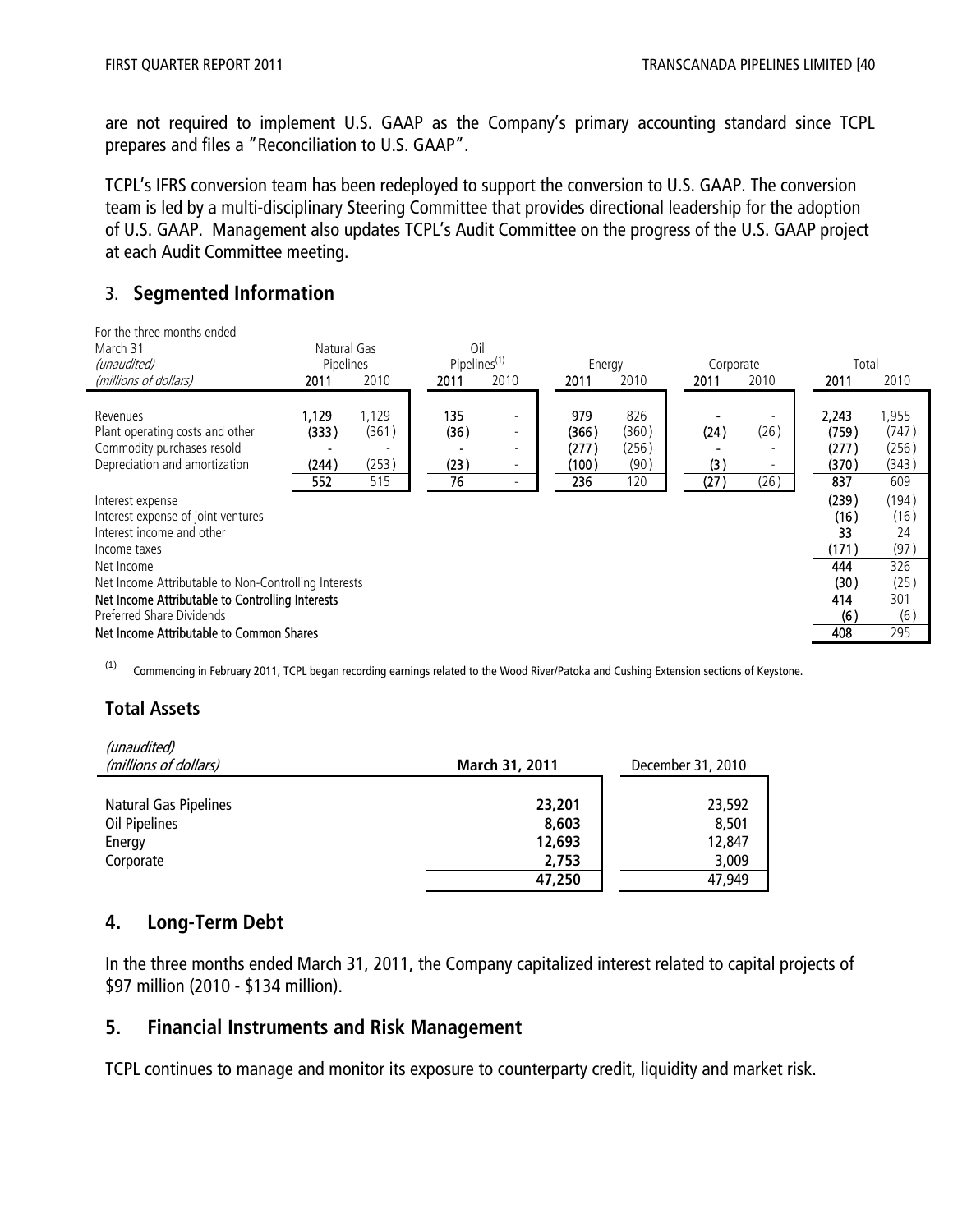# **Counterparty Credit and Liquidity Risk**

TCPL's maximum counterparty credit exposure with respect to financial instruments at the balance sheet date, without taking into account security held, consisted of accounts receivable, the fair value of derivative assets, and notes, loans and advances receivable. The carrying amounts and fair values of these financial assets, except amounts for derivative assets, are included in Accounts Receivable and Other in the Non-Derivative Financial Instruments Summary table below. Letters of credit and cash are the primary types of security provided to support these amounts. The majority of counterparty credit exposure is with counterparties who are investment grade. At March 31, 2011, there were no significant amounts past due or impaired.

At March 31, 2011, the Company had a credit risk concentration of \$297 million due from a creditworthy counterparty. This amount is expected to be fully collectible and is secured by a guarantee from the counterparty's parent company.

The Company continues to manage its liquidity risk by ensuring sufficient cash and credit facilities are available to meet its operating and capital expenditure obligations when due, under both normal and stressed economic conditions.

#### **Natural Gas Storage Commodity Price Risk**

At March 31, 2011, the fair value of proprietary natural gas inventory held in storage, as measured using a weighted average of forward prices for the following four months less selling costs, was \$49 million (December 31, 2010 - \$49 million). The change in the fair value adjustment of proprietary natural gas inventory in storage in the three months ended March 31, 2011 resulted in net pre-tax unrealized gains of \$2 million (2010 - losses of \$24 million), which was recorded as an increase in Revenues and Inventories. The change in fair value of natural gas forward purchase and sale contracts in the three months ended March 31, 2011 resulted in net pre-tax unrealized losses of \$7 million (2010 – gains of \$3 million), which was included in Revenues.

# **VaR Analysis**

TCPL uses a Value-at-Risk (VaR) methodology to estimate the potential impact from its exposure to market risk on its liquid open positions. VaR represents the potential change in pre-tax earnings over a given holding period. It is calculated assuming a 95 per cent confidence level that the daily change resulting from normal market fluctuations in its open positions will not exceed the reported VaR. Although losses are not expected to exceed the statistically estimated VaR on 95 per cent of occasions, losses on the other five per cent of occasions could be substantially greater than the estimated VaR. TCPL's consolidated VaR was \$14 million at March 31, 2011 (December 31, 2010 – \$12 million). The increase from December 31, 2010 was primarily due to increased Alberta power forward prices as well as increased price volatility in the Alberta power market.

#### **Net Investment in Self-Sustaining Foreign Operations**

The Company hedges its net investment in self-sustaining foreign operations (on an after-tax basis) with U.S. dollar-denominated debt, cross-currency interest rate swaps, forward foreign exchange contracts and foreign exchange options. At March 31, 2011, the Company had designated as a net investment hedge U.S. dollar-denominated debt with a carrying value of \$9.5 billion (US\$9.8 billion) and a fair value of \$10.8 billion (US\$11.1 billion). At March 31, 2011, \$251 million (December 31, 2010 - \$181 million) was included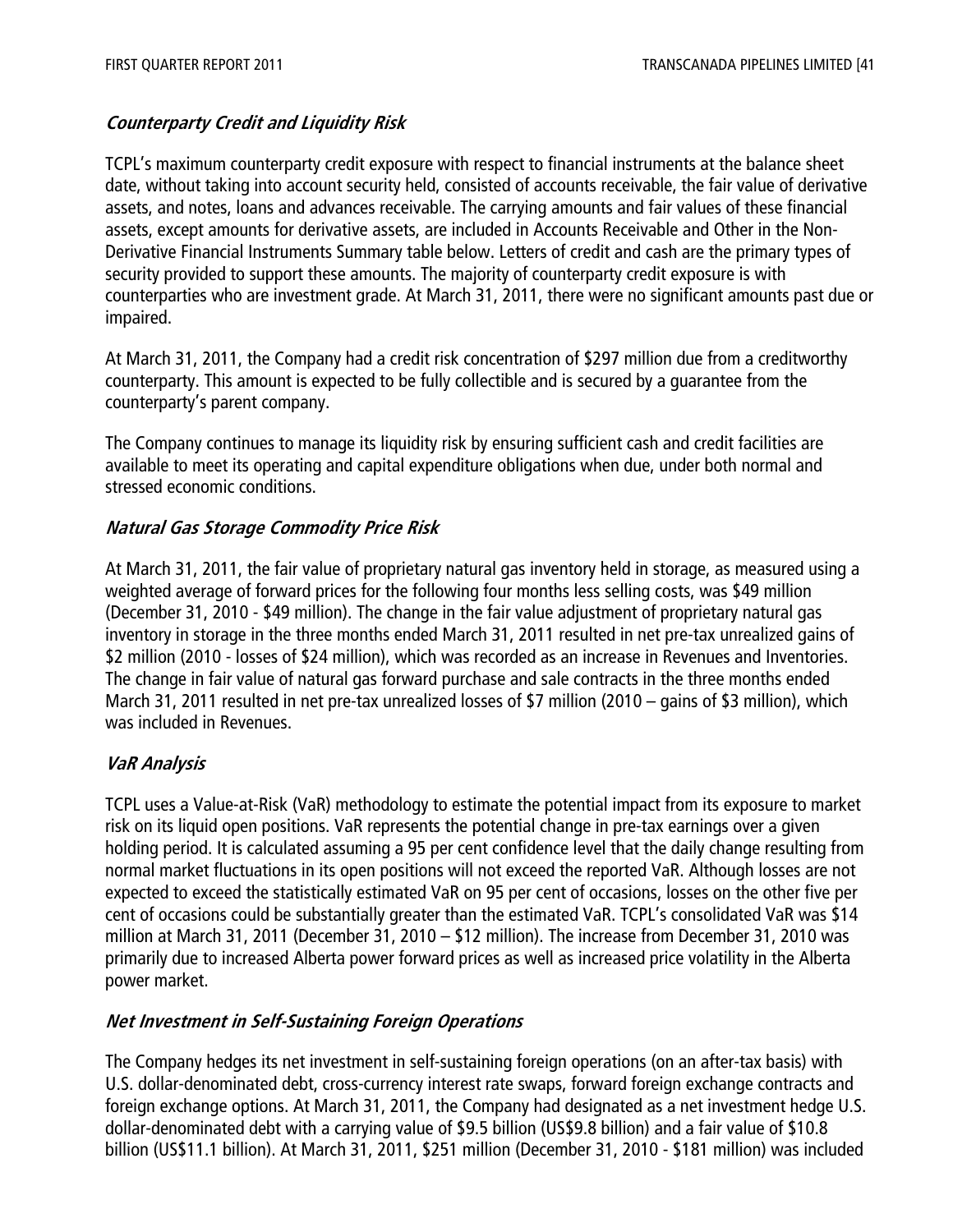in Intangibles and Other Assets for the fair value of forwards and swaps used to hedge the Company's net U.S. dollar investment in foreign operations.

The fair values and notional principal amounts for the derivatives designated as a net investment hedge were as follows:

#### **Derivatives Hedging Net Investment in Self-Sustaining Foreign Operations**

|                                                                                                               | March 31, 2011               |                                           | December 31, 2010            |                                    |
|---------------------------------------------------------------------------------------------------------------|------------------------------|-------------------------------------------|------------------------------|------------------------------------|
| Asset/(Liability)<br>(unaudited)<br>(millions of dollars)                                                     | Fair<br>Value <sup>(1)</sup> | <b>Notional or</b><br>Principal<br>Amount | Fair<br>Value <sup>(1)</sup> | Notional or<br>Principal<br>Amount |
| U.S. dollar cross-currency swaps<br>(maturing 2011 to 2017)<br>U.S. dollar forward foreign exchange contracts | 246                          | <b>US 3,150</b>                           | 179                          | US 2,800                           |
| (maturing 2011)                                                                                               | 5                            | <b>US 550</b>                             | 2                            | <b>US 100</b>                      |
|                                                                                                               | 251                          | <b>US 3,700</b>                           | 181                          | US 2,900                           |

 $(1)$  Fair values equal carrying values.

#### **Non-Derivative Financial Instruments Summary**

The carrying and fair values of non-derivative financial instruments were as follows:

|                                                      | March 31, 2011 | December 31, 2010 |          |        |
|------------------------------------------------------|----------------|-------------------|----------|--------|
| (unaudited)                                          | Carrying       | Fair              | Carrying | Fair   |
| (millions of dollars)                                | <b>Amount</b>  | Value             | Amount   | Value  |
|                                                      |                |                   |          |        |
| Financial Assets <sup>(1)</sup>                      |                |                   |          |        |
| Cash and cash equivalents                            | 544            | 544               | 752      | 752    |
| Accounts receivable and other $(2)(3)$               | 1,585          | 1,619             | 1,564    | 1,604  |
| Due from TransCanada Corporation                     | 1,279          | 1,279             | 1,363    | 1,363  |
| Available-for-sale assets <sup>(2)</sup>             | 25             | 25                | 20       | 20     |
|                                                      | 3,433          | 3,467             | 3,699    | 3,739  |
|                                                      |                |                   |          |        |
| Financial Liabilities <sup>(1)(3)</sup>              |                |                   |          |        |
| Notes payable                                        | 2,192          | 2,192             | 2,092    | 2,092  |
| Accounts payable and deferred amounts <sup>(4)</sup> | 1,125          | 1,125             | 1,444    | 1,444  |
| Due to TransCanada Corporation                       | 2,703          | 2,703             | 2,703    | 2,703  |
| Accrued interest                                     | 366            | 366               | 361      | 361    |
| Long-term debt                                       | 17,327         | 20,416            | 17,922   | 21,523 |
| Junior subordinated notes                            | 962            | 969               | 985      | 992    |
| Long-term debt of joint ventures                     | 849            | 944               | 866      | 971    |
|                                                      | 25,524         | 28,715            | 26,373   | 30,086 |

(1) Consolidated Net Income in first quarter 2011 included losses of \$9 million (2010 – losses of \$7 million) for fair value adjustments related to interest rate swap agreements on US\$350 million (2010 – US\$250 million) of Long-Term Debt. There were no other unrealized gains or losses from fair value adjustments to the non-derivative financial instruments.

(2) At March 31, 2011, the Consolidated Balance Sheet included financial assets of \$1,266 million (December 31, 2010 – \$1,280 million) in Accounts Receivable, \$38 million (December 31, 2010 – \$40 million) in Other Current Assets and \$306 million (December 31, 2010 - \$264 million) in Intangibles and Other Assets.

<sup>(3)</sup> Recorded at amortized cost, except for the US\$350 million (December 31, 2010 – US\$250 million) of Long-Term Debt, that is adjusted to fair value.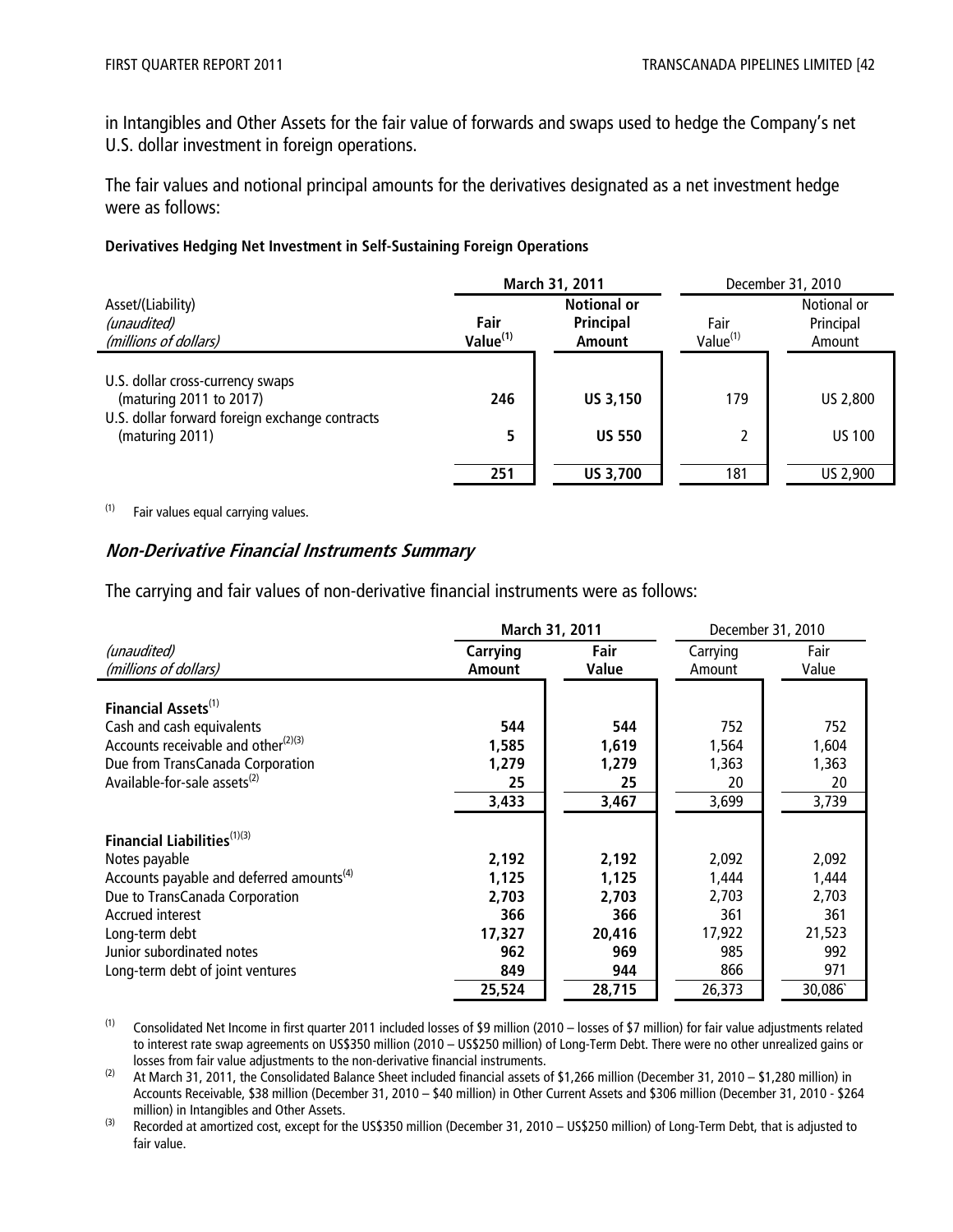<sup>(4)</sup> At March 31, 2011, the Consolidated Balance Sheet included financial liabilities of \$1,093 million (December 31, 2010 – \$1,507 million) in Accounts Payable and \$32 million (December 31, 2010 - \$30 million) in Deferred Amounts.

#### **Derivative Financial Instruments Summary**

Information for the Company's derivative financial instruments, excluding hedges of the Company's net investment in self-sustaining foreign operations, is as follows:

| March 31, 2011                                                      |           |                |                     |               |
|---------------------------------------------------------------------|-----------|----------------|---------------------|---------------|
| (unaudited)<br>(all amounts in millions unless otherwise indicated) | Power     | Natural<br>Gas | Foreign<br>Exchange | Interest      |
|                                                                     |           |                |                     |               |
| <b>Derivative Financial Instruments</b>                             |           |                |                     |               |
| Held for Trading <sup>(1)</sup>                                     |           |                |                     |               |
| Fair Values <sup>(2)</sup>                                          |           |                |                     |               |
| <b>Assets</b>                                                       | \$175     | \$123          | \$10                | \$17          |
| Liabilities                                                         | \$(132)   | \$(154)        | \$(16)              | \$(18)        |
| <b>Notional Values</b>                                              |           |                |                     |               |
| Volumes $(3)$                                                       |           |                |                     |               |
| Purchases                                                           | 21,828    | 169            |                     |               |
| <b>Sales</b>                                                        | 24,462    | 132            |                     |               |
| Canadian dollars                                                    |           |                |                     | 836           |
| U.S. dollars                                                        |           |                | <b>US 1,839</b>     | <b>US 250</b> |
| Cross-currency                                                      |           | $\blacksquare$ | 47/US 37            |               |
|                                                                     |           |                |                     |               |
| Net unrealized (losses)/gains in the three months ended             |           |                |                     |               |
| March 31, 2011 <sup>(4)</sup>                                       | \$(1)     | \$(16)         | \$2                 | \$(1)         |
|                                                                     |           |                |                     |               |
| Net realized gains/(losses) in the three months ended               |           |                |                     |               |
| March 31, 2011 <sup>(4)</sup>                                       | \$3       | \$(26)         | \$21                | \$2           |
|                                                                     |           |                |                     |               |
| <b>Maturity dates</b>                                               | 2011-2015 | 2011-2015      | 2011-2012           | 2011-2016     |
| <b>Derivative Financial Instruments</b>                             |           |                |                     |               |
| in Hedging Relationships <sup>(5)(6)</sup>                          |           |                |                     |               |
| Fair Values <sup>(2)</sup>                                          |           |                |                     |               |
| Assets                                                              | \$75      | \$6            | \$-                 | \$9           |
| Liabilities                                                         | \$(177)   | \$(19)         | \$(56)              | \$(19)        |
| <b>Notional Values</b>                                              |           |                |                     |               |
| Volumes <sup>(3)</sup>                                              |           |                |                     |               |
| Purchases                                                           | 18,273    | 16             |                     |               |
| <b>Sales</b>                                                        | 7,906     |                |                     |               |
| U.S. dollars                                                        |           |                | <b>US 120</b>       | US 1,000      |
| Cross-currency                                                      |           | $\blacksquare$ | 136/US 100          |               |
|                                                                     |           |                |                     |               |
| Net realized losses in the three months ended March 31,             |           |                |                     |               |
| $2011^{(4)}$                                                        | \$(38)    | \$(3)          | \$-                 | \$(5)         |
|                                                                     |           |                |                     |               |
| <b>Maturity dates</b>                                               | 2011-2015 | 2011-2013      | 2011-2014           | 2011-2015     |

<sup>(1)</sup> All derivative financial instruments in the held-for-trading classification have been entered into for risk management purposes and are subject to the Company's risk management strategies, policies and limits. These include derivatives that have not been designated as hedges or do not qualify for hedge accounting treatment but have been entered into as economic hedges to manage the Company's exposures to market risk.

 $\begin{bmatrix} (2) \end{bmatrix}$  Fair values equal carrying values.

(3) Volumes for power and natural gas derivatives are in gigawatt hours (GWh) and billion cubic feet (Bcf), respectively.

Realized and unrealized gains and losses on held-for-trading derivative financial instruments used to purchase and sell power and natural gas are included net in Revenues. Realized and unrealized gains and losses on interest rate and foreign exchange derivative financial instruments held for trading are included in Interest Expense and Interest Income and Other, respectively. The effective portion of unrealized gains and losses on derivative financial instruments in cash flow hedging relationships is initially recognized in Other Comprehensive Income and reclassified to Revenues, Interest Expense and Interest Income and Other, as appropriate, as the original hedged item settles.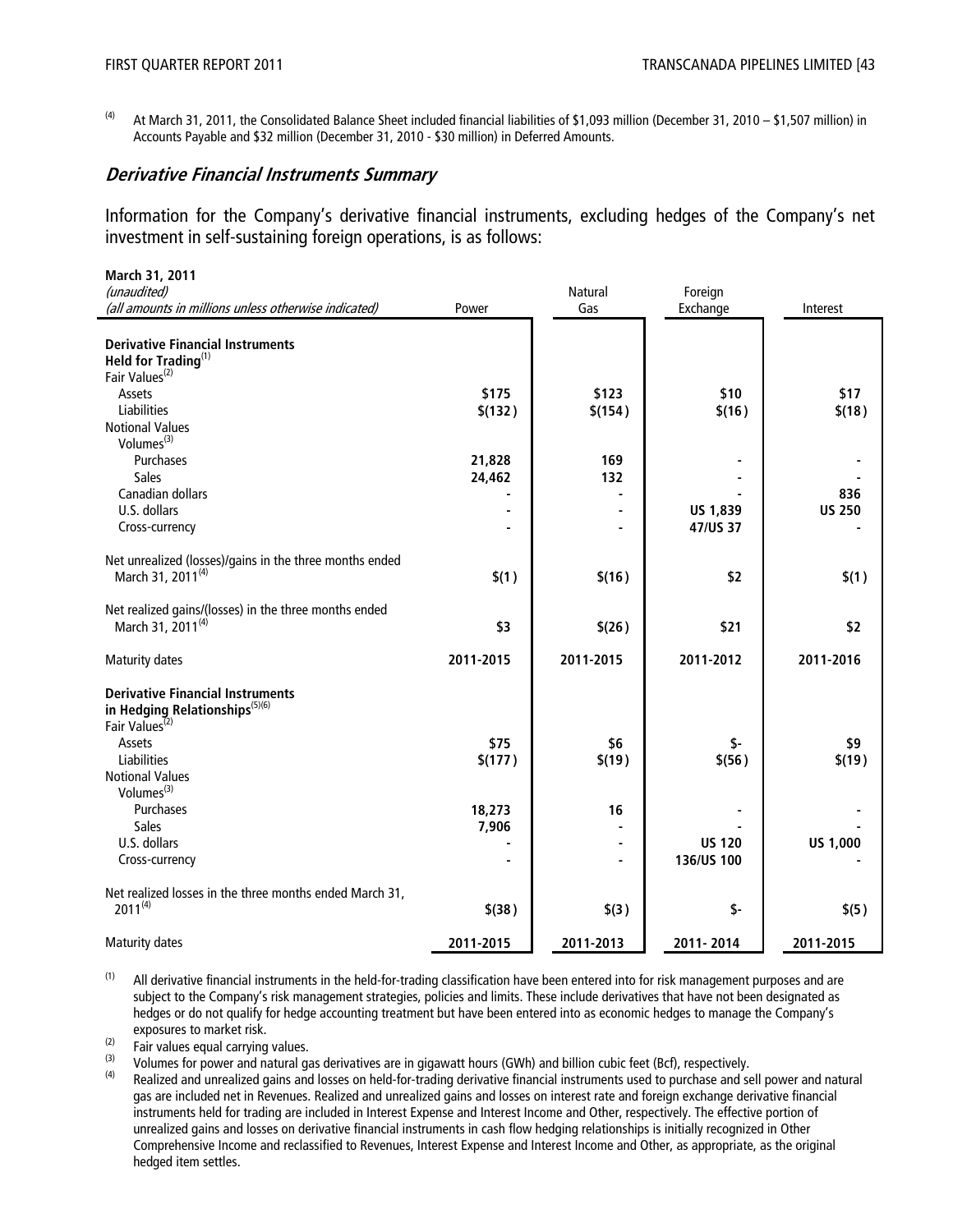- $<sup>(5)</sup>$  All hedging relationships are designated as cash flow hedges except for interest rate derivative financial instruments designated as fair</sup> value hedges with a fair value of \$9 million and a notional amount of US\$350 million. Net realized gains on fair value hedges for the three months ended March 31, 2011 were \$2 million and were included in Interest Expense. In first quarter 2011, the Company did not record any amounts in Net Income related to ineffectiveness for fair value hedges.
- (6) For the three months ended March 31, 2011, Net Income included losses of \$3 million for changes in the fair value of power and natural gas cash flow hedges that were ineffective in offsetting the change in fair value of their related underlying positions. For the three months ended March 31, 2011, there were no gains or losses included in Net Income for discontinued cash flow hedges. No amounts have been excluded from the assessment of hedge effectiveness.

|    | ٠ |
|----|---|
| ۰. |   |
|    |   |
|    |   |

(unaudited)

| (all amounts in millions unless otherwise     |           | <b>Natural</b>           | Foreign       |               |
|-----------------------------------------------|-----------|--------------------------|---------------|---------------|
| <i>indicated)</i>                             | Power     | Gas                      | Exchange      | Interest      |
|                                               |           |                          |               |               |
| <b>Derivative Financial Instruments</b>       |           |                          |               |               |
| <b>Held for Trading</b>                       |           |                          |               |               |
| Fair Values <sup>(1)(2)</sup>                 |           |                          |               |               |
| Assets                                        | \$169     | \$144                    | \$8           | \$20          |
| <b>Liabilities</b>                            | \$(129)   | \$(173)                  | \$(14)        | \$(21)        |
| Notional Values <sup>(2)</sup>                |           |                          |               |               |
| Volumes <sup>(3)</sup>                        |           |                          |               |               |
| Purchases                                     | 15,610    | 158                      |               |               |
| <b>Sales</b>                                  | 18,114    | 96                       |               |               |
| Canadian dollars                              |           |                          |               | 736           |
| U.S. dollars                                  |           |                          | US 1,479      | <b>US 250</b> |
| Cross-currency                                |           | ÷,                       | 47/ US 37     |               |
|                                               |           |                          |               |               |
| Net unrealized (losses)/gains in the three    |           |                          |               |               |
| months ended March 31, 2010 <sup>(4)</sup>    | \$(16)    | \$2                      |               | \$(4)         |
|                                               |           |                          |               |               |
| Net realized gains/(losses) in the three      |           |                          |               |               |
| months ended March 31, 2010 <sup>(4)</sup>    | \$22      | \$(12)                   | \$8           | \$(4)         |
|                                               |           |                          |               |               |
| Maturity dates <sup>(2)</sup>                 | 2011-2015 | 2011-2015                | 2011-2012     | 2011-2016     |
| <b>Derivative Financial Instruments</b>       |           |                          |               |               |
| in Hedging Relationships(5)(6)                |           |                          |               |               |
| Fair Values <sup>(1)(2)</sup>                 |           |                          |               |               |
| Assets                                        | \$112     | \$5                      | \$-           | \$8           |
| <b>Liabilities</b>                            | \$(186)   |                          | \$(51)        | \$(26)        |
| Notional Values <sup>(2)</sup>                |           | \$(19)                   |               |               |
| Volumes $(3)$                                 |           |                          |               |               |
|                                               |           | 17                       |               |               |
| Purchases<br><b>Sales</b>                     | 16,071    |                          |               |               |
|                                               | 10,498    |                          |               |               |
| U.S. dollars                                  |           |                          | <b>US 120</b> | US 1,125      |
| Cross-currency                                |           | $\overline{\phantom{a}}$ | 136/US 100    |               |
| Net realized losses in the three months ended |           |                          |               |               |
| March 31, 2010 <sup>(4)</sup>                 | (57)      | \$(3)                    |               | \$(10)        |
|                                               |           |                          |               |               |
| Maturity dates <sup>(2)</sup>                 | 2011-2015 | 2011-2013                | 2011-2014     | 2011-2015     |

(1) Fair values equal carrying values.<br>
(2) As at December 31, 2010.<br>
(3) Volumes for power and natural gas derivatives are in GWh and Bcf, respectively.

(4) Realized and unrealized gains and losses on held-for-trading derivative financial instruments used to purchase and sell power and natural gas are included net in Revenues. Realized and unrealized gains and losses on interest rate and foreign exchange derivative financial instruments held for trading are included in Interest Expense and Interest Income and Other, respectively. The effective portion of unrealized gains and losses on derivative financial instruments in cash flow hedging relationships is initially recognized in Other Comprehensive Income and reclassified to Revenues, Interest Expense and Interest Income and Other, as appropriate, as the original hedged item settles.<br>(5) All hedging relationships are designated as cash flow hedges except for interest rate derivative financial instruments designated as

fair value hedges with a fair value of \$8 million and a notional amount of US\$250 million at December 31, 2010. Net realized gains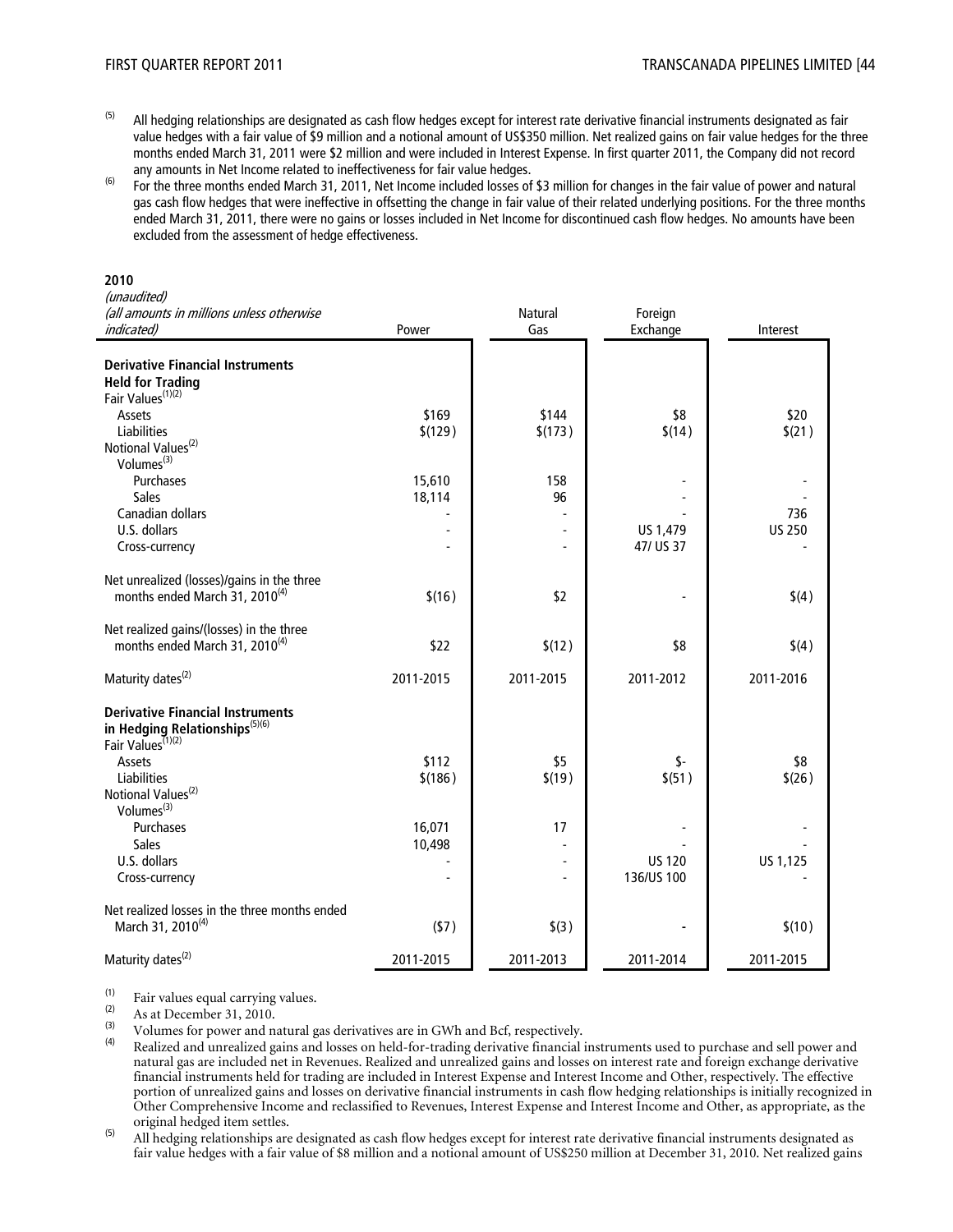on fair value hedges for the three months ended March 31, 2010 were \$1 million and were included in Interest Expense. In first

quarter 2010, the Company did not record any amounts in Net Income related to ineffectiveness for fair value hedges.<br>For the three months ended March 31, 2010, Net Income included losses of \$8 million for changes in the fa natural gas cash flow hedges that were ineffective in offsetting the change in fair value of their related underlying positions. For the three months ended March 31, 2010, there were no gains or losses included in Net Income for discontinued cash flow hedges. No amounts were excluded from the assessment of hedge effectiveness.

#### **Balance Sheet Presentation of Derivative Financial Instruments**

The fair value of the derivative financial instruments in the Company's Balance Sheet was as follows:

| (unaudited)<br>(millions of dollars)                          | March 31, 2011 | December 31, 2010 |  |
|---------------------------------------------------------------|----------------|-------------------|--|
| Current<br>Other current assets<br>Accounts payable           | 243<br>(326)   | 273<br>(337)      |  |
| Long-term<br>Intangibles and other assets<br>Deferred amounts | 423<br>(265)   | 374<br>(282)      |  |

#### **Fair Value Hierarchy**

The Company's financial assets and liabilities recorded at fair value have been categorized into three categories based on a fair value hierarchy. In Level I, the fair value of assets and liabilities is determined by reference to quoted prices in active markets for identical assets and liabilities. In Level II, determination of the fair value of assets and liabilities includes valuations using inputs, other than quoted prices, for which all significant outputs are observable, directly or indirectly. This category includes fair value determined using valuation techniques, such as option pricing models and extrapolation using observable inputs. In Level III, determination of the fair value of assets and liabilities is based on inputs that are not readily observable and are significant to the overall fair value measurement. Long-dated commodity transactions in certain markets are included in this category. Long-dated commodity prices are derived with a third-party modelling tool that uses market fundamentals to derive long-term prices.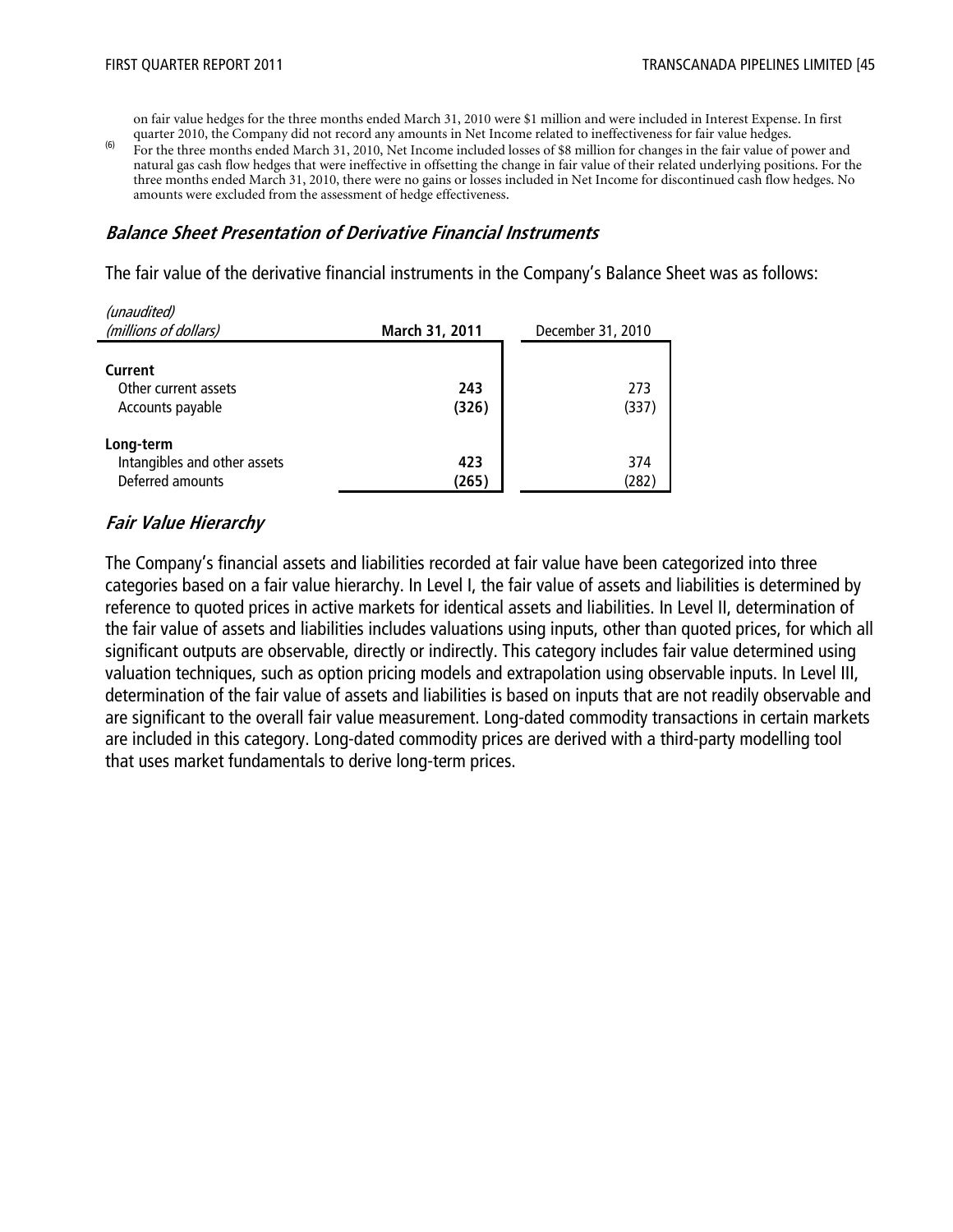There were no transfers between Level I and Level II in first quarter 2011 and 2010. Financial assets and liabilities measured at fair value, including both current and non-current portions, are categorized as follows:

|                                                     | <b>Quoted Prices</b><br>in Active<br><b>Markets</b><br>(Level I) |       | Significant<br>Other<br>Observable<br>Inputs<br>(Level II) |       | Significant<br>Unobservable<br>Inputs<br>(Level III) |                          | Total |       |
|-----------------------------------------------------|------------------------------------------------------------------|-------|------------------------------------------------------------|-------|------------------------------------------------------|--------------------------|-------|-------|
| (unaudited)<br>(millions of dollars, pre-tax)       | 2011                                                             | 2010  | 2011                                                       | 2010  | 2011                                                 | 2010                     | 2011  | 2010  |
|                                                     |                                                                  |       |                                                            |       |                                                      |                          |       |       |
| <b>Natural Gas Inventory</b>                        |                                                                  |       | 49                                                         | 49    |                                                      |                          | 49    | 49    |
| <b>Derivative Financial Instrument Assets:</b>      |                                                                  |       |                                                            |       |                                                      |                          |       |       |
| Interest rate contracts                             |                                                                  |       | 26                                                         | 28    |                                                      |                          | 26    | 28    |
| Foreign exchange contracts                          | 15                                                               | 10    | 246                                                        | 179   |                                                      |                          | 261   | 189   |
| Power commodity contracts                           |                                                                  |       | 232                                                        | 269   | 4                                                    | 5                        | 236   | 274   |
| Natural gas commodity contracts                     | 72                                                               | 93    | 53                                                         | 56    |                                                      |                          | 125   | 149   |
| <b>Derivative Financial Instrument Liabilities:</b> |                                                                  |       |                                                            |       |                                                      |                          |       |       |
| Interest rate contracts                             |                                                                  |       | (37)                                                       | (47)  |                                                      |                          | (37)  | (47)  |
| Foreign exchange contracts                          | (14)                                                             | (11)  | (58)                                                       | (54)  |                                                      |                          | (72)  | (65)  |
| Power commodity contracts                           |                                                                  |       | (282)                                                      | (299) | (13)                                                 | (8)                      | (295) | (307) |
| Natural gas commodity contracts                     | (140)                                                            | (178) | (29)                                                       | (15)  |                                                      | $\overline{\phantom{a}}$ | (169) | (193) |
| <b>Non-Derivative Financial Instruments:</b>        |                                                                  |       |                                                            |       |                                                      |                          |       |       |
| Available-for-sale assets                           | 25                                                               | 20    |                                                            |       |                                                      |                          | 25    | 20    |
|                                                     | (42)                                                             | (66)  | 200                                                        | 166   | (9)                                                  | (3)                      | 149   | 97    |

The following table presents the net change in financial assets and liabilities measured at fair value and included in the Level III fair value category:

For the three months ended March 31

| (unaudited)                                  | <b>Derivatives</b> |      |  |  |
|----------------------------------------------|--------------------|------|--|--|
| (millions of dollars, pre-tax)               | 2011               | 2010 |  |  |
|                                              |                    |      |  |  |
| Balance at beginning of period               | (3)                | (2)  |  |  |
| New contracts <sup><math>(2)</math></sup>    |                    | (10) |  |  |
| Transfers out of Level III(3)                | (2)                | (5)  |  |  |
| <b>Settlements</b>                           |                    | (1)  |  |  |
| Change in unrealized gains recorded in Net   |                    |      |  |  |
| Income                                       |                    | 5    |  |  |
| Change in unrealized (losses)/gains recorded |                    |      |  |  |
| in Other Comprehensive Income                | (5)                | 8    |  |  |
| Balance at end of period                     | (9)                | (5)  |  |  |

 $(1)$  The fair value of derivative assets and liabilities is presented on a net basis.

<sup>(2)</sup> For the three months ended March 31, 2011, there were no amounts (2010 – loss of \$1 million) included in Net Income attributable to derivatives that were entered into during the period and still held at the reporting date.

 $(3)$  As contracts near maturity, they are transferred out of Level III and into Level II.

A 10 per cent increase or decrease in commodity prices, with all other variables held constant, would result in a \$7 million decrease or increase, respectively, in the fair value of derivative financial instruments included in Level III and outstanding as at March 31, 2011.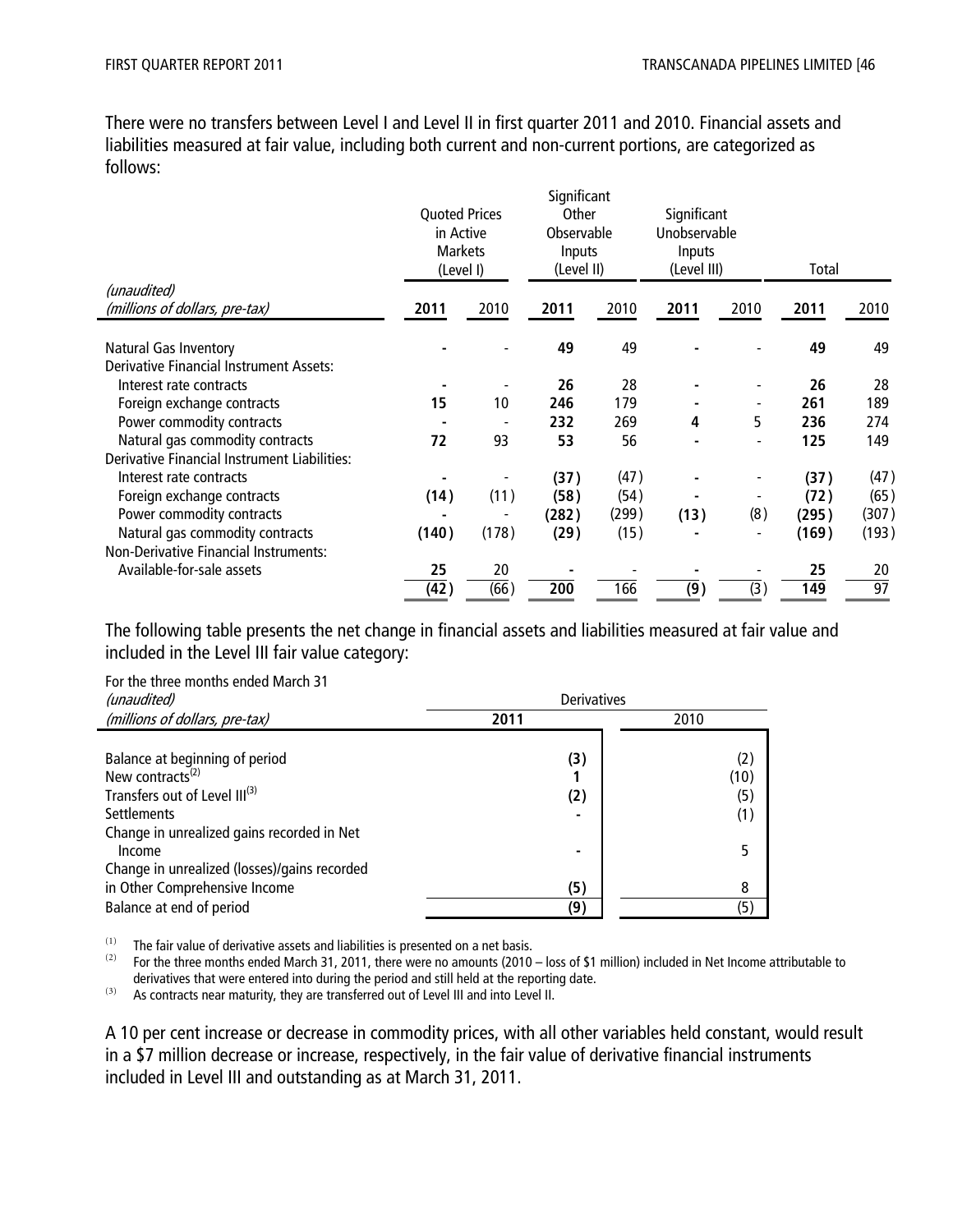# **6. Employee Future Benefits**

The net benefit plan expense for the Company's defined benefit pension plans and other post-employment benefit plans is as follows:

| Three months ended March 31           |          | <b>Pension Benefit Plans</b> |      | <b>Other Benefit Plans</b> |  |  |
|---------------------------------------|----------|------------------------------|------|----------------------------|--|--|
| (unaudited)(millions of dollars)      | 2011     | 2010                         | 2011 | 2010                       |  |  |
| Current service cost<br>Interest cost | 14<br>23 | 23                           |      |                            |  |  |
| Expected return on plan assets        | (28)     | (27)                         |      |                            |  |  |
| Amortization of net actuarial loss    | 6        |                              |      |                            |  |  |
| Amortization of past service costs    |          |                              |      |                            |  |  |
| Net benefit cost recognized           | 16       |                              |      |                            |  |  |

# **7. Contingencies**

Amounts received under the Bruce B floor price mechanism within a calendar year are subject to repayment if the monthly average spot price exceeds the floor price. No amounts recorded in revenues in the first three months of 2011 are expected to be repaid.

# **8. Related Party Transactions**

The following amounts are included in Due from TransCanada Corporation:

|                        |                   | 2011                       |                         |                            | 2010             |  |  |
|------------------------|-------------------|----------------------------|-------------------------|----------------------------|------------------|--|--|
| (millions of dollars)  | Maturity<br>Dates | Outstanding<br>December 31 | <b>Interest</b><br>Rate | Outstanding<br>December 31 | Interest<br>Rate |  |  |
| Discount Notes         | 2011              | 2.572                      | 1.4%                    | 2.566                      | 1.4%             |  |  |
| <b>Credit Facility</b> |                   | (1, 293)                   | 3.0%                    | (1, 203)                   | 3.0%             |  |  |
|                        |                   | 1,279                      |                         | 1,363                      |                  |  |  |

The following amounts are included in Due to TransCanada Corporation:

|                        |                 | 2011        |                 | 2010        |          |
|------------------------|-----------------|-------------|-----------------|-------------|----------|
|                        | <b>Maturity</b> | Outstanding | <b>Interest</b> | Outstanding | Interest |
| (millions of dollars)  | Dates           | December 31 | Rate            | December 31 | Rate     |
| <b>Credit Facility</b> | 2012            | 2,703       | $3.8\%$         | 2,703       | 3.8%     |

# **9. Subsequent Events**

On April 26, 2011, the Company announced it entered into agreements to sell a 25 per cent interest in each of Gas Transmission Northwest LLC (GTN LLC) and Bison Pipeline LLC (Bison LLC) to PipeLines LP for an aggregate purchase price of US\$605 million, which includes US\$81 million of long-term debt or 25 per cent of GTN LLC debt outstanding. GTN LLC and Bison LLC own the GTN and Bison natural gas pipelines, respectively. The sale is expected to close in May 2011 and is subject to certain closing conditions.

At the end of April 2011, PipeLines LP announced an underwritten public offering of 6,300,000 common units at US\$47.58 per unit. Gross proceeds of approximately US\$300 million from this offering will be used